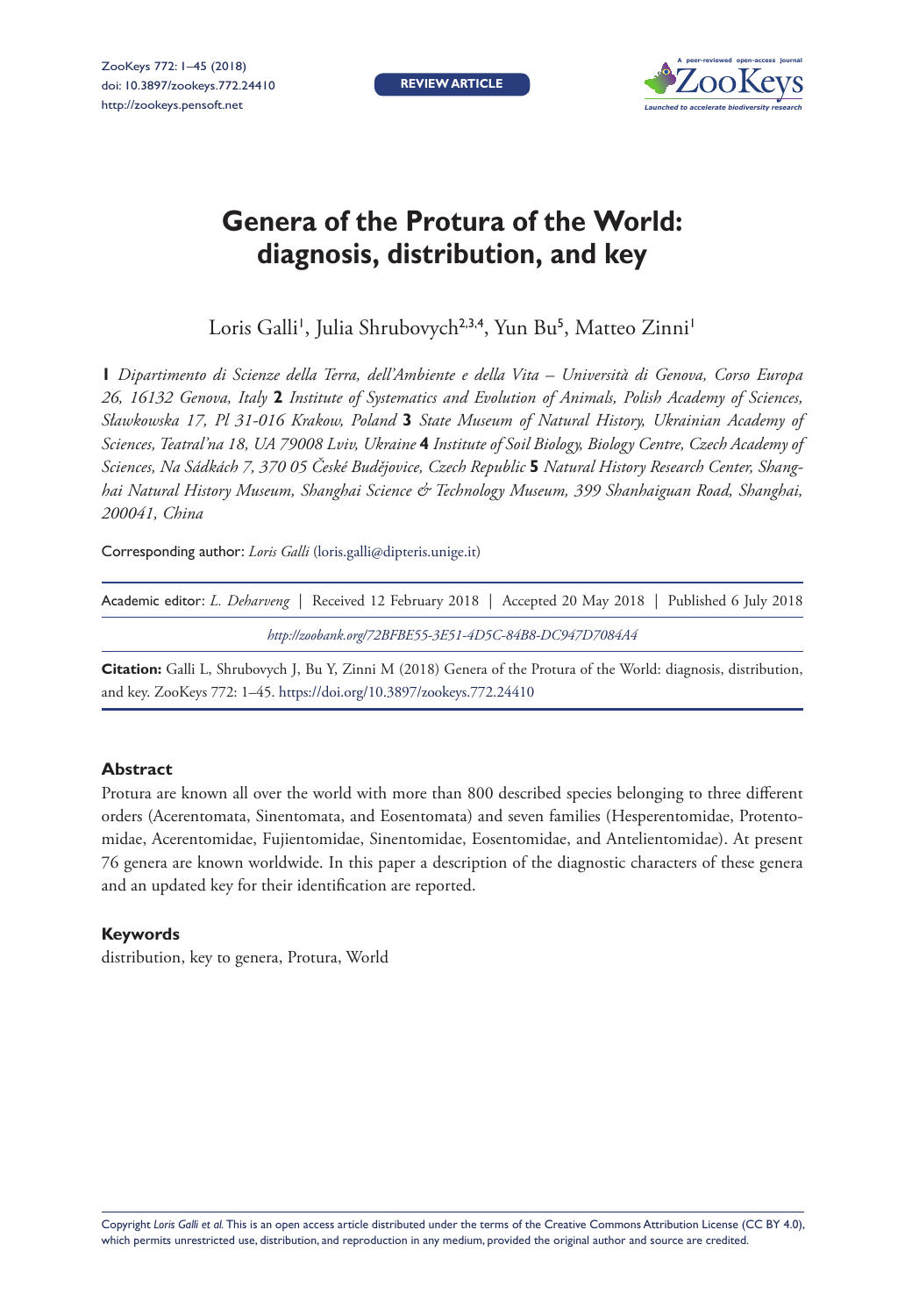## **Introduction**

Since their discovery (Silvestri 1907), the knowledge of Protura has rapidly increased all over the world thanks to the careful research of many specialists. For example, the number of worldwide genera cited by Tuxen (1964), Nosek (1978a), Yin (1983) and Szeptycki (2007) was 22, 40, 54 and 72, respectively. Four new genera (*Nanshanentulus* Bu & Yin, 2007, *Osientomon* Nakamura, 2010, *Liaoxientulus* Wu & Yin, 2011, *Nosekientomon* Shrubovych et al., 2014b) have been described after the publication of Szeptycki's Catalogue (2007), but since Yin (1983) there has not been published an updated key for the worldwide genera of Protura. In the belief that such a key is an essential tool for those researchers who want to study in detail this still poorly known taxon, this paper describes the diagnostic characters of the 76 genera known to date worldwide, accompanied by a key for their identification.

The diagnostic characters used at a generic level for Protura have changed and increased in number thanks to the contributions from different authors during the last century. In the first papers published on Protura (Berlese 1908a, 1908b, 1909; Silvestri 1909) just four genera (*Acerentomon*, *Acerentulus*, *Proturentomon*, and *Eosentomon* – the possibility of subgenus *Acerella* was suggested in Berlese, 1909) were described mainly based on the presence/absence of a tracheal system, presence/absence of a rostrum, shape and size of mouthparts (maxillae, mandibles, maxillary, and labial palps), the number of segments of abdominal appendages and presence/absence of teeth on the lid (comb) covering the large glands on the sides of tergite VIII. In 1921 Ewing redescribed the genera *Eosentomon*, *Acerentomon*, and *Acerentulus* and described three new genera *Protentomon*, *Acerentuloides*, and *Microentomon* (the last one subsequently rejected). In his paper he stressed the importance of the size of abdominal appendages (one or two-segmented) and introduced for the diagnosis of genera the importance of tergal plates, the shape and size of tergal apodemes on the meso- and metanotum and on the first eight urotergites and the presence of transverse rows of dorsal setae on abdominal segments. The same characters, with reference also to the comb of urotergite VIII, were used by this author in his 1936 Synopsis of the genera of Protura. In a more extensive paper Ewing (1940) described genera of North American Protura based on dorsal apodemes, labrum, maxillae, mandibles, the number of transverse rows of setae on abdominal segments, presence of pectinated structures, characteristics and relative size of legs, colour and degree of sclerotization of cuticle (the size of abdominal appendages was elevated as a diagnostic character at a family level). Meanwhile, labial and tarsus ratios (LR and TR), chaetotaxy and details of both foretarsal sensilla/setae and female squama genitalis shape were introduced by Womersley, Ionescu and Condé, respectively, but such characters were used almost exclusively for new species description. In 1959, in their Synopsis of the Japanese Protura, Imadaté and Yosii described the new genus *Nipponentomon* based on previously used characters but included the number of setae shared by the four species of the genus on some of the abdominal segments and the distribution and shape of the abdominal pectinated structures. In 1964 Tuxen published his valuable monograph on the World Protura. Each genus was identified using characters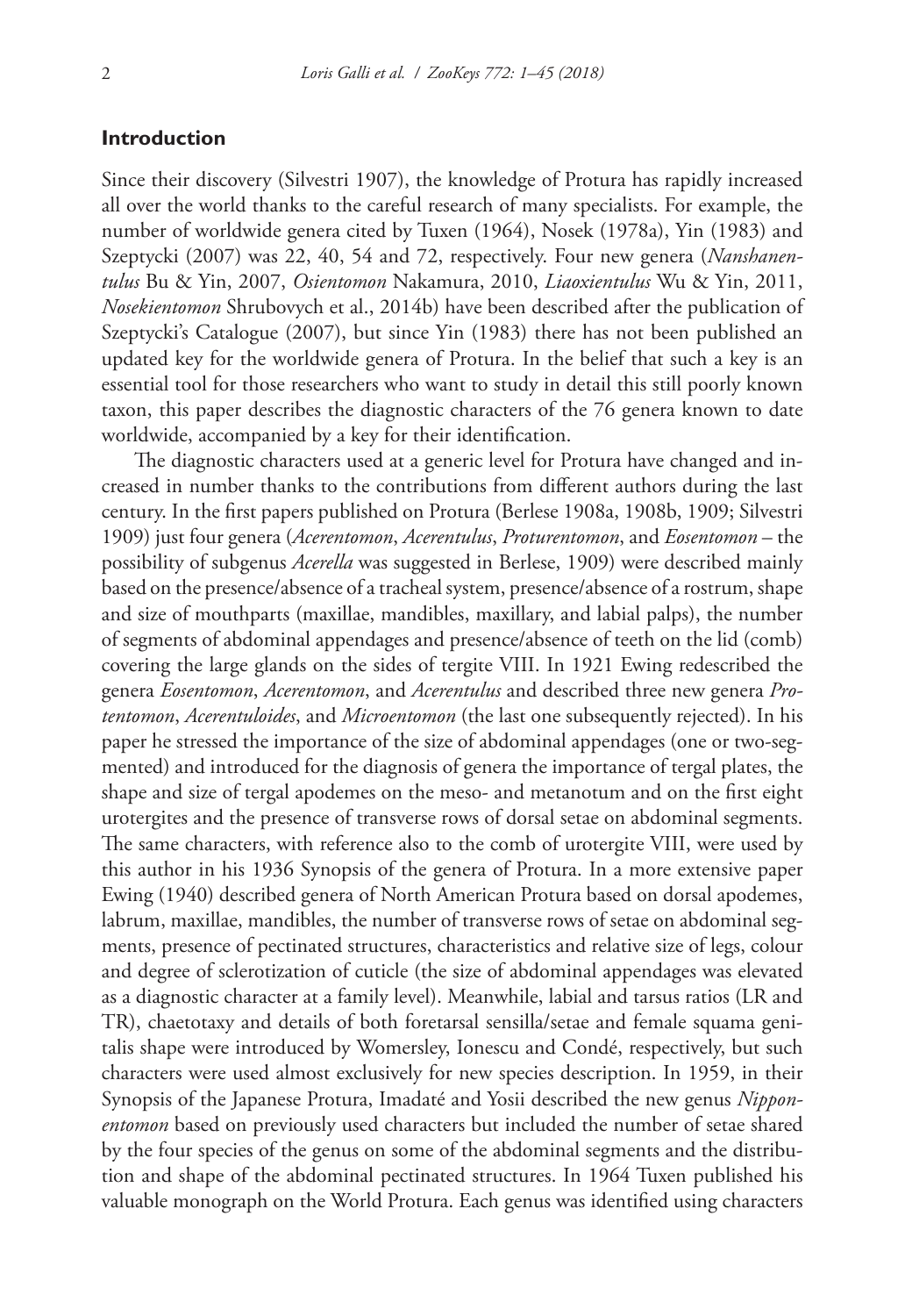such as abdominal appendages (size, number of setae and their relative size), shape and relative position of key sensilla on the foretarsus, presence and size of a rostrum, development of maxillary and labial palps, and shape of the maxillary glands. However, in addition to the important diagnostic features Tuxen provided meticulous descriptions of every part of the body morphology: e.g., the number of setae and sensilla on the labial and maxillary palps, the structure of all foretarsal sensilla present (and noting those absent), and the abdominal chaetotaxy. A similar scheme was followed by Nosek (1973) and Imadaté (1974) in their monographs on European and Japanese Protura, respectively, but the last author added the chaetotaxy of nota and, for Acerentomidae, the position of seta *P3* on abdominal tergites II–VI (diagnostic character he had suggested in 1964) in his diagnoses of genera. At the same time, Rusek (1974) examined in detail the taxonomy of Acerentomidae, redescribing older genera and introducing five new genera (*Vesiculentomon*, *Imadateiella*, *Filientomon*, *Verrucoentomon*, and *Nosekiella*), based on the following diagnostic characters: number and relative length of setae on abdominal appendages, shape of the maxillary glands, shape of sensillum *t1* and relative position of some sensilla on the foretarsus (mainly *a'* respect to *t2*, *d* respect to *e* and *c*, *f* respect to *g*), number of anterior setae on the metanotum and toothed rows on the hind border of the last abdominal segments. Nosek (1978a) published a paper on the genera of Protura of the world. In the diagnosis of each genus he described the labial and maxillary palps, mandibles, maxillary glands, pseudoculi, some main foretarsal sensilla (e.g. *t1* and *t3*), abdominal appendages, chaetotaxy of sternite VIII, striate band (in Acerentomidae), comb VIII, and female squama genitalis; other characters (like the number of anterior setae on metanotum) are provided just in a few cases. Three years later Tuxen (1981) undertook a taxonomical revision of Acerentomidae based on the degree of development of the striate band of abdominal segment VIII, stressing the importance of the hook-shaped design, the number and relative size of setae of abdominal appendages (legs) and other characters (chaetotaxy of metanotum, shape of foretarsal sensillum *t1*, labial palps and maxillary glands). Based on these features he introduced the new genera *Kenyentulus* (splitting *Gracilentulus*) and *Amphientulus* (from *Berberentulus*). The next year Tuxen and Yin (1982) revised Protentomidae and introduced the new genus *Neocondeellum* (from *Condeellum*) based on shape of pseudoculi, maxillary palps, foretarsal sensilla, abdominal appendages, presence of a serrated line on abdominal segment VIII, comb VIII and chaetotaxy. Characters such as the presence/absence of a tracheal system, thoracic and abdominal chaetotaxy, pseudoculi, maxillary glands, labial palps and shape of foretarsal sensilla were used by Yin (1983) to arrange her phylogeny of Protura, grouping the 54 then known genera into 17 subfamilies and eight families. Zhang and Yin (1984) revised the subfamily Anisentominae and created the new genera *Neanisentomon*, *Pseudanisentomon* and *Paranisentomon* based mainly on the presence/absence and shape of few foretarsal sensilla (*t2*, *f1*, *b'2*) and on the chaetotaxy of abdominal segment VIII. Szeptycki (1988) introduced the term porotaxy to define the distribution of pores on the body of proturans and suggested the possibility of using this character for the identification of genera. Since then porotaxy has been generally used in the description of new species. Szeptycki (1995a) summarized the knowledge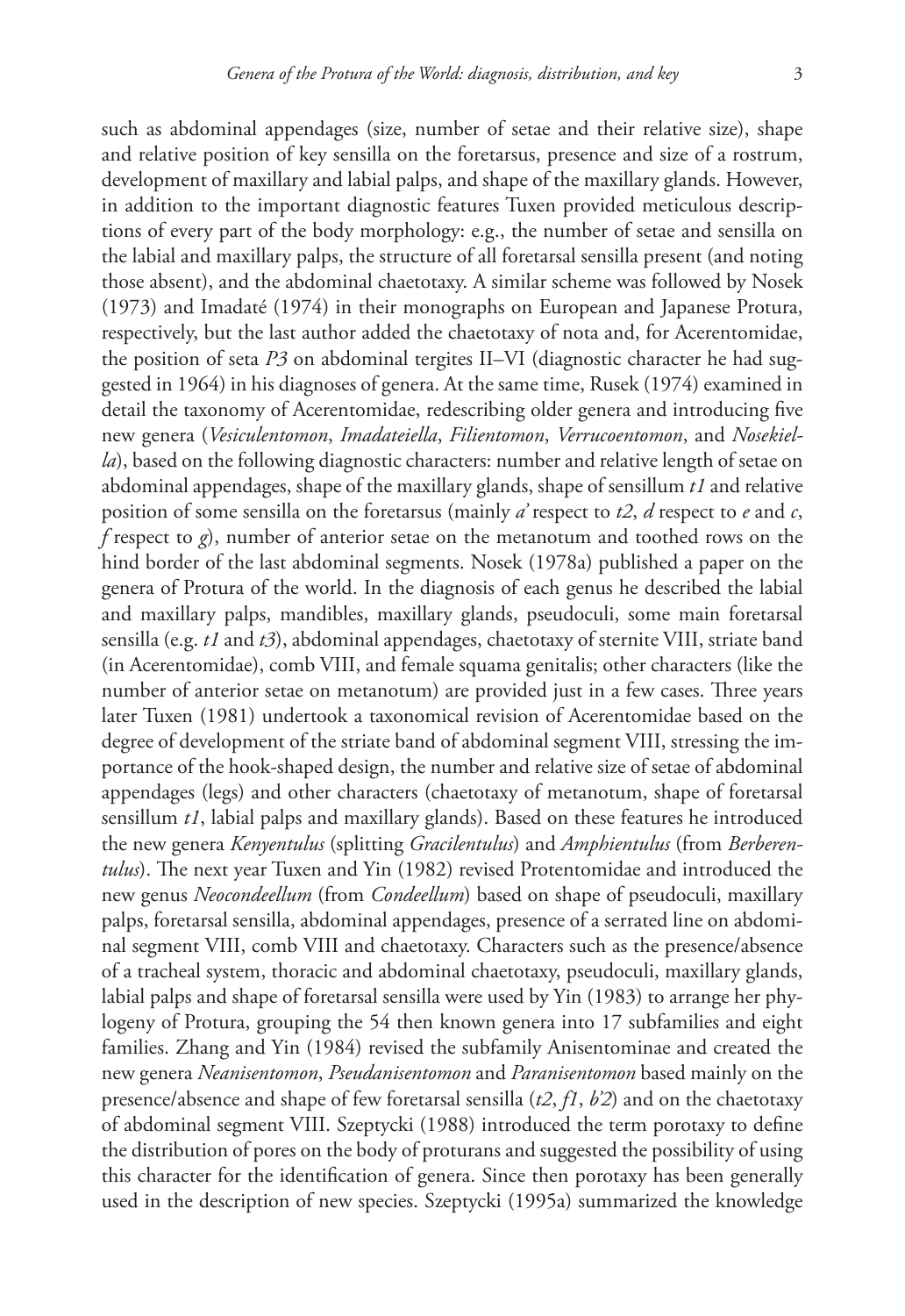about porotaxy of Protura and reiterated the taxonomic importance it could have at the level of genus and family. Szeptycki also (see 1997) introduced the analysis of the shape of accessory setae (especially of meso- and metanotum) as a taxonomically important character (at least for Acerentomata). Unfortunately, porotaxy and the shape of accessory setae of the majority of species are still unknown and, for many genera, their use as diagnostic characters is not practicable. Nevertheless, they are among those characters used by Shrubovych (2014) in her cladistic approach to the Acerentomidae of Northeastern Palearctic. Other useful diagnostic characters are the head chaetotaxy and porotaxy (Rusek et al., 2012); currently they are mainly provided in new species description, but some, like the presence/absence of postpseudocular seta, have been used for the diagnosis of new genera (e.g. Wu and Yin 2011).

## **Diagnosis**

Nosek's (1978a) diagnostic framework is partly used and integrated with the new genera described and updated in accordance with the more recent taxonomic revisions and redescriptions of Nakamura (2010), Shrubovych and Rusek (2010), Shrubovych et al. (2012a), Shrubovych and Smykla (2012), Shrubovych et al. (2014b).

For the whole bibliographic references to genera description and distribution, we refer to the World Catalogue by Szeptycki (2007). Genera are listed according to Szeptycki's system (2007).

The diagnostic characters available for each genus are given, following the same general scheme: characters related to the head (especially the labial palps, maxillary glands and pseudoculi), foretarsal sensilla and setae (presence/absence, position, size and shape), notal chaetotaxy, abdominal appendages (number of segments and setae), other abdominal characters (chaetotaxy, striate band, comb VIII) and shape of female squama genitalis. When available and useful for taxonomic diagnosis, other characters considered are the presence of a rostrum and the cephalic chaetotaxy. Those unifying characters reported in the order, family or subfamily diagnosis are not repeated in that of genera. For the characters described in the diagnosis and used in the key, refer to Tuxen (1964), Nosek (1973), Tuxen and Imadaté (1974), Tuxen (1981), Tuxen and Yin (1982), Yin (1999), Rusek et al. (2012) and Shrubovych (2014). For the appearance/shape of some characters (e.g. the foretarsal sensilla and the maxillary glands) would be appropriate to consult directely the type species description or those papers indicated in the remarks of the genera.

## **Abbreviations**

| abd.      | abdominal segment/s,  |
|-----------|-----------------------|
| abd. app. | abdominal appendages, |
| Tg.       | abdominal tergite/s,  |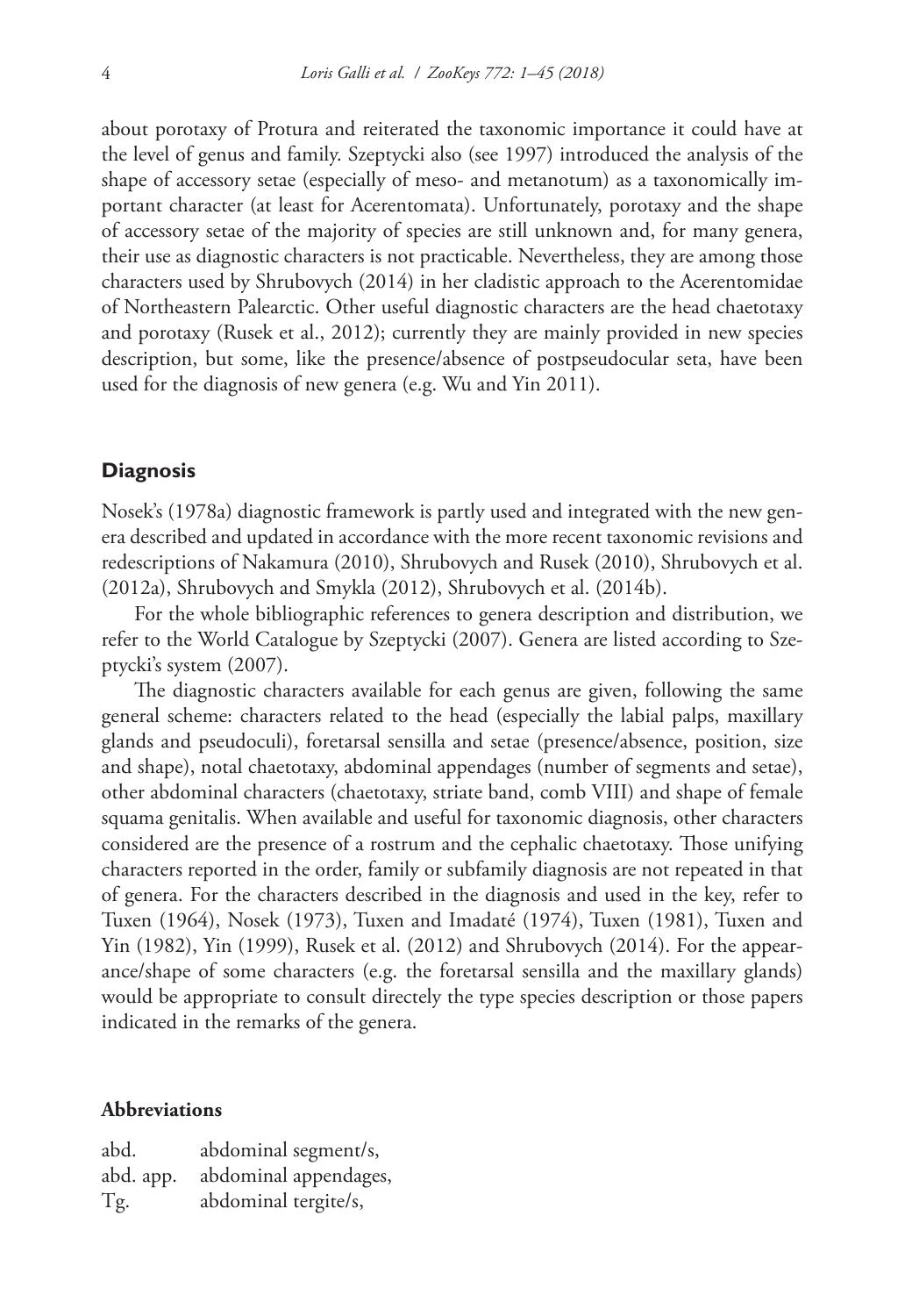St. abdominal sternite/s, *A-*setae anterior setae, *P*-setae posterior setae, *Pc* posterior central seta.

#### **Order ACERENTOMATA Yin, 1996**

Tracheal system missing. Dilated canal of maxillary glands. Foretarsus typically with three dorsal sensilla  $(tI-t3)$ , seven external  $(a-q)$  and three internal  $(a'-c)$ . Abd. app. with no more than four setae. Presence of pectinated structures on the abdomen. Glands on abd. VIII covered by combs. Abd. VIII with striate band (fully developed or reduced). Female squama genitalis without processus sternalis but with acrostylus.

#### **Family Hesperentomidae Price, 1960**

Labial palps well developed, with tuft of setae. Maxillary glands long and dilated. Abd. app. I two-segmented, with terminal vesicle and four setae; II–III two-segmented or uni-segmented. Striate band without distinct striae. Comb VIII rectangular with small teeth. Female squama genitalis with pointed acrostyli.

#### **Subfamily Hesperentominae Price, 1960**

Maxillary palps with tuft of setae and two sensilla. Labial palps with tuft of setae and three distinct setae. Canal of maxillary glands with a long dilation. Pseudoculi open proximally. All foretarsal sensilla present, with addition of *c"*. Metanotum with median setae and two pairs of *A*-setae. Abd. app. I and II two-segmented, each with terminal vesicle and four setae; III two-segmented or uni-segmented with two setae.

## **1 –** *Hesperentomon* **Price, 1960**

Labial palps without basal sensillum. Canal of maxillary glands dilated as a long parallel-sided sac for most of its length, narrowing proximally. Pseudoculi pear-like, strongly elevated and with a median S-shaped cleft. Foretarsal sensilla setiform or longish willow leaf-shaped. *S* seta long, straight and pointed. Abd. app. I–III two-segmented, each with four setae. St. II–VI with *Pc* seta (absent only on St. IV–VI in few species). St. VIII with a single posterior row of six setae. Abd. VIII with a serrated line at the anterior border. Fine teeth at the hind border of St. IX–X.

Type species. *Hesperentomon macswaini* Price 1960.

Distribution. East and Central Asia, North America.

Remarks. For figures and a key to species of genus *Hesperentomon*, see Shrubovych (2010).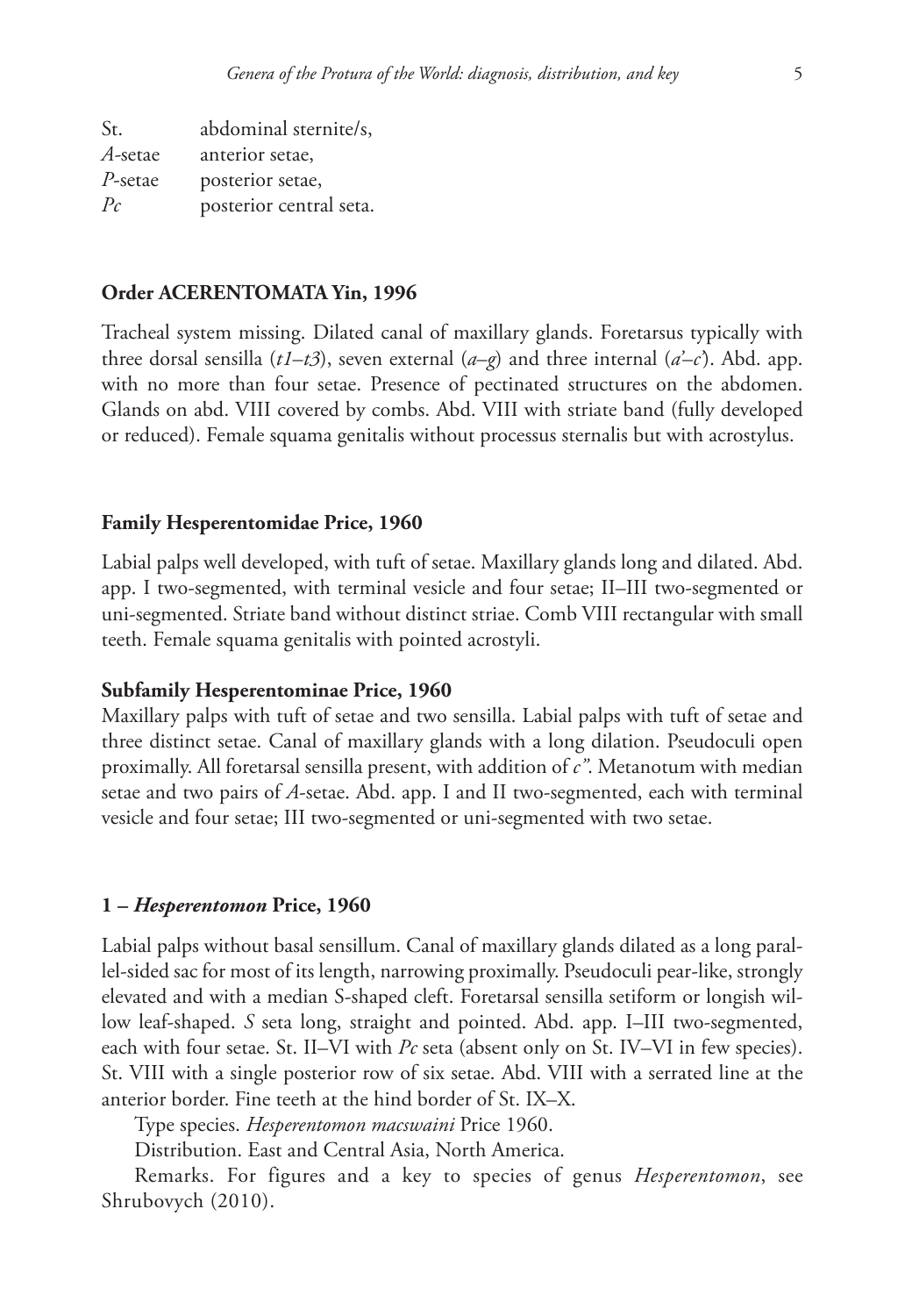#### **2 –** *Ionescuellum* **Tuxen, 1960**

Labial palps with basal sensillum. Canal of maxillary glands with calyx, a long dilation and a second round dilation distal to calyx. Pseudoculi oval and open proximally. Abd. app. I-II two-segmented, each with terminal vesicle and four setae; appendage III uni-segmented with two setae. St. II–VI without *Pc* seta. St. VIII with 4/0 setae.

Type species. *Paraentomon carpaticum* Ionesco, 1930.

Distribution. Europe.

Remarks. Figures and a key to species of genus *Ionescuellum* are available in Rusek and Stumpp (1989).

#### **Subfamily Huhentominae Yin, 1983**

Labial palps well developed with tuft of setae and three distinct setae, without basal sensillum. Metanotum with one or two pairs of *A*-setae. Abd. app. I two-segmented; II–III uni-segmented, each with three setae, the median apical one approx. twice the length of the others. St. IV–VII each with *Pc* seta; St. VIII with 2/4 setae.

#### **3 –** *Huhentomon* **Yin, 1977**

Canal of maxillary glands extremely long; middle part approx. 3.5 times of hind part, with a tiny racemose appendix distally. Pseudoculi with a median S-shaped opening. Foretarsal sensilla of *Hesperentomon* type; sensillum *t1* filiform; *t3* rather long, sensilliform; *b'*, *c'* and *c"* distal, close to *t3*; *d* nearly halfway between *c* and *e*, distal to *t2*.

Type species. *Huhentomon plicatunguis* Yin, 1977.

Distribution. China, Japan.

Remarks. Figures and comparison between the two species of genus *Huhentomon* are available in Imadaté (1989).

#### **Family Protentomidae Ewing, 1936**

Small bodied Protura. Maxillary glands with smooth globular calyx. Foretarsal sensillum *t1* sometimes missing (in all the species belonging to genus *Protentomon* and some of those belonging to *Proturentomon*). Metanotum with one or two pairs of *A*-setae. Abd. app. I–II two-segmented, each with terminal vesicle and three or four setae; III two-segmented or uni-segmented with two or three setae.

#### **Subfamily Hinomotentominae Yin, 1999**

Abd. app. two-segmented, each with terminal vesicle and four setae. Female squama genitalis with pointed acrostyli.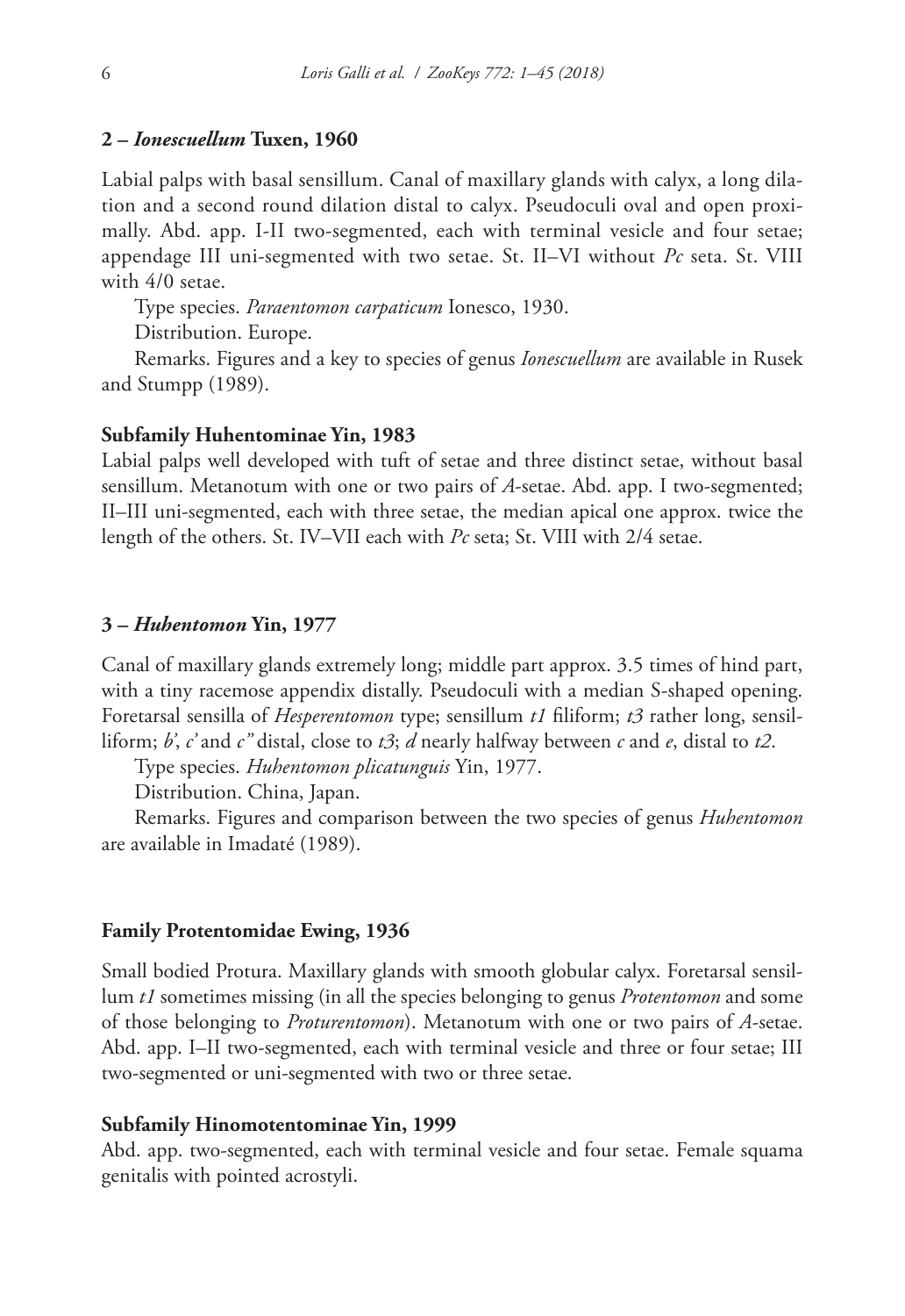#### **4 –** *Hinomotentomon* **Imadaté, 1973**

Maxillary palps with tuft of setae and two sensilla. Labial palps with tuft of setae, three distinct setae and basal sensillum. Canal of maxillary glands with heart-shaped calyx with verrucose appendices and a proximal dilation. Pseudoculi with a large triangular prolongation in the proximal part. Foretarsal sensillum *a'* short; *b'* and *c'* missing. Metanotum with two pairs of *A*-setae. St. IV–V without *Pc* seta. St. VIII with four setae. Comb VIII with 10 small teeth.

Type species. *Hesperentomon nipponicum* Imadaté, 1964. Distribution. Japan. Remarks. For figures, see Imadaté (1973).

#### **Subfamily Condeellinae Tuxen & Yin, 1982**

Labial palps with tuft of setae. Metanotum with median setae and two pairs of *A*-setae. Abd. app. I–II two-segmented, each with four setae; III uni-segmented with two or three setae. Female squama genitalis with pointed acrostyli.

#### **5 –** *Condeellum* **Tuxen, 1963**

Labial palps without basal sensillum. Sensillum of maxillary palps slender and pointed. Canal of maxillary glands with heart-shaped dilation, the proximal part only dilated along half its length; no proximal globule. Pseudoculi fairly large (PR = 8–10), circular, elevated over the head surface, without lever. Four dorsal setae between pseudoculi (*d4* and *sd4*) and two setae lateral to these (*l3*). Foretarsi with only four setiform sensilla in the exterior and interior side, respectively: *a*, *b*, *f* and *a'*; sensilla *t1* and *t2* are long, thin and pointed. Seta *S* long. Abd. app. III uni-segmented with three setae, the median apical one approx. twice the length of the others. St. I–VII with four *A*-setae; IV–VI with *Pc* seta. St. VIII with six setae in a row. Comb VIII mostly without teeth.

Type species. *Proturentomon regale* Condé, 1958.

Distribution. Subtropical China, Pacific Islands, Tropical Asia, Reunion.

Remarks. Figures and comparison between species of genus *Condeellum* are available in Tuxen and Yin (1982) and Imadaté (1991).

# **6 –** *Neocondeellum* **Tuxen & Yin, 1982**

Two short and blunt sensilla on maxillary palps. Labial palps without basal sensillum. Canal of maxillary glands, with a globular bladder, in connection with the canal, but not with a simple calyx. Pseudoculi small  $(PR = 14-18)$ , with a short lever. Four dorsal setae between the pseudoculi (*d4* and *sd4*); lateral setae *l3* missing. Foretarsi with only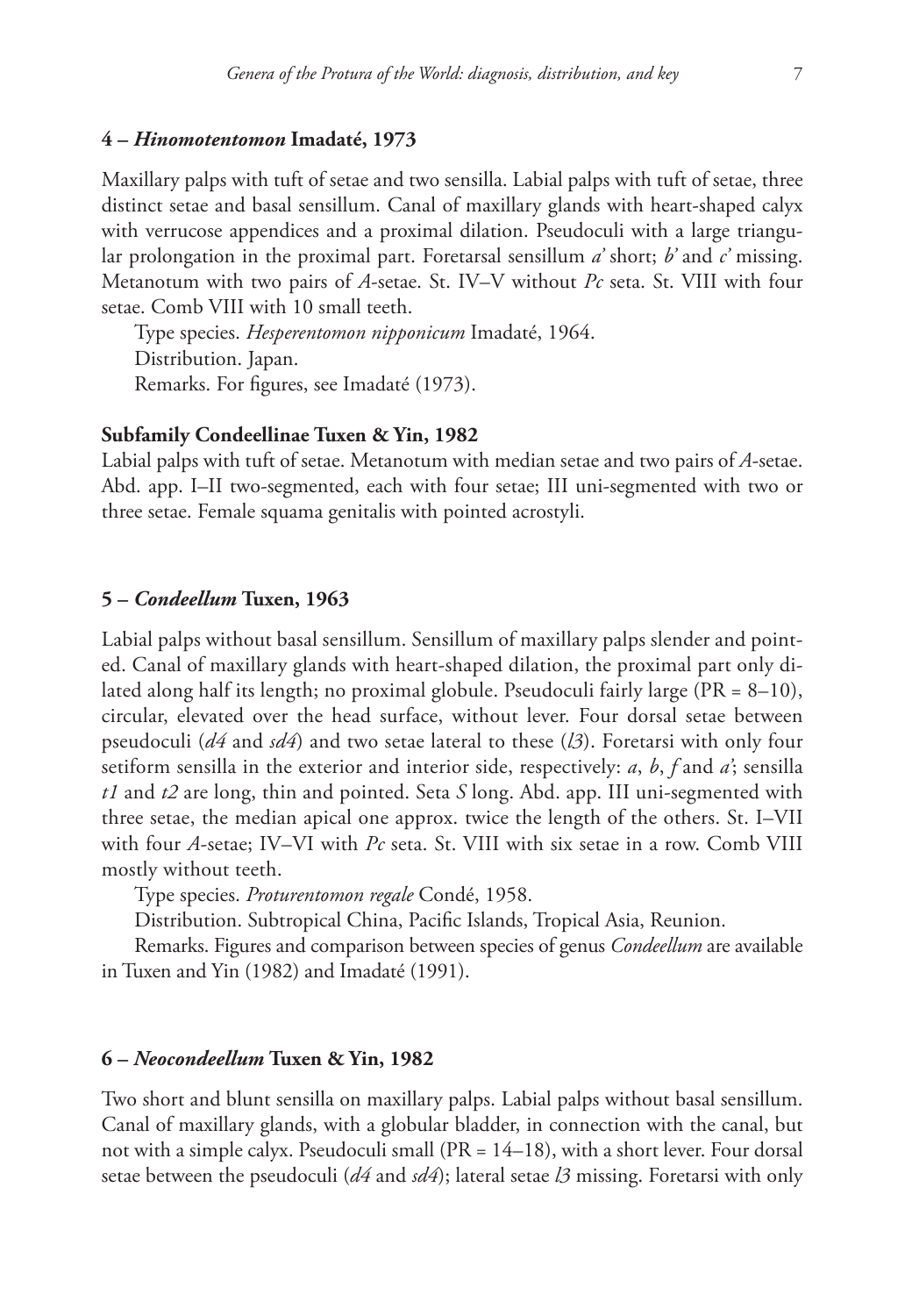four sensilla in the exterior and interior side, respectively: *a*, *b*, *f* and *a'*. Abd. app. III uni-segmented with three setae, the median apical one longer than the lateral. Anterior row of Tg. II–VII with at most six setae. Tg. VIII with a single serrate line (striate band) rarely with indication of an anterior border. St. IV–V without *Pc* seta. St. VIII with six setae. Comb VIII with approx. ten very small teeth.

Type species. *Condeellum brachytarsum* Yin, 1977.

Distribution. China, Japan, North America.

Remarks. For figures and comparison between species of genus *Neocondeellum*, see Tuxen and Yin (1982). For a more recent key to eight *Neocondeellum* spp., see Nakamura (1990).

## **7 –** *Paracondeellum* **Yin, Xie & Zhang, 1994**

Calyx of maxillary glands globular and smooth. Pseudoculi circular without lever. Foretarsal sensilla of the exterior side fully developed; *b'* and *c'* missing. Abd. app. III unisegmented with two setae, the median apical longer than the lateral one. Tg. I with one pair of anterior setae; Tg. II–VII without *A*-setae. St. II–III with three *P*-setae; St. IV–V with nine *P*-setae; St. VIII with 4/0 setae.

Type species. *Condeellum dukouensis* Tang & Yin, 1988. Distribution. China. Remarks. For figures, see in Yin et al. (1994).

### **Subfamily Protentominae Ewing, 1936**

Labial palps with tuft of setae. Pseudoculi with a long proximal prolongation. Foretarsi with foliaceous or bacilliform (long, parallel-sided, with blunt apex) sensilla. Metanotum with median setae and one or two pairs of *A*-setae. Abd. app. I–II two-segmented and III uni-segmented, with 4-4-2 or 3-3-2 setae. St. VIII with 4/0 setae. Female squama genitalis with knob-like acrostyli and two median papillae between styli.

#### **8 –** *Protentomon* **Ewing, 1921**

Labial palps with or without basal sensillum. Canal of maxillary glands with discshaped dilation and sac-like proximal dilation. Pseudoculi mostly elliptical, with a narrow and long (more than pseudoculi) proximal prolongation. Foretarsi relatively short; *t1* absent; *c* sometimes missing. Metanotum with two pairs of *A*-setae (*A2*, *A4*). Comb VIII mostly without teeth, sometimes with very fine teeth, similarly to the hind margin of Tg. XII.

Type species. *Protentomon transitans* Ewing, 1921.

Distribution. Cosmopolitan.

Remarks. For figures, see Nosek (1973, 1976), Bernard (1975), Tuxen (1977a).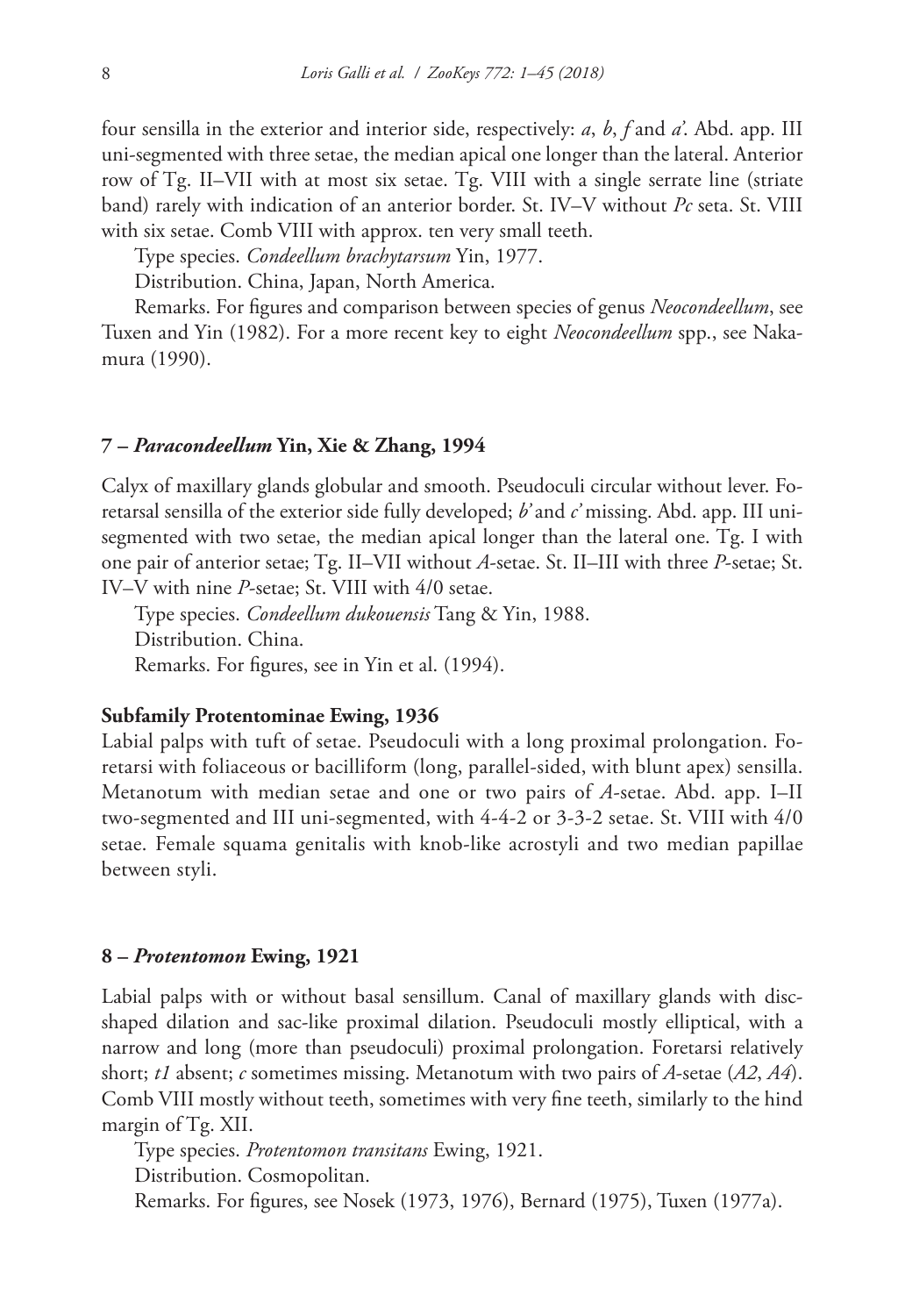#### **9 –** *Proturentomon* **Silvestri, 1909**

Labial palps with or without basal sensillum. Canal of maxillary glands with discshaped dilation and sac-like proximal dilation, with sharp proximo-lateral corner, terminating in doubled globule. Pseudoculi with a large triangular proximal prolongation of the same length of pseudoculi and of almost the same width distally. Foretarsi sometimes missing sensillum *t1*; *c* always present; sensilla on exterior and interior side of foretarsi are foliaceous or bacilliform, respectively. Seta *S* blunt, relatively short. Metanotum with one pair of *A*-setae (*A2*). Comb VIII with distinct teeth. The hind border of Tg. IX–XI serrated.

Type species. *Acerentomon minimum* Berlese, 1908.

Distribution. Holarctic.

Remarks. For figures, see Rusek (1975 – with a key to nine *Proturentomon* spp.), Szeptycki (1988) and Yin (1999).

## **Family Acerentomidae Silvestri, 1907**

Mesonotum with a pair of median setae and two or three pairs of *A*-setae; metanotum with a pair of median setae and two to four pairs of *A*-setae. Abd. app. I two-segmented with four setae; II and III each uni-segmented with one to three setae. Abd. VIII with striate band.

### **Subfamily Berberentulinae Yin, 1983**

Labial palps generally reduced (without tuft of setae) with two to four setae and one sensillum. Maxillary glands with generally smooth and often heart-shaped calyx. Foretarsal sensillum *t2* usually setiform/filiform. Meso- and metanotum each with two pairs of *A*-setae (*A2*, *A4*). Striate band on abd. VIII often reduced.

#### **10 –** *Acerentuloides* **Ewing, 1921**

Maxillary palps with two spindle-like sensilla. Labial palps with a terminal tuft of setae and a sausage-shaped basal sensillum. Canal of maxillary glands with proximal part as long as the proximal part of fulcrum, ending with a row of small globules which increase in size proximally and end with two globules placed beside each other. Pseudoculi small. All foretarsal sensilla present, of average length; sensillum *t1* claviform; *t3* long lancet-like or finger-like; *d* closer to *c* than to *e*; *a'* close to the base of *t1*. Abd. app. II–III each with three setae, the median apical one reduced to little more than its pit. Tg. II–VI with seta *P3* in anterior position. St. I–VII with three setae in anterior row. St. VIII with 4/2 setae. Striate band well developed. Comb VIII with a row of approx. ten equal small teeth. Some setae modified as short, thickened sensilla (*sd5* on head; *β1* and *δ4* on foretarsi; setae *P4* on metanotum, *M2* on prosternum and *A2* on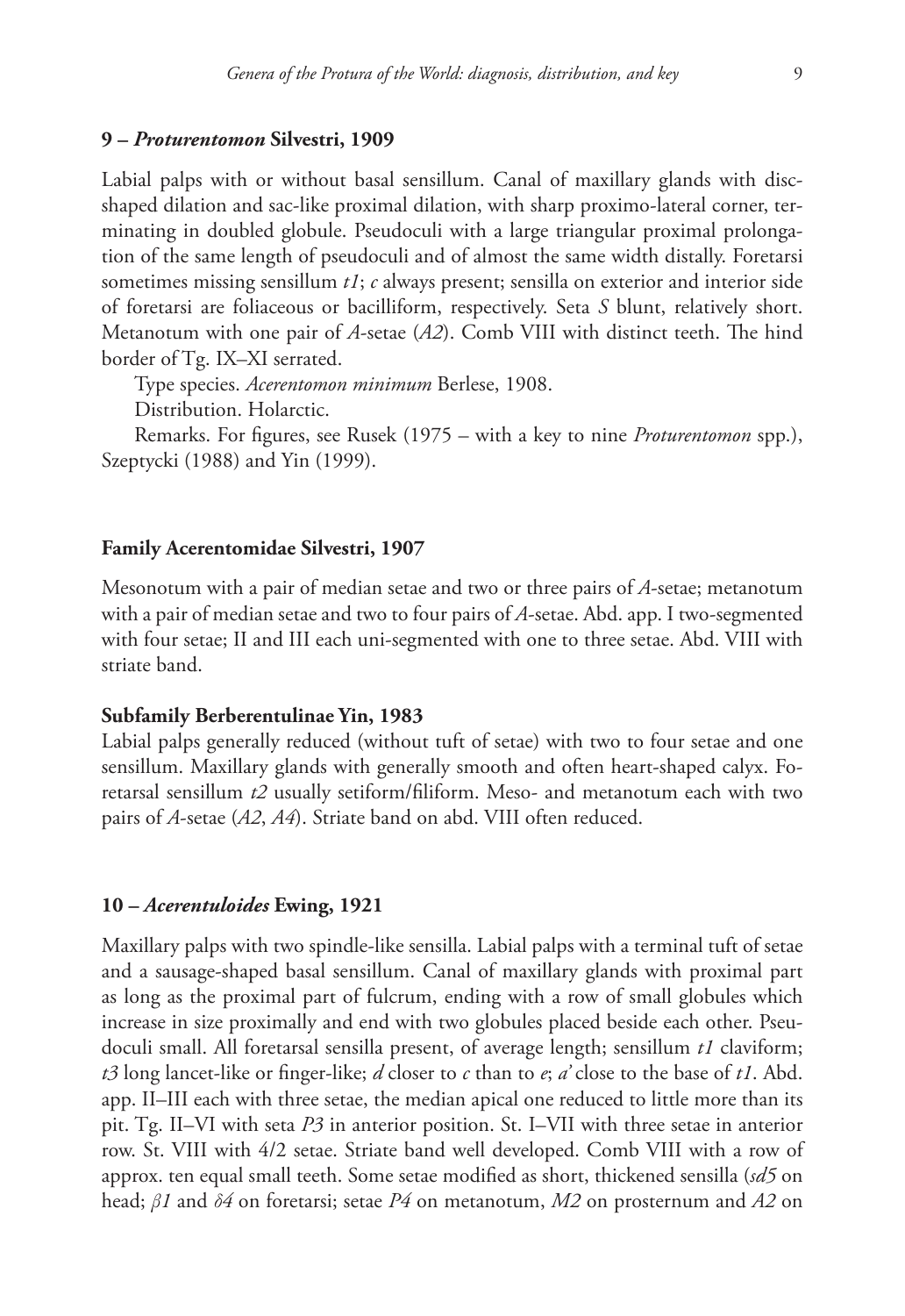thoracic sterna; accessory setae on Tg. and St. I–VI). Female squama genitalis tripartite with pointed acrostyli as in *Acerentulus*.

Type species. *Acerentuloides bicolor* Ewing, 1921.

Distribution. North America.

Remarks. For figures and diagnosis, see Shrubovych et al. (2017).

## **11 –** *Acerentulus* **Berlese, 1908**

Maxillary and labial palps with two and one sausage-shaped sensilla, respectively, and with a tuft of setae. Canal of maxillary glands with simple dilation, calyx sometimes weakly verrucose, proximal part rather long. Pseudoculi oval or circular with divided lid and short fork-shaped prolongation on the posterior margin of the lid. On foretarsi sensillum *t1* claviform; *t3* willow leaf-shaped; *a'* usually broad; *b'* always present. Abd. app. II–III each with three setae; the subapical is long, the lateral apical shorter and the median apical the shortest. Seta *P3* on Tg. II–VI placed anteriorly to the row of the other *P*-setae. St. I–VII with three anterior setae. St. VIII with 4/2 setae. Striate band on abd. VIII well developed. Comb VIII with approx. ten teeth. Female squama genitalis distally tripartite.

Type species. *Acerentomon confine* Berlese, 1908.

Distribution. Cosmopolitan.

Remarks. Figures and recent keys to the species of the *confinis* and *cunhai* group are available in Shrubovych et al. (2012b) and Shrubovych et al. (2014d), respectively.

## **12 –** *Amazonentulus* **Yin, 1989**

Labial palps reduced to three setae and a sensillum. Canal of maxillary glands of middle length, proximally bipartite. Foretarsal sensillum *t1* claviform; *t3* very long and awlshaped; *b'* absent. Abd. app. II–III each with two setae, the apical one shorter than half length the subapical. Tg. I–VII with uneven number of anterior setae. St. VIII with 4/0 setae. Striate band on abd. VIII reduced, without or with very short striae. Comb VIII with five to eight small teeth. Female squama genitalis with sharp pointed acrostyli.

Type species. *Berberentulus brasilianus* Nosek, 1973. Distribution. South America. Remarks. For figures, see Tuxen (1976).

## **13 –** *Amphientulus* **Tuxen, 1981**

Labial palps reduced to three setae and a sensillum. Canal of maxillary glands simple. Foretarsal sensillum *t1* claviform; *t3* jar-shaped; *b'* present; *b* most often shorter than *c*. Abd. app. II–III each with a long subapical seta and a strong lateral apical one. St.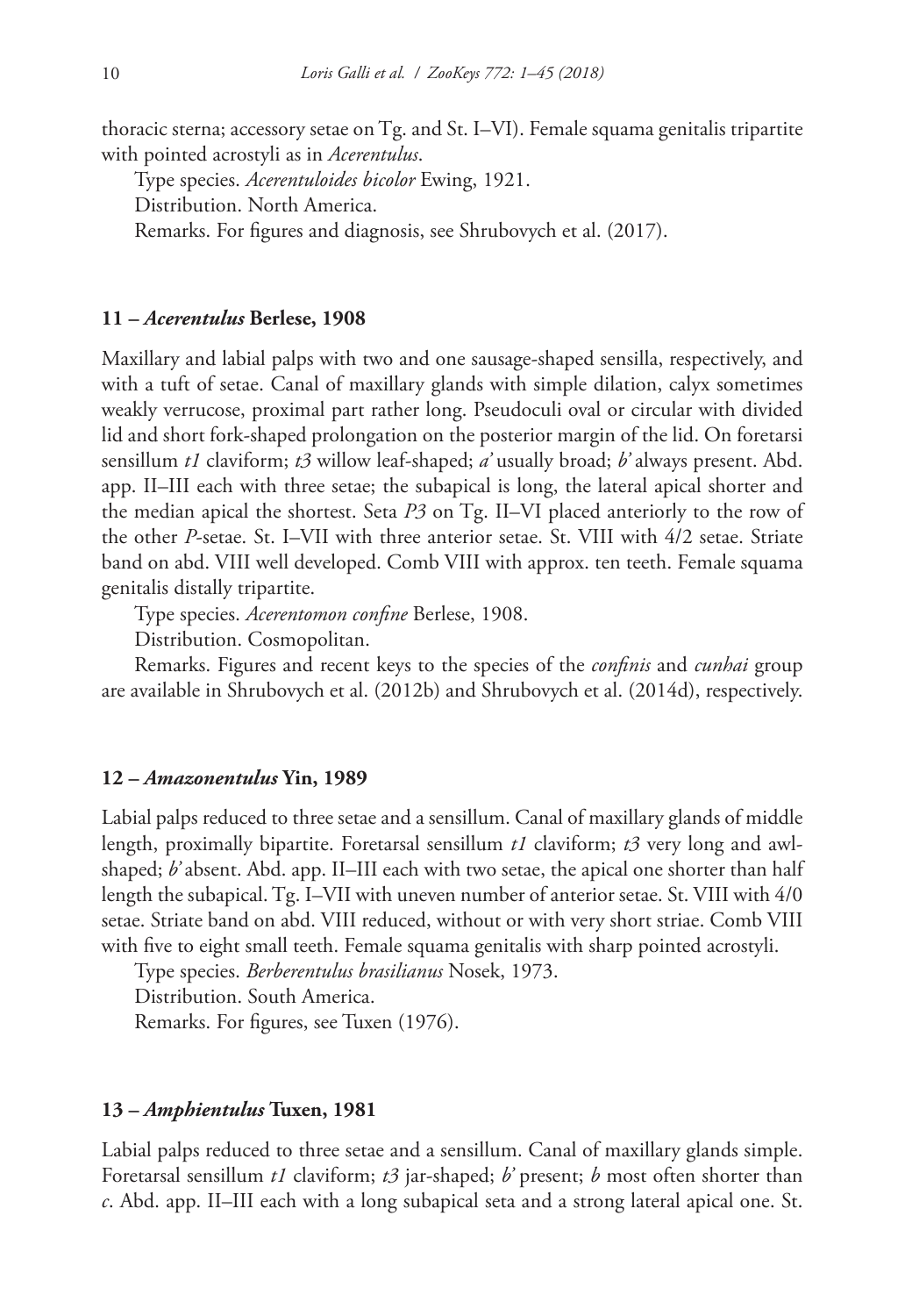VIII with 4/0 or 4/2 setae. Striate band on abd. VIII reduced (often showing an hookshaped design). Comb VIII oblique, with large teeth. Female squama genitalis with long acrostyli.

Type species. *Berberentulus validus* Tuxen, 1967.

Distribution. Australia, New Zealand, South America, China, Madagascar (doubtful). Remarks. For figures, see Tuxen (1967, 1986), Imadaté (1973), Nosek (1978b).

#### **14 –** *Andinentulus* **Tuxen, 1984**

Labial palps reduced to three setae and a sausage-like sensillum. Proximal part of canal of maxillary glands almost as long as proximal branch of fulcrum. Foretarsi with all sensilla present; *t1* claviform; *t3* knob-shaped; *a'* extremely long, situated between the insertions of *t1* and *t2*; *b'* present; *d* near the base of *c*. Abd. app. II–III each with three setae. Tg. II–VII with seta *P3* in anterior position. Tg. II–V with six *A*-setae. St. I–VII with three *A*-setae. St. VIII with 4/2 setae. Striate band on abd. VIII reduced. Female squama genitalis with short basal arms, slender acrostyli with long and pointed apex.

Type species. *Andinentulus rapoporti* (Condé, 1963) (*Andinentulus ebbei* Tuxen, 1984 is synonymised after Shrubovych et al. 2014e).

Distribution. South America.

Remarks. For figures, see Shrubovych et al. (2014e).

#### **15 –** *Australentulus* **Tuxen, 1967**

Labial palps reduced to three setae and a sensillum. Canal of maxillary glands with heart-shaped calyx and a proximal tripartite dilation. Foretarsal sensillum *t3* shaped as a bud rounded at apex, parallel-sided two to five times as long as broad; *t1* claviform; *a'* broad; *b'* present. Abd. app. II–III each with three setae. Seta *P3* on Tg. II–VI anterior to other *P*-setae row. St. VIII with 4/0 setae. Striate band well developed. Comb VIII with toothed margin. Female squama genitalis with pointed acrostyli.

Type species. *Acerentulus australiensis* Womersley, 1932.

Distribution. Australia, New Zealand, Tropical Asia, Madagascar.

Remarks. For a key to the identification of *Australentulus* species, see François (1994).

#### **16 –** *Baculentulus* **Tuxen, 1977**

Labial palps reduced to two or three setae and a sensillum. Canal of maxillary glands simple, without appendages, with heart-shaped calyx. Foretarsal sensillum *t1* baculiform; *t3* jar-shaped; *b'* present or absent. Abd. app. II–III each with two setae, the median apical very short, less than half the length of the subapical. Seta *P3* on Tg. II–VI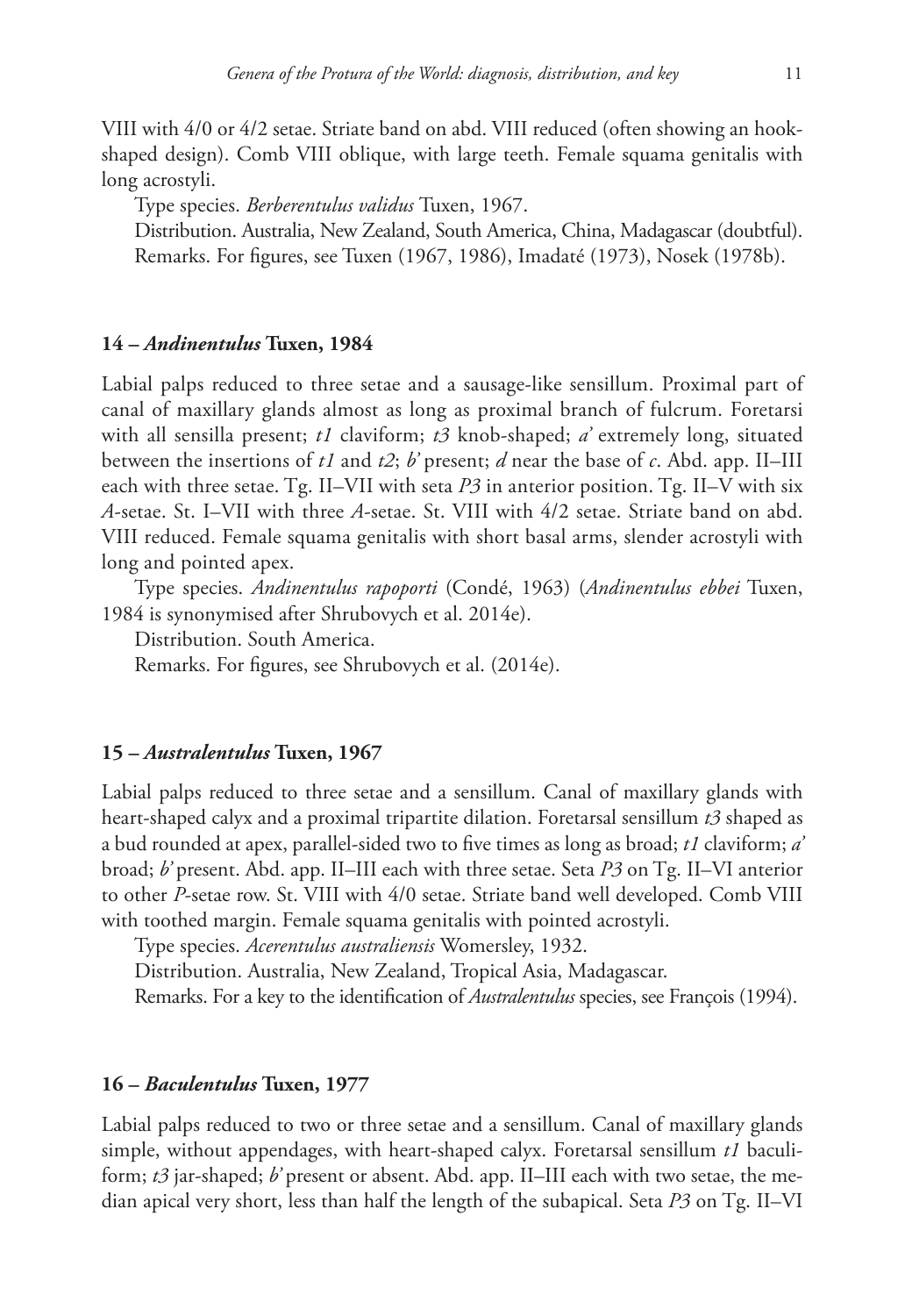anterior to other *P*-setae row. St. VIII with 4/0 setae. Abd. VIII with reduced striate band. Comb VIII more or less oblique. Female squama genitalis with pointed acrostyli.

Type species. *Berberentulus becki* Tuxen, 1976.

Distribution. Cosmopolitan.

Remarks. A recent key to the species of genus *Baculentulus* with foretarsal sensillum *b'* is available in Bai & Bu (2013).

## **17 –** *Berberentulus* **Tuxen, 1963**

Labial palps reduced to two or three setae and a willow leaf-shaped or sausage-like sensillum. Maxillary palps with two sensilla. Canal of maxillary glands simple, with heartshaped calyx and long or short proximal part, rarely with excrescences. Pseudoculi circular or oval. Foretarsal sensillum *t1* claviform; *t3* shaped as a willow leaf, or as a small jar or, sometimes, as a rounded knob; *d* very close to *c*; *b'* usually missing. Empodium short. Abd. app. II–III each with two setae, the median apical less than  $1/3<sup>rd</sup>$  the length of the subapical. Seta *P3* on Tg. II–VI placed anteriorly to the row of the other *P*-setae. St. I–VII with three *A*-setae; St. VIII with 4/0 setae. Abd. VIII with reduced striate band formed by two rather close transverse lines, the more distal serrated, the proximal one more or less undulated with small teeth pointing backwards. Subcuticular parallel tubes are visible in correspondence to the missing striae. Comb VIII reduced with very small dispersed teeth. Female squama genitalis with long pointed acrostyli and broad styli.

Type species. *Acerentulus berberus* Condé, 1948.

Distribution. Cosmopolitan.

Remarks. For figures and keys to the species of genus *Berberentulus*, see Tuxen (1977b), Chao and Chen (1999).

#### **18 –** *Bolivaridia* **Bonet, 1942**

Labial palps reduced to two setae and a sensillum. Maxillary palps with slender willow leaf-shaped sensilla. Canal of maxillary glands with heart-shaped calyx; the short proximal part with distinct lateral protuberance and with an ending "head of femur"-shaped dilation. Pseudoculi longitudinally divided, somewhat broader than long. Foretarsal sensillum *t1* claviform; *a'* sword-shaped; *a* and *e* long and broad, spindle-shaped. Abd. app. II–III each with a single subapical seta. Tg. II–VI with *Ac* seta. St. I–VII with three *A*-setae; St. VIII with 4/0 setae. Striate band on abd. VIII reduced, with only short, blind striae extending from the posterior margin. Comb VIII concave, with small teeth. Female squama genitalis with long, broad and pointed acrostyli; basal apodeme short.

Type species. *Bolivaridia perissochaeta* Bonet, 1942.

Distribution. Pantropical.

Remarks. For a recent key to *Bolivaridia* species, see Bu and Palacios-Vargas (2012).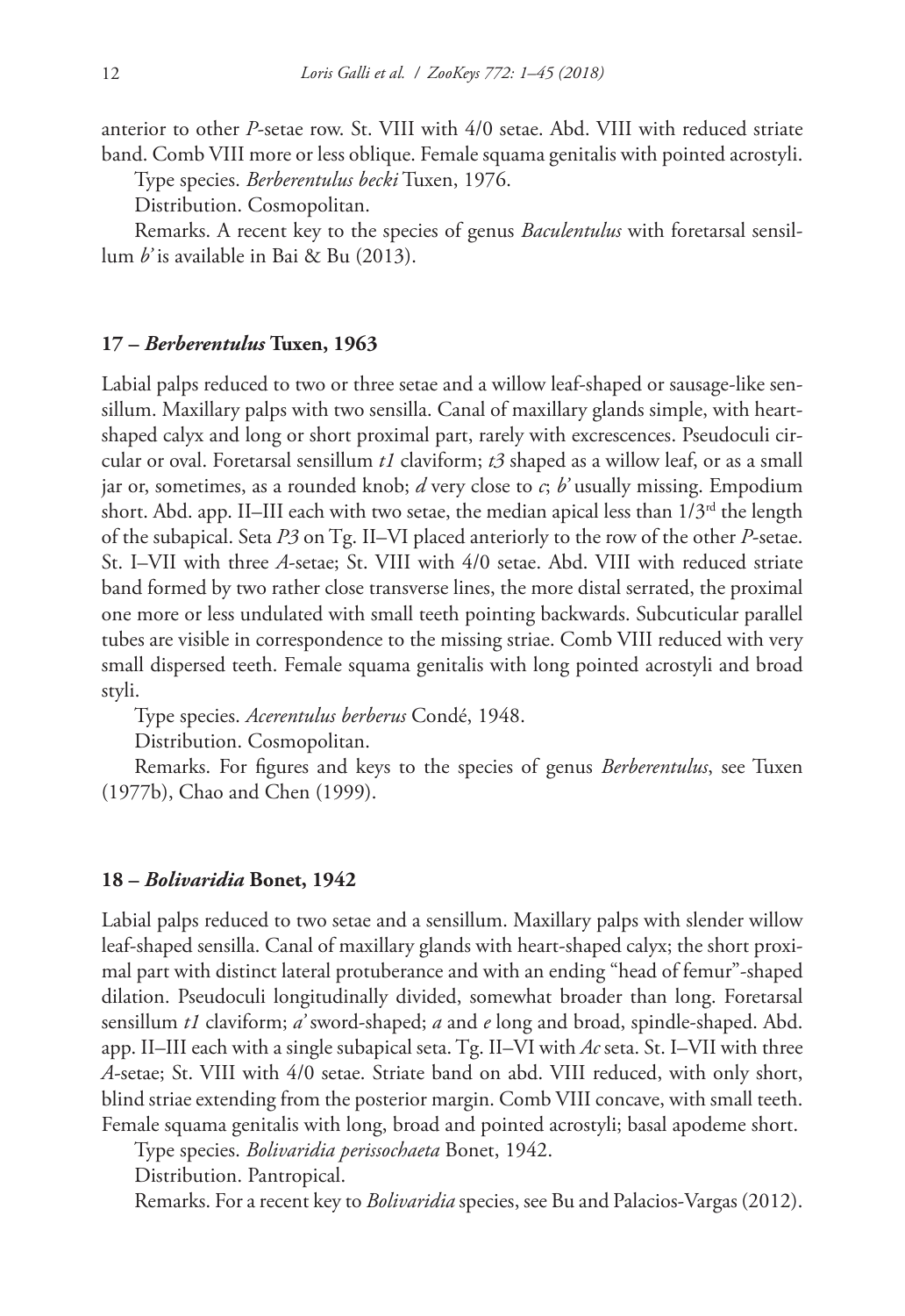## **19 –** *Brasilentulus* **Nosek, 1973**

Labrum slightly prolonged into a rostrum. Labial palps reduced to three setae and a sensillum. Maxillary palps with two setiform sensilla. Canal of maxillary glands with heart-shaped calyx and long proximal part. All foretarsal sensilla present; long spindleshaped sensillum *t3*; *t1* claviform (in *B. huetheri* Nosek the distal half bent forwards in a rather sharp angle); *b* placed close to *c*. Abd. app. II–III each with a long subapical seta and a short apical one (1/3rd of the subapical). St. I–VII with three *A-*setae. St. VIII with 4/0 setae. Striate band complete. Comb VIII with teeth. Female squama genitalis with slender and pointed acrostyli.

Type species. *Brasilentulus huetheri* Nosek, 1973.

Distribution. Tropical America and Africa.

Remarks. Figures and a key to the species are available in Tuxen (1979).

## **20 –** *Brasilidia* **Nosek, 1973**

Labial palps reduced to three setae and a sensillum. Maxillary palps with two setiform sensilla. Canal of maxillary glands with heart-shaped calyx and relatively short proximal part, proximally tripartite. Pseudoculi longitudinally divided with short posterior fork-shaped prolongation. On the head seta *l3* is absent; seta *d6* (formerly "additional") present. Foretarsal sensillum *d* situated nearer to *c* than to *e* (but not very close to *c*); *b* present; *t1* distinctly clavate (nearly "baculiform"); *t3* relatively long, cylindrical; setae *β1* and *δ4* not differentiated (of same shape as  $\delta I - \delta 3$ ). Seta *P2a* on meso- and metanotum nearer to *P3* than to *P2*; *P4a* on metanotum not modified (of "normal" shape). Abd. app. II–III each with three setae. Seta *P3* on Tg. II–V anterior to other *P*-setae row. St. VIII with 4/0 or 4/2 setae. Modified setae (meaning accessory setae on nota, Tg. and St. I–VII, and modified setae on head and on thoracic sterna) uniform over the whole body, as small, hair-like microchaetae. Striate band on abd. VIII reduced (with no distinct striae but just signs of them). Comb VIII with fine teeth. Female squama genitalis tripartite with pointed acrostyli.

Type species. *Brasilidia tropica* Nosek, 1973.

Distribution. South America.

Remarks. Figures and a recent key to the species are provided by Szeptycki and Bedano (2003).

## **21 –** *Chosonentulus* **Imadaté & Szeptycki, 1976**

Labial palps reduced to three setae and a broad sensillum. Canal of maxillary glands with racemose appendices, its proximal part rather short. Foretarsal sensillum *t1* filiform; *b* in row with *c*; *d* close to *c*; *e* nearer to *f* than to *d*. Abd. app. II–III each with two setae, the apical one nearly half the length of the subapical. Striate band on abd. VIII reduced, with no distinct striae (but a minute serration is present near its anterior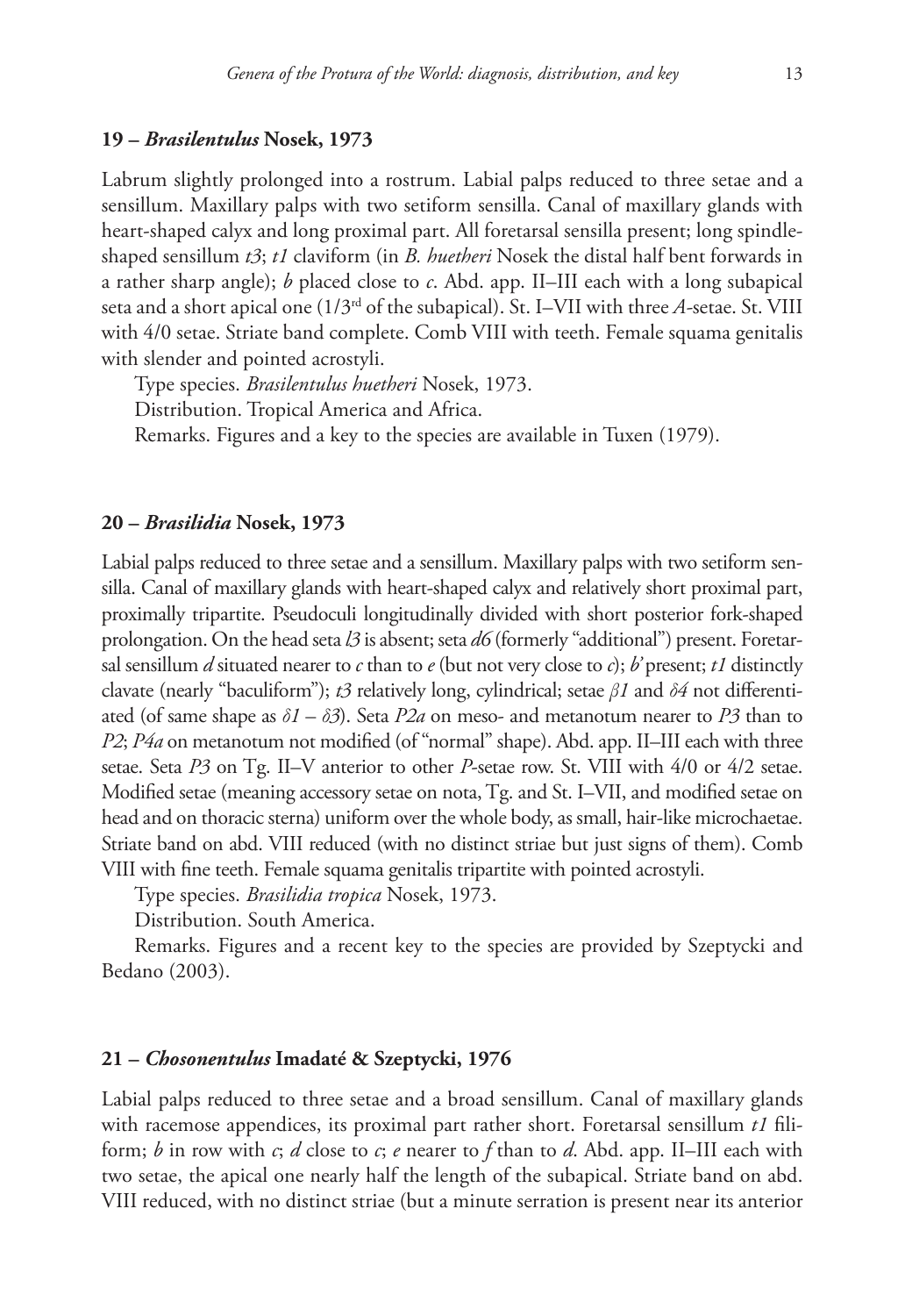edge). Seta *P3* on Tg. II–VI anterior to other *P*-setae row. St. VIII with 4/0 setae. All the tergal accessory setae sensilliform. Female squama genitalis with pointed acrostyli.

Type species. *Chosonentulus chosonicus* Imadaté & Szeptycki, 1976.

Distribution. Korea and China (after Wu and Yin 2008).

Remarks. For figures, see Imadaté and Szeptycki (1976), Wu and Yin (2008).

## **22 –** *Delamarentulus* **Tuxen, 1963**

Rostrum slightly developed. Labial palps reduced to an apical and two lateral setae and a setiform curved sensillum. Sensilla of maxillary palps setiform. Canal of maxillary glands with long and slender calyx; the proximal part long. Pseudoculi with divided lid; posterior prolongation very small. All foretarsal sensilla present; *t3* very long, lancet-like; *t1* claviform [in *D. pachychaetus* Tuxen and *D. tristani* (Silvestri) the distal half bent forwards in a rather sharp angle]. Abd. app. II–III each with an apical seta nearly 1/3rd the subapical length. St. I–VII with three *A*-setae; St. VIII with 4/0 setae. Striate band complete. Comb VIII slightly concave with teeth of medium length. Female squama genitalis prolonged with very long, slender and pointed acrostyli.

Type species. *Acerentulus tristani* Silvestri, 1938.

Distribution. Tropical America and Africa.

Remarks. Figures and a key to the species are available in Tuxen (1979).

#### **23 –** *Gracilentulus* **Tuxen, 1963**

Labial palps reduced to three setae and a small elongated sensillum. Maxillary palps with two sensilla. Canal of maxillary glands with rather large heart-shaped calyx. Pseudoculi small, broader than long. Foretarsi with small knob-like sensillum *t3* (except in *G. sarmaticus* Shrubovych and Szeptycki where *t3* is large, subequal in length to *t1*); *t1* claviform; *a* and *a'* usually broader than the other sensilla (in *G. sarmaticus b* is broad and long as in *Podolinella*); *b'* present or absent. Abd. app. II–III each with two setae, a median apical one very short, often only  $1/5<sup>th</sup>$  of the subapical. Seta *P3* on Tg. II–VI placed anteriorly to the row of the other *P*-setae. St. I–VII with three anterior setae. St. VIII with 4/0 or 4/2 (rarely) setae. Striate band well developed. Female squama genitalis with long pointed acrostyli.

Type species. *Acerentulus gracilis* Berlese, 1908.

Distribution. Cosmopolitan.

Remarks. Figures and a key to the species of *gracilis* group are available in Szeptycki (1993).

## **24 –** *Kenyentulus* **Tuxen, 1981**

Labial palps reduced to three setae and a sensillum. Calyx smooth and proximal canal of maxillary glands with two or three beady widenings. Sensillum *t1* on foretarsi bacu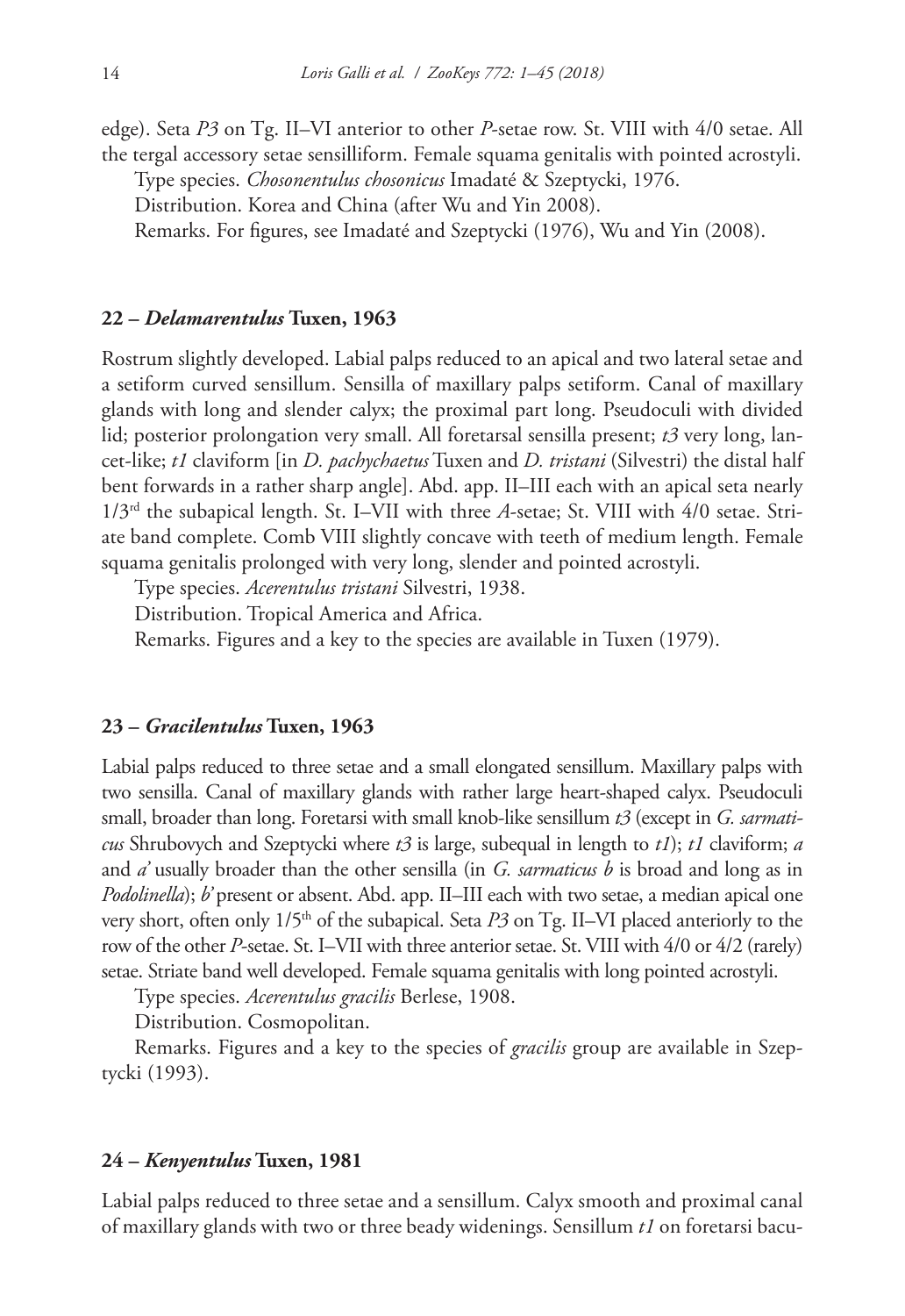liform; *b* very short. Metanotum with a small *P2a* seta quite close to *P3*. Abd. app. II–III each with a short median apical seta and a long subapical one. Seta *P1a* on Tg. II–VI very close to *P1*. St. VIII with 4/0 setae. Striate band reduced, with striae only faintly visible using phase contrast. Comb VIII with small pointed teeth. Acrostyli of female squama genitalis pointed.

Type species. *Acerentulus kenyanus* Condé, 1948. Distribution. East and Tropical Asia; one species (*K. kenyanus*) pantropical. Remarks. For figures, see Imadaté (1991), Yin (1999).

## **25 –** *Madagascaridia* **Nosek, 1978**

Labial palps reduced to two setae and a sensillum. Canal of maxillary glands with heartshaped calyx and three lobes on the distal part near calyx, proximally deeply bipartite. All foretarsal sensilla present; *c* and *d* close to each–other. Abd. app. II–III each with one seta only. Striate band on abd. VIII reduced, with strongly dispersed striae. Comb VIII with small pointed teeth. Female squama genitalis with long pointed acrostyli.

Type species. *Madagascaridia condei* Nosek, 1978.

Distribution. China, Madagascar.

Remarks. For figures, see Nosek (1978b) and Yin (1999).

## **26 –** *Maderentulus* **Tuxen, 1963**

Maxillary and labial palps with tuft of setae and sausage-like sensilla (two and one, respectively). Canal of maxillary glands with long and slender calyx and short proximal part; the terminal dilation as in *Acerentulus*. Pseudoculi small. Foretarsal sensillum *t3* bacilliform; *t1* claviform; *b*, *c* and *d* in a row at the same level. Abd. app. II–III each with two setae, the median apical one more than half the length of the subapical. Tg. II–VI with seta *P3* in anterior position to *P*-setae row. St. VIII with 4/2 setae. Striate band well developed. Comb VIII with toothed margin. Female squama genitalis tripartite.

Type species. *Acerentulus maderensis* Condé, 1957.

Distribution. Iberian Peninsula, Macaronesia, Serbia (Blesic and Mitrovski– Bogdanović, 2012).

Remarks. For figures, see Tuxen (1982).

## **27 –** *Najtentulus* **Szeptycki & Weiner, 1997**

Sensilla of maxillary palps thick; labial palps with tuft of setae and a thick sensillum. Maxillary glands with large, smooth, nearly round calyx and short posterior filament. Foretarsal sensillum *b'* present; *t1* fusiform; *t3* long, cylindrical; *d* situated proximally to the level of  $t2$ , nearer to  $c$  than to  $e$ ; all sensilla of the inner side of foretarsi thick; setae *β1* and *δ4* short, sensilliform. Meso- and metanotum with seta *P2a* nearer to *P3*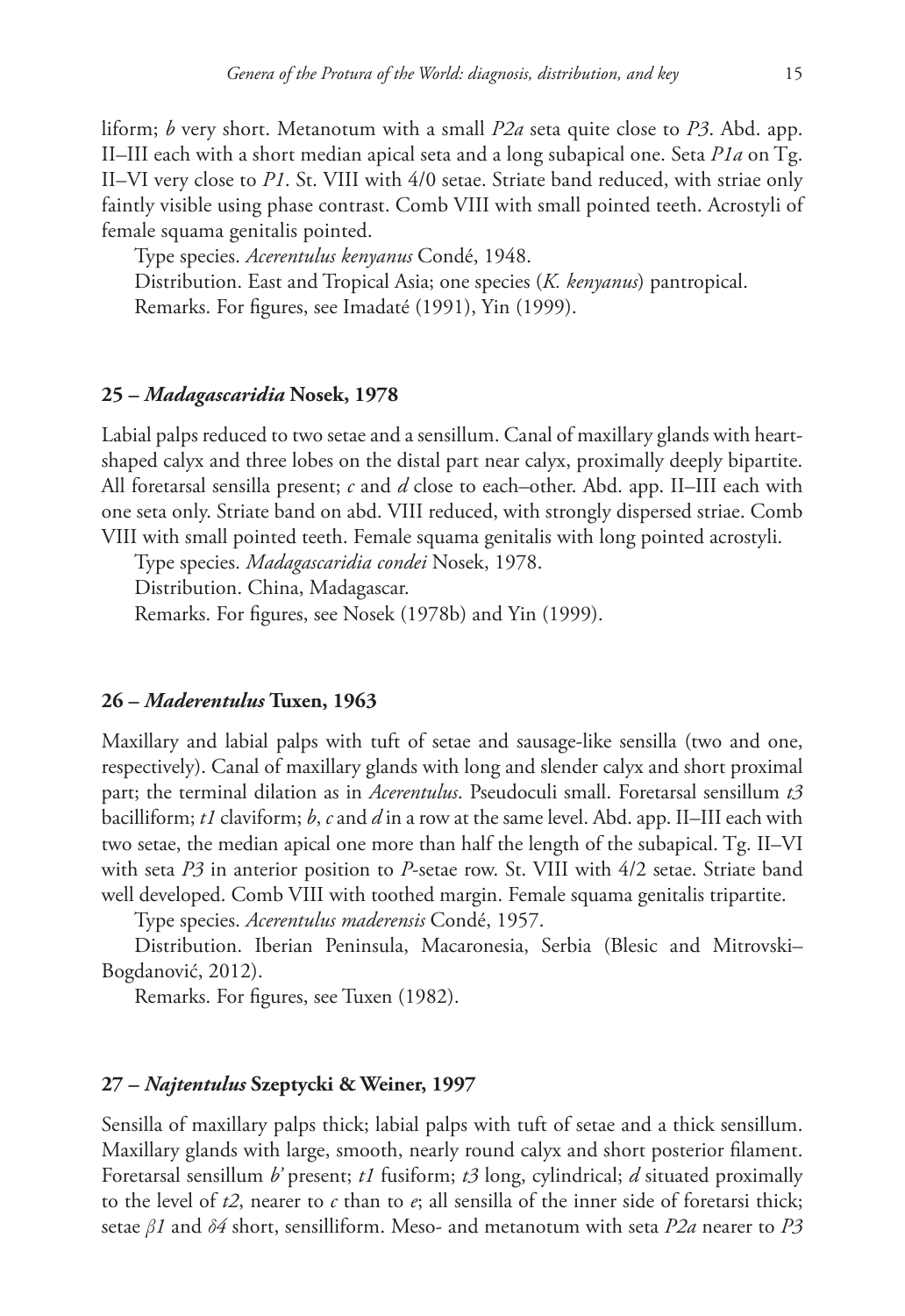than to *P2*; setae *P1a*, *P2a* and *P5* oblong microchaetae; *P4a* on metanotum short microchaeta. Abd. app. II–III each with three setae, the lateral apical approx. twice as long as the median one. Seta *P3* on Tg. II–VI anterior to line *P2*–*P4*. Laterotergite VIII with peculiar, circular structure in anterior part. Tg. X with seta *P1a* present. St. VIII with 4/2 setae. Striate band on abd. VIII well developed, broad. Hind margin of segments IX–XII smooth. Female squama genitalis with apically situated acrostyli.

Type species. *Najtentulus silvestris* Szeptycki & Weiner, 1997.

Distribution. West Europe.

Remarks. For figures, see Szeptycki and Weiner (1997).

#### **28 –** *Neobaculentulus* **Yin, 1984**

Maxillary palps with two sensilla: one setiform, the other torch light-shaped. Labial palps reduced to two setae and a sensillum. Calyx of maxillary glands simple. Foretarsi with all the sensilla; *a* to *g* and *a'* to *c'* present; *t1* baculiform; *t3* short (lanceolate). Abd. app. II–III each with two setae, a long subapical and a short median apical one. Tg. II–VI often with seven pairs of *P*-setae, seta *P1a* often absent; nine pairs of *P*-setae on Tg. VII. St. VIII with 4/0 setae. Striate band reduced, the striae invisible. Comb VIII oblique with small teeth. Female squama genitalis with pointed acrostyli.

Type species. *Berberentulus izumi* Imadaté, 1965.

Distribution. Far East.

Remarks. For figures and a key to species, see Bu and Xie (2006).

### **29 –** *Notentulus* **Yin, 1989**

Labial palps without tuft, with two to four setae and one sensillum. Maxillary glands with heart-shaped calyx with lobed distal excrescences; proximal part without dilations. Foretarsal sensillum *t1* baculiform; *b'* absent. Abd. app. II–III each with two setae, the lateral apical one half the length of the subapical. Tg. VII with *Ac* seta. St. VIII with 4/0 setae. Striate band with short, irregular striae, and arranged in a waved line. Comb oblique and slightly concave, with sparsely sharp teeth. Female squama genitalis with pointed acrostyli.

Type species. *Notentulus zunyinicus* Yin, 1989.

Distribution. China, Central America.

Remarks. For figures, see Yin (1999).

#### **30 –** *Podolinella* **Szeptycki, 1995**

Labial palps reduced to two lateral setae, a single terminal tuft-seta and a small claviform or oval sensillum. Maxillary glands with smooth calyx and bilobate posterior dilation. Foretarsi with a relatively large leaf-like sensillum *t3*; *b* large, passing the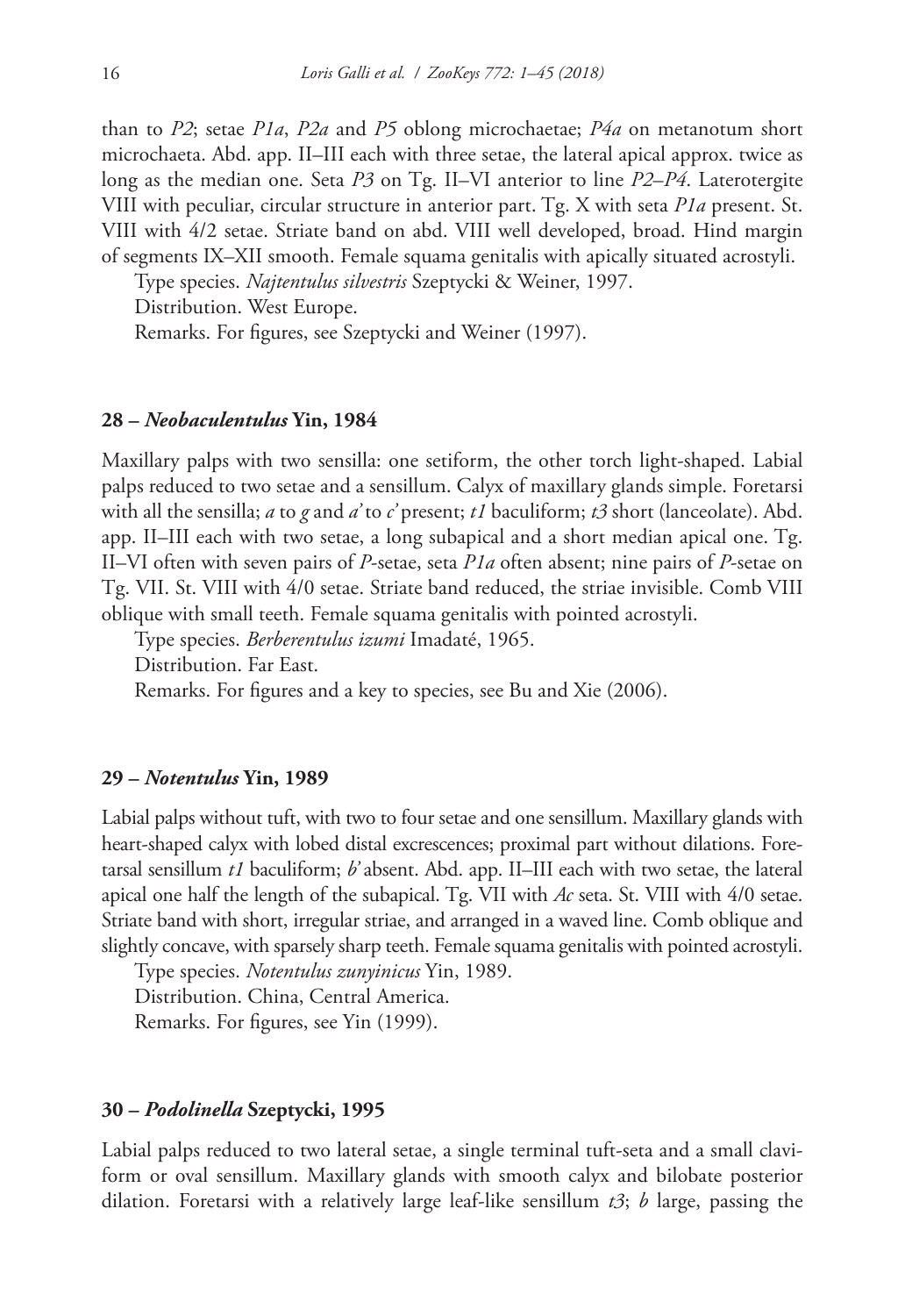empodium. Notal setae short. Prosternum without seta *A2*. Abd. app. II–III each with two setae, the median apical seta less than half the length the subapical one. Seta *P3* on Tg. II–VI anterior to line *P2*–*P4*. St. I‒VII with three *A*-setae. St. VIII with 4/0 setae. Striate band complete. Comb VIII with 7–12 small teeth.

Type species. *Podolinella podolica* Szeptycki, 1995. Distribution. Europe (after Galli et al. 2016). Remarks. For figures, see Szeptycki (1995b).

## **31 –** *Polyadenum* **Yin, 1980**

Rostrum short. Labial palps reduced to three setae and a thick sensillum. Proximal part of the canal of maxillary glands three-branched. Foretarsal sensillum *t1* claviform; *b*, *c* and *d* nearly aligned; *f* halfway between *e* and *g*; *a'* thick, situated between *t1* and *t2*; *b'* missing. Abd. app. II–III each with two setae, the apical one approx. half the length of the subapical. St. VIII with 4/0 setae. Striate band on abd. VIII reduced, with indistinct striae. Female squama genitalis with tripartite perigynium and pointed acrostyli.

Type species. *Polyadenum sinensis* Yin, 1980. Distribution. China. Remarks. For figures, see Yin (1999).

## **32 –** *Proacerella* **Bernard, 1975**

Labial palps reduced to four setae and a sensillum. Distal end of canal of maxillary glands bulbous; faint expansions proximal to the calyx. Foretarsal sensillum *t1* claviform; *g* nearly at the same level of *t3* and of approx. the same length; *b'* absent. Abd. app. II–III each with two setae, the lateral apical one more than half the subapical. St. VIII with 4/0 setae. Striate band well developed, with hook-shaped design in *P. reducta* Bernard (after Tuxen, 1981). Comb VIII with approx. 12 teeth. Female squama genitalis with pointed stylus, passing the apex of acrostyli.

Type species. *Proacerella reducta* Bernard, 1975. Distribution. North America, West Europe. Remarks. For figures, see Bernard (1975), Aldaba (1983).

## **33 –** *Silvestridia* **Bonet, 1942**

Labial palps reduced to two or three setae and a sensillum. Sensillum of maxillary palps willow leaf-shaped. Canal of maxillary glands with heart-shaped calyx and short or longer proximal part not exceeding the proximal branch of the fulcrum; more or less bipartite in the proximal part. Pseudoculi circular with fork-shaped prolongation. All sensilla present on foretarsi; *t1* claviform; *t3* willow leaf-shaped; *a'* shaped as an old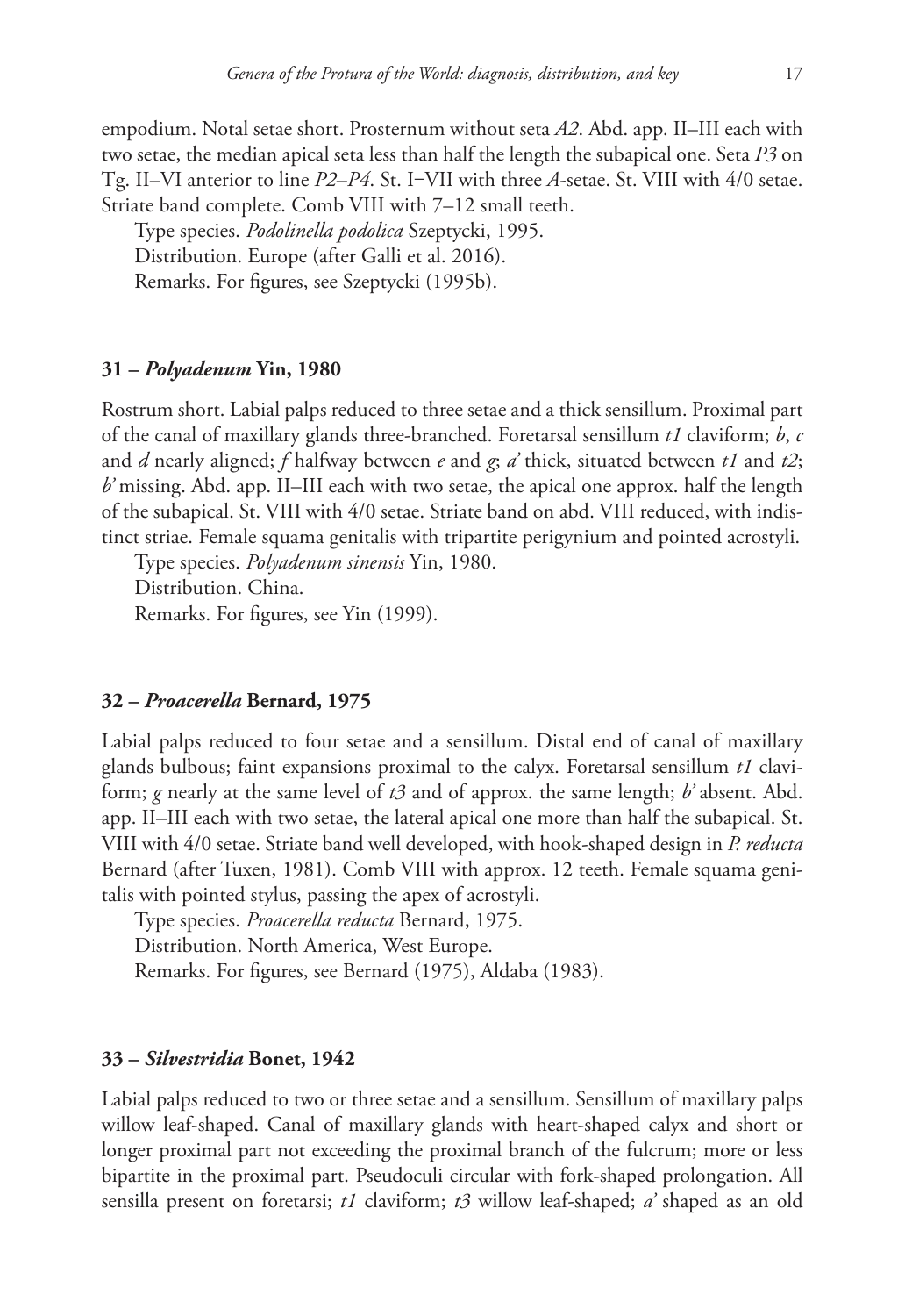Roman vase, close to *t1*; *b* spindle-shaped, reaching seta *γ4*. Seta *P3* on Tg. II–VI is slightly anterior to the other *P*-setae. Abd. app. II–III each usually with one seta only, the subapical one (rarely also a delicate median apical seta is present). St. I–VII with three *A*-setae; St. VIII with 4/0 setae. Striate band on abd. VIII reduced, with distinct dispersed striae proceeding from the proximal border. Comb VIII concave with small teeth. Female squama genitalis with relatively short apodeme and long pointed acrostyli.

Type species. *Silvestridia artiochaeta* Bonet, 1942.

Distribution. Pantropical.

Remarks. For figures, see Tuxen (1980), Yin and Dallai (1985).

## **34 –** *Tasmanentulus* **Tuxen, 1985**

Labial palps reduced to four setae and a sensillum. Canal of maxillary glands with heartshaped calyx, sometimes with distal dilations of variable size and shape. Sensillum *t1*  on foretarsi claviform; *t3* more or less parallel-sided; *d* closer to *c* than to *e*; *b'* present or absent. Abd. app. II–III each with two setae, the lateral apical one more than half as long as the subapical. Striate band partly reduced (the striae may be seen more or less distinctly, but never as distinct) with hook-shaped design. St. VIII with 4/2 setae. Comb VIII with fairly large teeth. Female squama genitalis with small pointed acrostyli.

Type species. *Gracilentulus tasmanicus* Tuxen, 1967. Distribution. Australia, New Zealand.

Remarks. For figures and a key to species, see Tuxen (1986).

### **35 –** *Tuxenidia* **Nosek & Cvijović, 1969**

Labial palps reduced to three setae and remnant of terminal tuft, composed of a bifurcate seta. Maxillary palps of medium length; sensilla equal, long, thin, almost setiform. Canal of maxillary glands with oval, smooth calyx. Foretarsi with baculiform sensillum *t1*; *t*3 long, nearly cylindrical; *e* closer to *f* than to *d*; *c* halfway between *d* and *b*; *b*' present; setae *β1* and *δ5* shorter than other setae of "*δ*" group, resembling sensilla; *δ5* proximal to *c'*. Setae *P1a* and *P2a* on meso- and metanotum developed as gemmate microchaetae. Prosternum with two *A-*setae (*A*2 present). Abd. app. II–III each with one or two setae. Seta *P3* on Tg. II–VI anterior to other *P*-setae line. Accessory setae on abd. II–VII shorter than  $1/5<sup>th</sup>$  the length of the main setae, setiform on both Tg. and St. Striate band on abd. VIII well developed, with strong striae and distinct, granulated anterior line. Comb VIII with convex hind margin. Hind margin of segments IX–XII smooth. Female squama genitalis with knob-like acrostyli.

Type species. *Tuxenidia balcanica* Nosek & Cvijović, 1969.

Distribution. Balkans, Near East.

Remarks. For figures and comparative diagnosis of *Tuxenidia* spp., see Szeptycki and Broza (2004).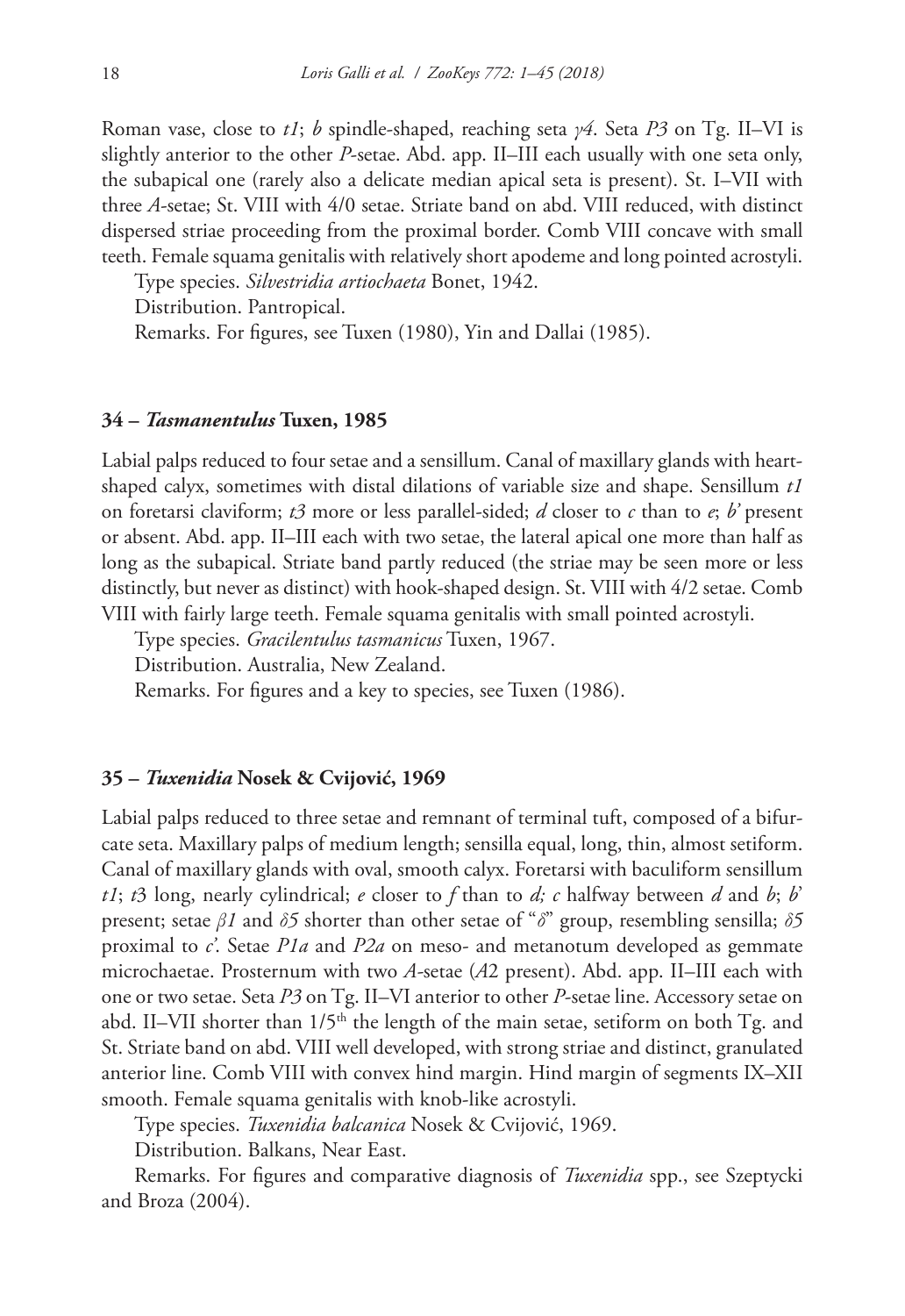## **36 –** *Vindobonella* **Szeptycki & Christian, 2001**

Labial palps without tuft, with three setae and one long, thick, parallel-sided sensillum. Calyx of maxillary glands ovoid, smooth. Head with *sd4* seta. Foretarsi with sensillum *b'*; *d* nearer to *c* than to *e*; *t1* claviform; *t2* spindle-like; *t3* cylindrical. Seta *P2a* on meso- and metanotum nearer to *P3* than to *P2*. Abd. app. II–III each with a median apical seta less than half the length of the subapical. Seta *P3* on Tg. II–VI anterior to line *P2*–*P4*. St. VIII with 4/0 setae. Striate band on abd. VIII well developed. Comb VIII with straight hind margin and nearly ten slender teeth. Female squama genitalis short, with short subapical bidentate acrostyli.

Type species. *Vindobonella leopoldina* Szeptycki & Christian, 2001. Distribution. Austria.

Remarks. For figures, see Szeptycki and Christian (2001).

## **37 –** *Yinentulus* **Tuxen, 1985**

Labial palps reduced to three setae and a sausage-shaped sensillum. Maxillary palps with tuft of setae and two pointed sensilla. Canal of maxillary glands with heart-shaped calyx, distal extensions and the proximal part less than half as long as proximal branch of fulcrum. The head in profile has a prominent "front". All foretarsal sensilla present; *t1* baculiform; *t3* expanded distally; sensillum *b* distal to *c–d*, extremely long. Abd. app. II–III each with two setae, the lateral apical one shorter than the subapical. Striate band on abd. VIII reduced. Comb VIII with many very small teeth. Female squama genitalis with pointed acrostyli.

Type species. *Yinentulus paedocephalus* Tuxen, 1986. Distribution. New Zealand. Remarks. For figures, see Tuxen (1986a).

#### **38 –** *Zangentulus* **Yin, 1983**

Labial palps reduced to two setae and a sensillum. Canal of maxillary glands with smooth and simple kidney bean-shaped calyx; end of proximal canal slightly tripartite. Pseudoculi circular. Foretarsal sensillum *t1* claviform; *b'* present; all the exterior sensilla extremely long. Abd. app. II–III each with two setae, the median apical one less than half the length of the subapical. Striate band on abd. VIII well developed, with striae slightly varied in shape and length. Comb VIII with straight posterior margin. Female squama genitalis with pointed acrostyli.

Type species. *Zangentulus sinensis* Yin, 1983. Distribution. China. Remarks. For figures, see Yin (1999).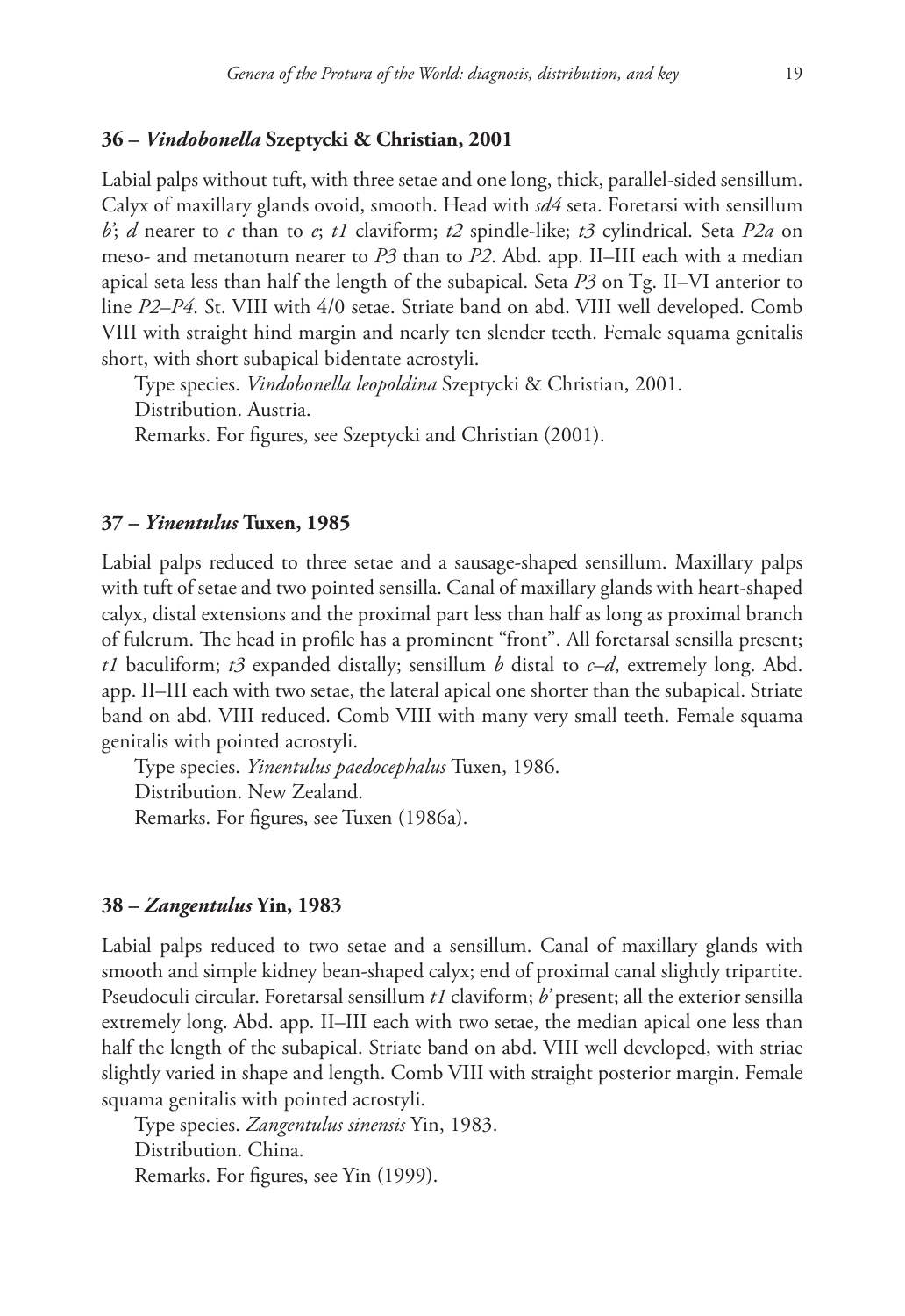## **Subfamily Acerentominae Silvestri, 1907**

Maxillary palps with apical tuft of setae and two basal sensilla. Labial palps generally well developed with tuft of setae, two or three distinct setae and one sensillum. Mesoand metanotum each with two pairs of *A*-setae, or three pairs of *A*-setae on the mesonotum and four on the metanotum. Striate band well developed or reduced.

#### **39 –** *Acerentomon* **Silvestri, 1907**

Labrum almost always prolonged into a rostrum. Labial palps with tuft of setae, three setae and one sensillum lancet-like or knife-shaped. Calyx of maxillary glands simple, small; short proximal part. Foretarsal sensillum *t1* claviform; *t2* long, setiform; *t3* leaflike, large; *b'* absent; *a'* displaced distally, close to *c'* and *δ5*; *f* and *g* close to each other; *b* and *c* at the same level; very long seta *δ4* which contrasts with the length of other *δ*-setae. Three pairs of *A*-setae (*A2*, *A3*, *A4*) on the mesonotum and four pairs (*A2*, *A3*, *A4*, *A5*) on the metanotum. Abd. app. II–III each with two setae (the median apical seta less than half the length of the subapical one) or with only the subapical seta in one case (*A. aceris* Rusek). Seta *P3* on Tg. II–VI on the same row of the other *P*-setae. St. VIII with 4/0 or 4/2 setae. Striate band on abd. VIII complete with distinct striae. Comb VIII with in most cases 12–14 long and strong teeth. Pleural pectines present on segments VI–VII and, exceptionally, on V. Seta *x* sometimes present on Tg. VII between *A4* and *P4*. Female squama genitalis with long, pointed acrostyli (bipartite in *A. balcanicum* Ionescu).

Type species. *Acerentomon doderoi* Silvestri, 1907.

Distribution. West Palearctic.

Remarks. Figures and a recent key to the species belonging to the "*doderoi*" group are given by Shrubovych et al. (2016).

#### **40 –** *Filientomon* **Rusek, 1974**

Labial palps with tuft of setae, two setae and one foliaceous sensillum. Canal of maxillary glands with a racemose appendix on the calyx. Pseudoculi broader than long. Foretarsal sensillum *t1* filiform; *t2* setiform; *t3* lanceolate; *a'* between *t1* and *t2*; not modified setae *β1* and *δ4.* Three pairs of *A*-setae (*A2*, *A3*, *A4*) on mesonotum and four pairs of *A*-setae (*A2*, *A3*, *A4*, *A5*) on metanotum. Abd. app. II–III each with two setae of equal length (lateral apical and subapical) or with only the subapical seta in *F. qianshanense* Bu & Xie. Seta *P3* on Tg. II–VI in line with other *P*-setae. St. VIII with 4/0 setae. Striate band well developed. Comb VIII with 10-20 teeth of slightly irregular size; the posterior margin rounded, distinctly protruding backward. Abd. II–VIII with minute pleural pectines and weak rotary wheels. Micro-teeth (often indistinct) along the hind margin of Tg. VIII–XI. Female squama genitalis with long pointed acrostyli.

Type species. *Acerentulus lubricus takanawanus* Imadaté, 1956.

Distribution. Far East, Siberia, North America.

Remarks. For figures and a key to species, see Bu and Xie (2007).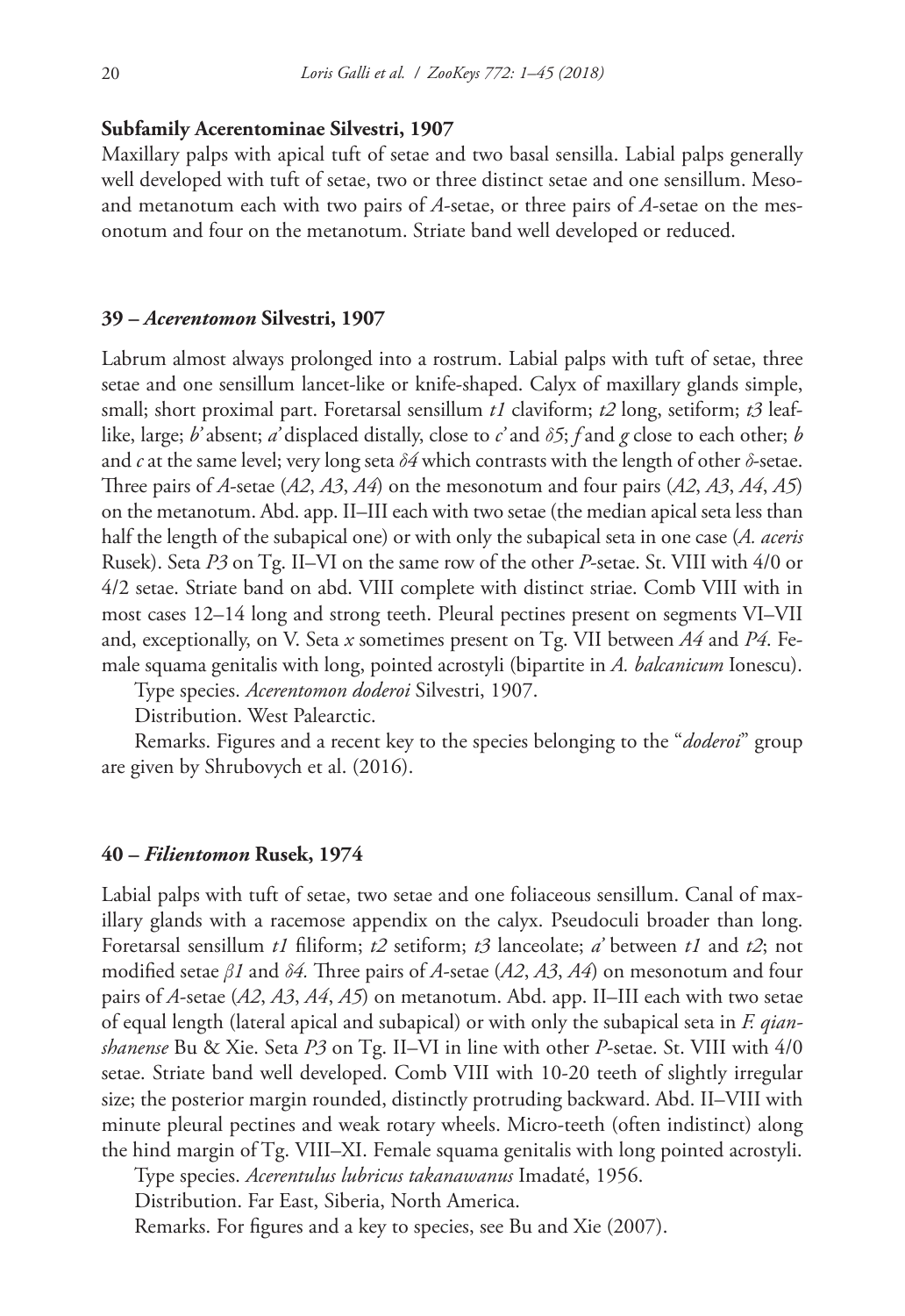## **41 –** *Fjellbergella* **Nosek, 1978**

Canal of maxillary glands similar to that of *Acerentomon*. Foretarsal sensillum *t1* spatulate; *t3* finger-shaped; *b* and *c* on different levels; *d* near to *t2*; *b'* present. Meso- and metanotum each with two pairs of *A*-setae (*A2*, *A4*). Abd. app. II–III each with three setae different in length. Seta *P3* on Tg. II–VI situated in anterior position. St. VIII with 4/2 setae. Striate band on abd. VIII reduced as in *Berberentulus*. Comb VIII rectangular with 10 slender teeth. Female squama genitalis with long pointed acrostyli.

Type species. *Fjellbergella tuxeni* Nosek, 1980.

Distribution. Alaska, Russian Far East (after Bu et al. 2014).

Remarks. For figures, review and a key to species, see Shrubovych and Bernard (2013) and Bu et al. (2014).

#### **42 –** *Huashanentulus* **Yin, 1980**

Labial palps with tuft of setae, three distinct setae and a large sensillum. Maxillary glands of the *Acerentulus*-type, with a smooth, simple enlarged calyx; the proximal part long, with a terminal dilation. Pseudoculi circular, enclosed in an elliptical cavity. Foretarsal sensillum *t1* filiform; *t1*, *b* and *c* at the same level; *d* distal to *t2*; *e* near to *d*; *a'* between the level of *t1* and *t2*; *b'* missing; *c'* proximal to *t3*. Meso- and metanotum each with two pairs of *A*-setae (*A2*, *A4*). Seta *P3* on Tg. II–VI situated anterior to other *P*-setae row. Abd. app. II–III each with two setae, the lateral apical one longer than half the subapical. St. I–VII with three *A*-setae. Striate band on abd. VIII well developed. Comb VIII slightly protruding backwards.

Type species. *Huashanentulus huashanensis* Yin, 1980.

Distribution. China.

Remarks. For figures and a key to species, see Bu and Yin (2010).

#### **43 –** *Orinentomon* **Yin & Xie, 1993**

Labial palps with tuft of setae, two or three distinct setae and a thick sensillum. Canal of maxillary glands relatively short, the ellipsoidal calyx with smooth, elliptic appendix on its dorsal side. Foretarsal sensillum *t1* claviform; *t2* setaceous; *t3* lanceolate; *a'* approx. at the same level of *t1*; *b'* absent. Mesonotum with three pairs of *A*-setae (*A2*, *A3*, *A4*), metanotum with four pairs of *A*-setae (*A2*, *A3*, *A4*, *A5*). Abd. app. II–III each with two setae, the lateral apical one longer than half the subapical. Seta *P3* on Tg. II– VI in line with other *P*-setae. St. VIII with 4/2 setae. Striate band on abd. VIII well developed. Comb VIII with irregular teeth. Female squama genitalis with sharp acrostyli.

Type species. *Orinentomon sinensis* Yin & Xie, 1993.

Distribution. Alaska, China.

Remarks. For figures, see Nosek (1980) and Yin (1999).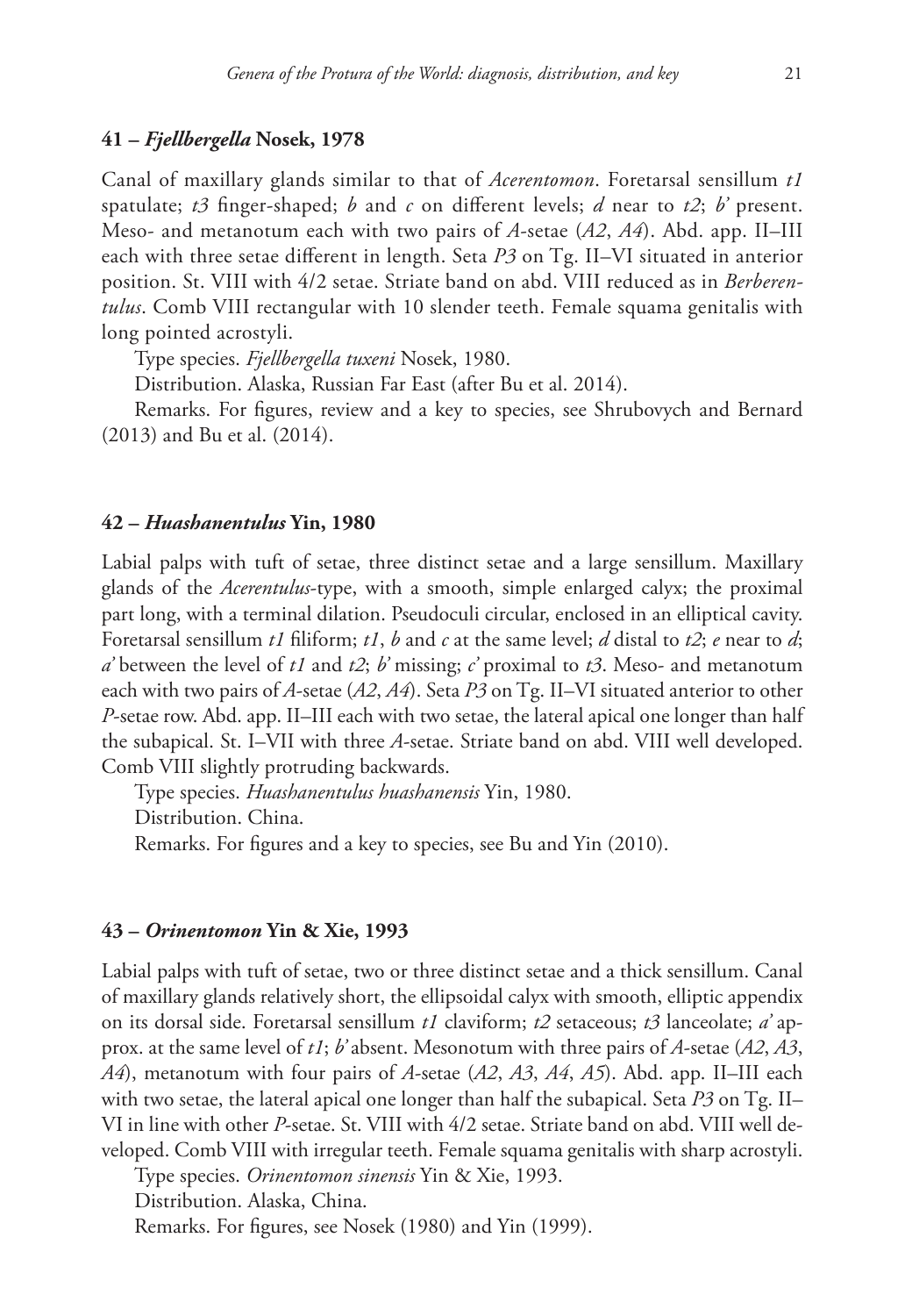# **44 –** *Sugaentulus* **Imadaté, 1978**

Labial palps with tuft of setae. Calyx of maxillary glands simple or slightly granulated with an extra appendix; posterior filament short with apical dilation. Foretarsal sensillum *t1* claviform; *t2* thin; *t3* small, lanceolate; *b* and *c* nearly at the same level; *d* fairly close to *e*, a bit proximal respect to seta *γ3*; *f* and *g* very close to each other; *a'* fairly distal to *t1*, at approx. the same level of *t2*; *b'* absent; seta *β1* short. Meso- and metanotum each with two pairs of *A*-setae (*A2*, *A4*). Abd. app. II–III each with two setae, the median apical one 2/3rd the length of the subapical. Seta *P3* on Tg. II–VI a little anterior to the line of *P*-setae; all accessory setae very short, sensilliform. St. I–VII with three *A*-setae. St. VIII with 4/2 setae. Striate band on abd. VIII well developed, with distinct striae. Comb VIII with straight hind margin, not protruding posteriorly and nearly 20 small regular teeth. Female squama genitalis with stout apically bipartite acrostyli.

Type species. *Sugaentulus masumii* Imadaté, 1978.

Distribution. Japan, Russia (Siberia) (after Shrubovych and Rusek, 2010).

Remarks. For figures and the distinction between the two known species, see Shrubovych and Rusek (2010).

#### **45 –** *Tuxenentulus* **Imadaté, 1973**

Labial palps with tuft of setae. Canal of maxillary glands with globular calyx; the proximal part relatively short. Foretarsal sensilla similar to those of *Acerentulus* both for shape and position; *a'* close to *t2*; *b'* present; *t1* claviform. Meso- and metanotum each with two pairs of *A*-setae (*A2*, *A4*). Abd. app. II–III each with two setae, the median apical one  $2/3<sup>rd</sup>$  the length of the subapical. Seta *P3* on Tg. II–VI slightly anterior to the other *P*-setae. Striate band on abd. VIII reduced as in *Berberentulus*. Comb VIII square, not oblique. Pleural pectines and rotary wheels on abd. present, but sometimes indistinct. Female squama genitalis with pointed acrostyli.

Type species. *Tuxenentulus ohbai* Imadaté, 1973.

Distribution. Northeast Asia, North America.

Remarks. For figures and a key to species, see Shrubovych and Bernard (2013).

#### **46 –** *Wenyingia* **Imadaté, 1986**

Labial palps with tuft of setae, and a slender sensillum. Canal of maxillary glands simple, smooth, calyx not globular. Foretarsi with all sensilla; *t1* filiform; *t3* slender and rounded apically; *c* and *b* at approx. the same level; *d* closer to *c* than to *e*, a bit more proximal than *t2*; *a'* slightly distal to *t1*; *b'* present, at approx. the same level of *δ3*. Meso- and metanotum each with two pairs of *A*-setae (*A2*, *A4*). Abd. app. II–III each with two setae, the lateral apical one strong and longer than half the subapical. On Tg.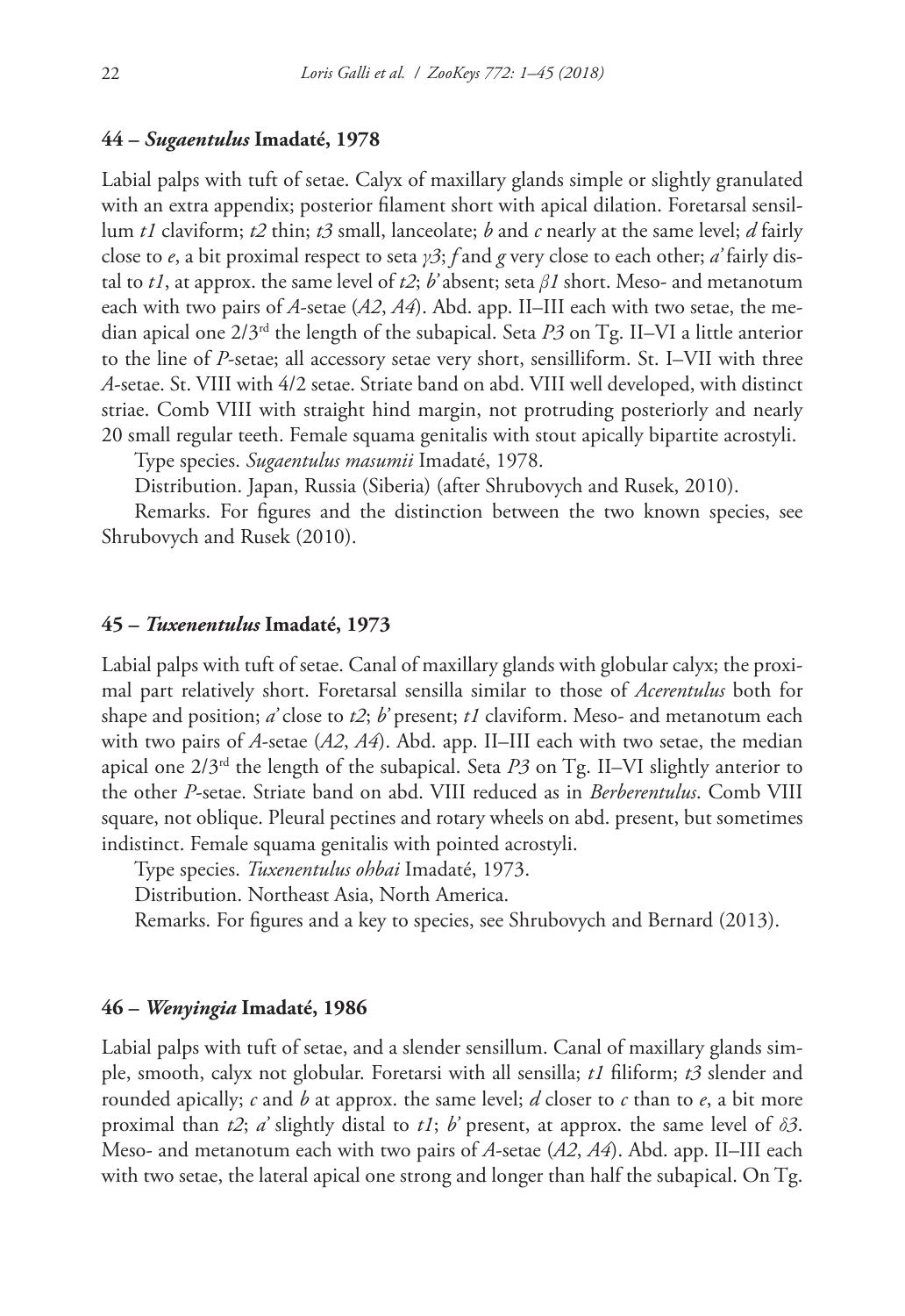II–VI seta *P3* a little anterior to the line of other *P*-setae; all accessory setae very short, sensilliform. St. I–VII with three *A*-setae; St. VIII with 4/2 setae. Striate band on abd. VIII reduced. Comb VIII not protruding posteriorly. Female squama genitalis stout, with pointed acrostyli.

Type species. *Yinentulus kurosawai* Imadaté, 1986. Distribution. Japan. Remarks. For figures, see Imadaté (1986b)

#### **47 –** *Yamatentomon* **Imadaté, 1964**

Labrum slightly prolonged. Labial palps with tuft of setae and slender or broad sensillum. Canal of maxillary glands unbranched with heart-shaped smooth calyx and with a helmet-like dorsal appendix. Pseudoculi elevated on the surface, longitudinally divided with distinct posterior fork-shaped prolongation. Foretarsal sensillum *b* long; *d* placed halfway between *c* and *e* or closer to *e*; *f* and *g* very close to each other; *t1* baculiform; *t3* lancet-like; *a'* long, close to *t1*; *b'* absent. Three pairs of *A*-setae on the mesonotum (*A2*, *A3*, *A4*) and four pairs on the metanotum (*A2*, *A3*, *A4*, *A5*). Abd. app. II–III each with two setae (lateral apical seta slightly shorter than subapical one). Seta *P3* on Tg. II–VI in line with other *P*-setae. Tg. II–VII with eight or more *A*-setae; Tg. VIII with six *A*-setae. St. II–VII with five or more *A*-setae; St. VIII with 4/0 setae. Striate band on abd. VIII well developed. Comb VIII convex, with very fine teeth. Posterior border of abd. VIII–IX with very fine teeth. Pleurite VIII with lateral pectines. Female squama genitalis with long pointed acrostyli.

Type species. *Acerentulus yamato* Imadaté & Yosii, 1956.

Distribution. Far East (Japan, Korea, northeastern China and Russian Far East). Remarks. Figures and a key to species are available in Bu and Wu (2012).

## **48 –** *Yichunentulus* **Yin, 1980**

Labial palps with one-branched terminal tuft of setae, three setae and a sensillum. Maxillary glands simple and without appendages. Foretarsal sensillum *t1* baculiform; *t3* short, lanceolate; sensillum *b'* absent or present; *a'* located distal to *t1*. Meso- and metanotum each with two pairs of *A*-setae (*A2*, *A4*). Abd. app. II–III each with two setae, the median apical one approx. half the length of the subapical. Seta *P3* on Tg. II–VI anterior to other *P*-setae row. St. II–VI with three *A*-setae; St. VIII with 4/2 setae. Striate band on abd. VIII reduced as in *Berberentulus*. Comb VIII with 10-12 small teeth. Female squama genitalis with pointed acrostyli.

Type species. *Yichunentulus yichunensis* Yin, 1980.

Distribution. China.

Remarks. For figures and a key to species, see Bu et al. (2014).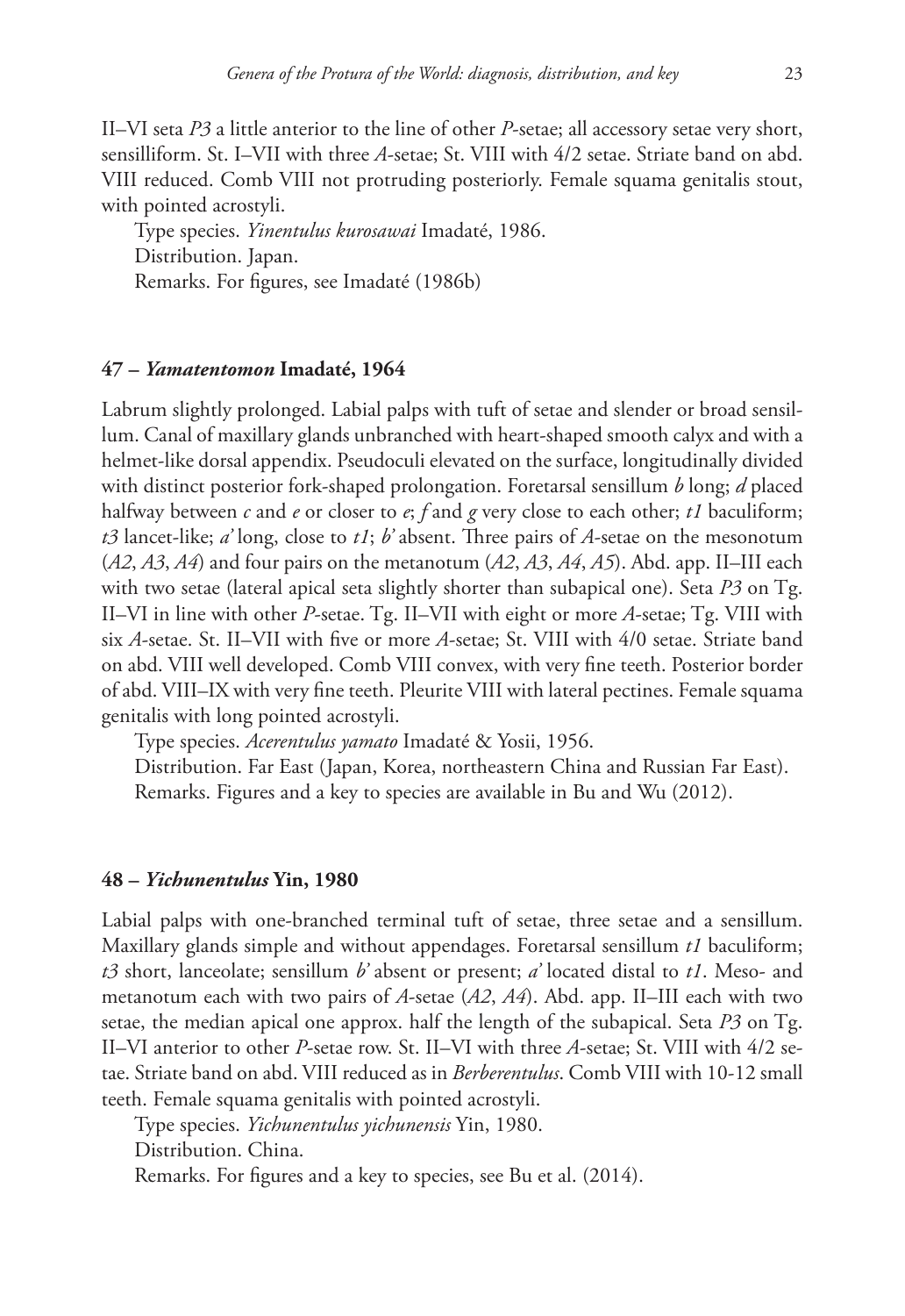## **49 –** *Liaoxientulus* **Wu & Yin, 2011**

Head without differentiated sensory setae. Postpseudocular (*sd4*) seta present. Labial palps reduced, with three setae and no sensillum. Canal of maxillary glands simple, with smooth, ovate calyx and long, simple posterior filament. Pseudoculi nearly circular. All foretarsal sensilla present; dorsal sensillum *t1* claviform; *t2* thin and pointed; *t3* broad jar-shaped; *c* and *d* close to each other; *f* distinctly nearer to *e* than to *g*; *a'* slightly proximal to *t1*; *b'* at approx. the same level of *δ3*; ventral seta *β1* and interior seta *δ4* both short and sensilliform. Meso- and metanotum each with two pairs of *A*-setae (*A2*, *A4*); seta *P2a* nearer to *P3* than to *P2*. Abd. app. II–III each with two setae, the lateral apical one more than half as long as the subapical. On Tg. II–VI seta *P3* slightly anterior to other *P*-setae row; accessory setae very short, sensilliform. St. I–VII with three *A*-setae; St. VIII with with 4/2 setae. Striate band on abd. VIII, not fully developed. Comb VIII with eight irregular teeth. Female squama genitalis with long pointed acrostyli.

Type species. *Liaoxientulus xingchengensis* Wu & Yin, 2011.

Distribution. China.

Remarks. For figures, see Wu and Yin (2011).

## **Subfamily Nipponentominae Yin, 1983**

Labial palps fully developed with tuft of setae. Maxillary glands with two racemose appendices or a distinct vesicle on the calyx. Meso- and metanotum each with two pairs of *A*-setae, or three pairs of *A*-setae on the mesonotum and three or four pairs of *A*-setae on the metanotum. Abd. app. II–III each with two setae. Striate band on abd. VIII well developed.

#### **50 –** *Alaskaentomon* **Nosek, 1977**

Labial palps with a sensillum. Canal of maxillary glands with verrucose appendices on calyx and helmet-like dilation on the cover. Foretarsal sensillum *a* extraordinarily long, reaching seta *γ4*; *t1* filiform. Meso- and metanotum each with two pairs of *A*-setae (*A2*, *A4*). Lateral apical and subapical seta on abd. app. II–III nearly of equal length. Tg. II–VI with eight *A*-setae. Seta *Pc* present on Tg. VII and St. VI–VII. St. VIII with 4/2 setae. Striate band on abd. VIII with fine serrated line anteriorly and well developed striae posteriorly. Comb VIII with 10-15 teeth.

Type species. *Alaskaentomon fjellbergi* Nosek, 1977. Distribution. Alaska. Remarks. For a recent revision of genus *Alaskaentomon*, see Shrubovych et al. (2014c).

## **51 –** *Callientomon* **Yin, 1980**

Labial palps with a broad sensillum. Canal of maxillary glands with enlarged calyx, decorated with radiate–rods appendices and an extra–appendix on the cover. Pseudoculi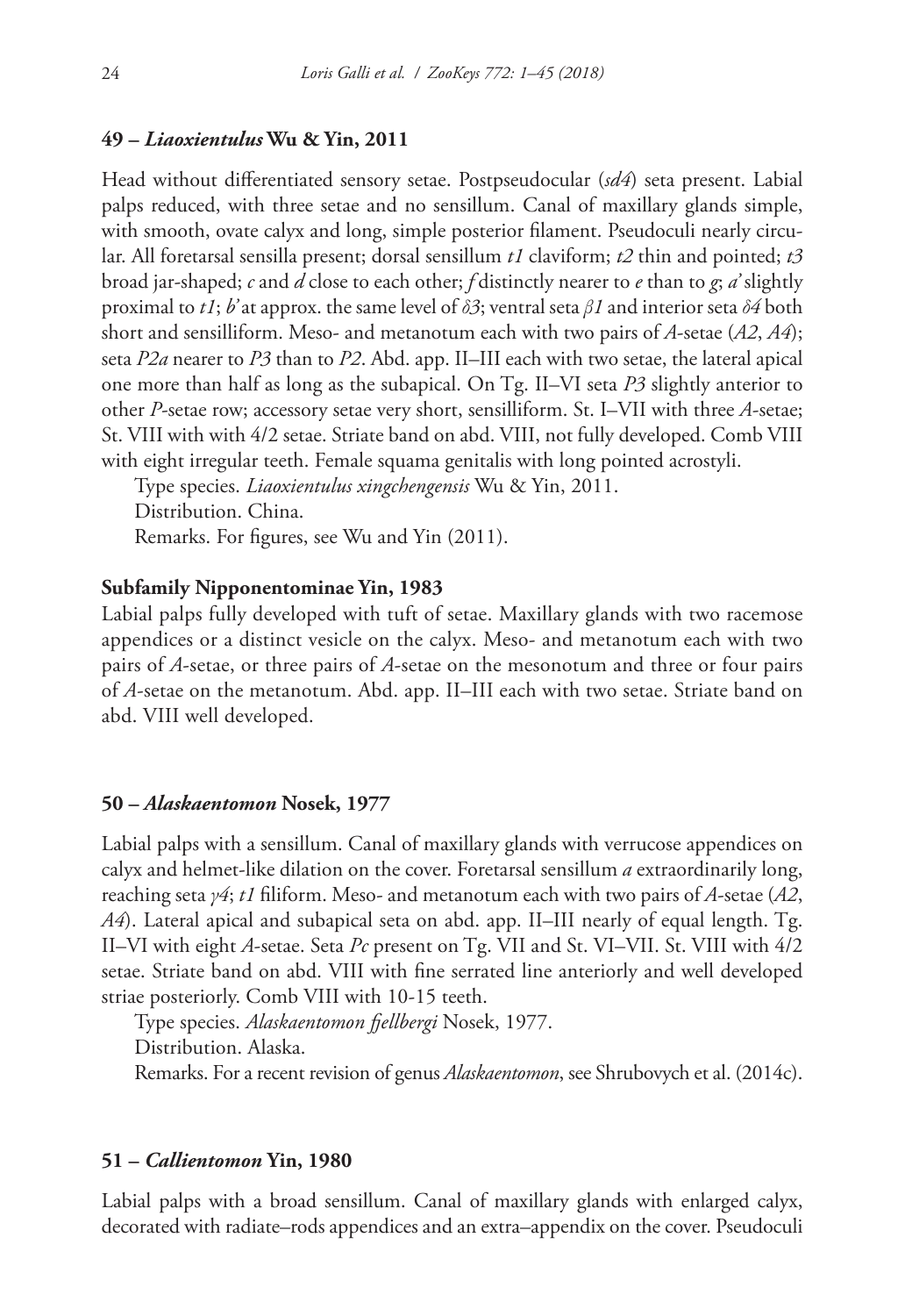circular. Foretarsal sensillum *t1* filiform; *b'* absent. Pronotum with three pairs of setae (*1*, *1'*, *2*). Meso- and metanotum each with three pairs of *A*-setae (*A2*, *A3*, *A4*). Lateral apical seta on abd. app. II–III longer than half the subapical. St. VIII with 4/2 setae. Comb VIII with curved hind margin and approx. 20 small, slender teeth. Female squama genitalis with pointed acrostyli.

Type species. *Callientomon chinensis* Yin, 1980. Distribution. China. Remarks. For figures, see Yin (1999) and Shrubovych (2014).

#### **52 –** *Imadateiella* **Rusek, 1974**

Labial palps with two lateral setae and a foliaceous sensillum. Pseudoculi almost circular or broader than long. Canal of maxillary glands with racemose appendices on the calyx and, usually, an additional appendix on the cover. Foretarsal sensillum *t1* spindle-shaped; *t2* thin and long; *t3* lanceolate; *b'* absent. Mesonotum with three pairs of *A*-setae (*A2*, *A3*, *A4*), metanotum with four pairs of *A*-setae (*A1*, *A2*, *A3*, *A4*). Mesosternum with five *A*-setae; metasternum with seven *A*-setae. Lateral apical seta on abd. app. II–III longer than half the subapical. Five pairs of *A*-setae on Tg. II–VI; four pairs of *A*-setae on Tg. VII. Seta *P3* on Tg. II–VI on the same row of the other *P*-setae. St. I–VII with three *A*-setae. St. VIII with 4/0 setae. Posterior margin of comb VIII not protruding backward. Abdominal pectinated structures as pleural pectines visible, but often indistinct. No teeth on the hind margin of St. IX–XI. Female squama genitalis with long pointed (or bipartite) acrostyli.

Type species. *Acerella shiria* Imadaté, 1964.

Distribution. East and Central Asia.

Remarks. Figures and a recent key to species are available in Shrubovych et al. (2015).

## **53 –** *Nienna* **Szeptycki, 1988**

Maxillary palps with basal sensilla equal, thin, nearly setiform. Labial palps with a broad sensillum. Calyx of maxillary glands with small granulated appendices. Pseudoculi circular, with short lever. Foretarsal sensillum *b'* missing; *t1* filiform; *t3* globular; *b* and *c* nearly at the same level; *d* nearer to *e* than to *c*; *a'* more proximal than *t2*; setae *β1* and *δ4* of normal shape, subequal to setae *δ1–δ3*. Meso- and metanotum each with three pairs of *A*-setae (*A2*, *A3*, *A4*); seta *P2a* on nota nearer to *P3* than to *P2*. Prosternum without seta *A2*. Lateral apical and subapical seta on abd. app. II–III nearly of equal length. Seta *P3* on Tg. II–VI in line with other *P*-setae. St. VIII with 4/2 setae. Hind margin of comb VIII straight. St. IX–X with traces of striate band. Hind margin of Tg. X–XI with subtle serration. Female squama genitalis with short, pointed acrostyli.

Type species. *Nienna parvula* Szeptycki, 1988.

Distribution. Central Asia, Northwest China (after Bu & Yin, 2008). Remarks. For figures, see Szeptycki (1988).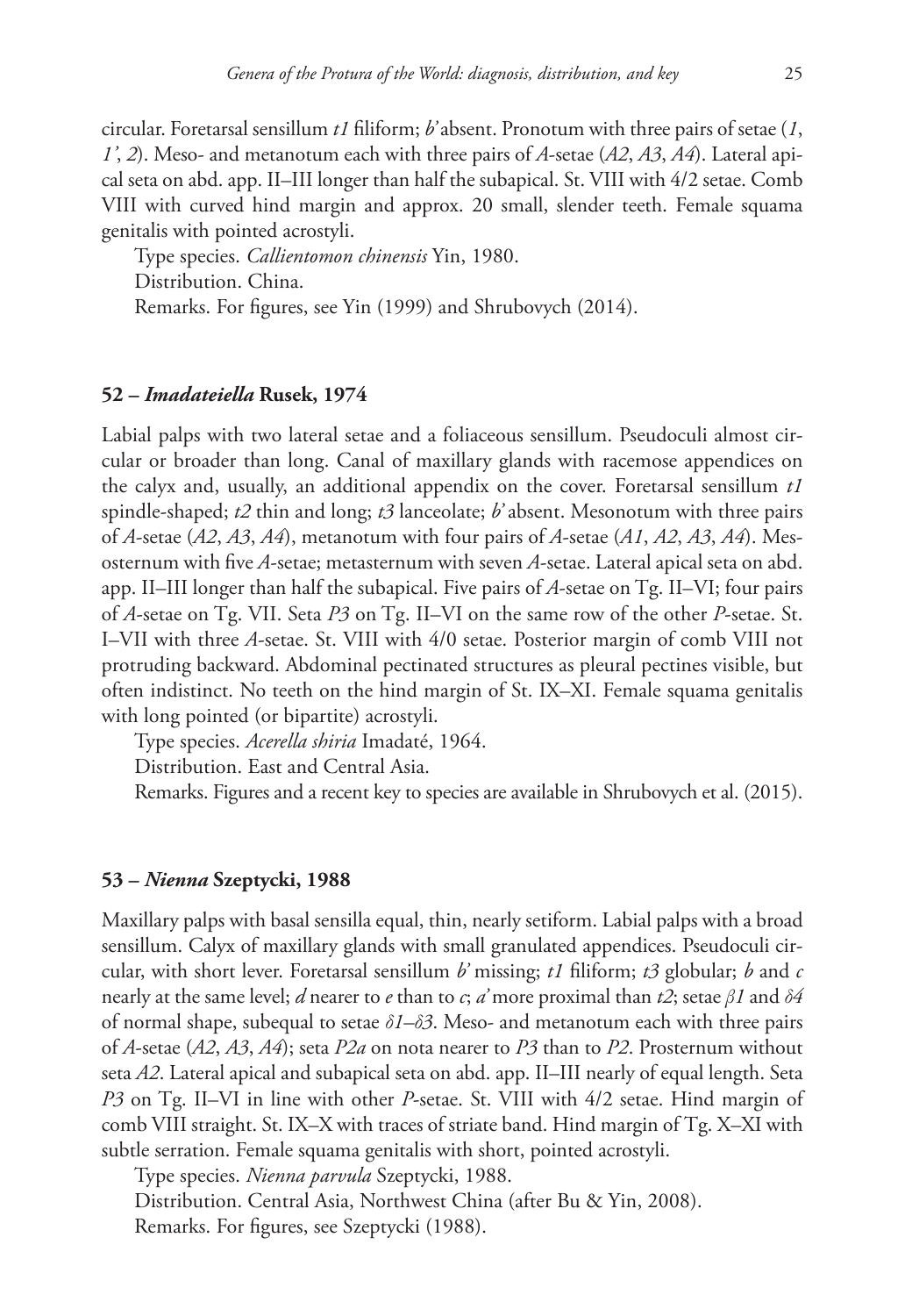## **54 –** *Nipponentomon* **Imadaté & Yosii, 1959**

Labrum prolonged into a short rostrum. Labial palps with three setae and a foliaceous sensillum. Canal of maxillary glands with verrucose calyx, often produced into side-flaps, the proximal part usually long and with long proximal dilation. Pseudoculi small, usually, broader than long. Foretarsal sensillum *t1* long and spindle-shaped; *t3* long, lancet-like; *d* close to *e*; *b* and *c* subequal in length; *a'* a little bit more distal than *t2*; *b'* missing. Mesonotum with three pairs of *A*-setae (*A2*, *A3*, *A4*); metanotum with four pairs of *A*-setae (*A1*, *A2*, *A3*, *A4*). Lateral apical and subapical seta on abd. app. II–III of equal length. Tg. I–VI with 8–10 *A*setae. Seta *P3* on Tg. II–VI on the same row of the other *P*-setae. St. I–VI with three to five *A*-setae; VII with three *A*-setae; VIII with 4/2 setae. Comb VIII with approx. ten long and strong teeth. Posterior margin of abd. IX–XI with pectinated structures. Pleural pectines often present on segments II–VIII. Female squama genitalis with mostly square acrostyli with uneven apex or produced into three teeth; sometimes, long and pointed acrostyli.

Type species. *Acerentomon nippon* Yosii, 1938. Distribution. Northeast Asia, North America. Remarks. For a key to species, see Bu et al. (2013).

#### **55 –** *Noldo* **Szeptycki, 1988**

Maxillary palps with equal, thin and nearly setiform basal sensilla. Labial palps with broad leaf-like sensillum. Calyx of maxillary glands small, granulated; posterior filament with granulated thikening. Pseudoculi circular, with relatively long lever. Foretarsal sensillum *b'* missing; *a'* slightly more proximal than *t2*; *t1* filiform; *t3* leaf-like; *b* and *c* nearly at the same level; *d* nearer to *e* than to *c*; setae *β1* and *δ4* sensillum-shaped. Meso and metanotum each with three pairs of *A*-setae (*A2*, *A3*, *A4*); seta *P2a* on nota nearer to *P3* than to *P2*. Prosternum with seta *A2* present. Lateral apical and subapical seta on abd. app. II–III nearly of equal length. Seta *P3* on Tg. II–VI in line with other *P*-setae. St. VIII with 4/2 setae. Comb VIII with straight hind margin. Abd. IX–X without striate band. Hind margin of Tg. X–XI with very subtle serration. Female squama genitalis with relatively short, pointed acrostyli.

Type species. *Noldo submontanus* Szeptycki, 1988.

Distribution. Russia and Ukraine (Crimea).

Remarks. For figures and the distinction between the two known species of genus *Noldo*, see Shrubovych and Szeptycki (2006).

#### **56 –** *Nosekiella* **Rusek, 1974**

Labial palps with a broad sensillum. Canal of maxillary glands with two racemose appendices on the calyx and an additional appendix on the cover. Pseudoculi broader than long. Foretarsi with baculiform sensillum *t1*; *t2* long, setiform; *t3* lanceolate; *a*' at the same level of or anterior to *t2* base. Meso- and metanotum each with three pairs of *A*-setae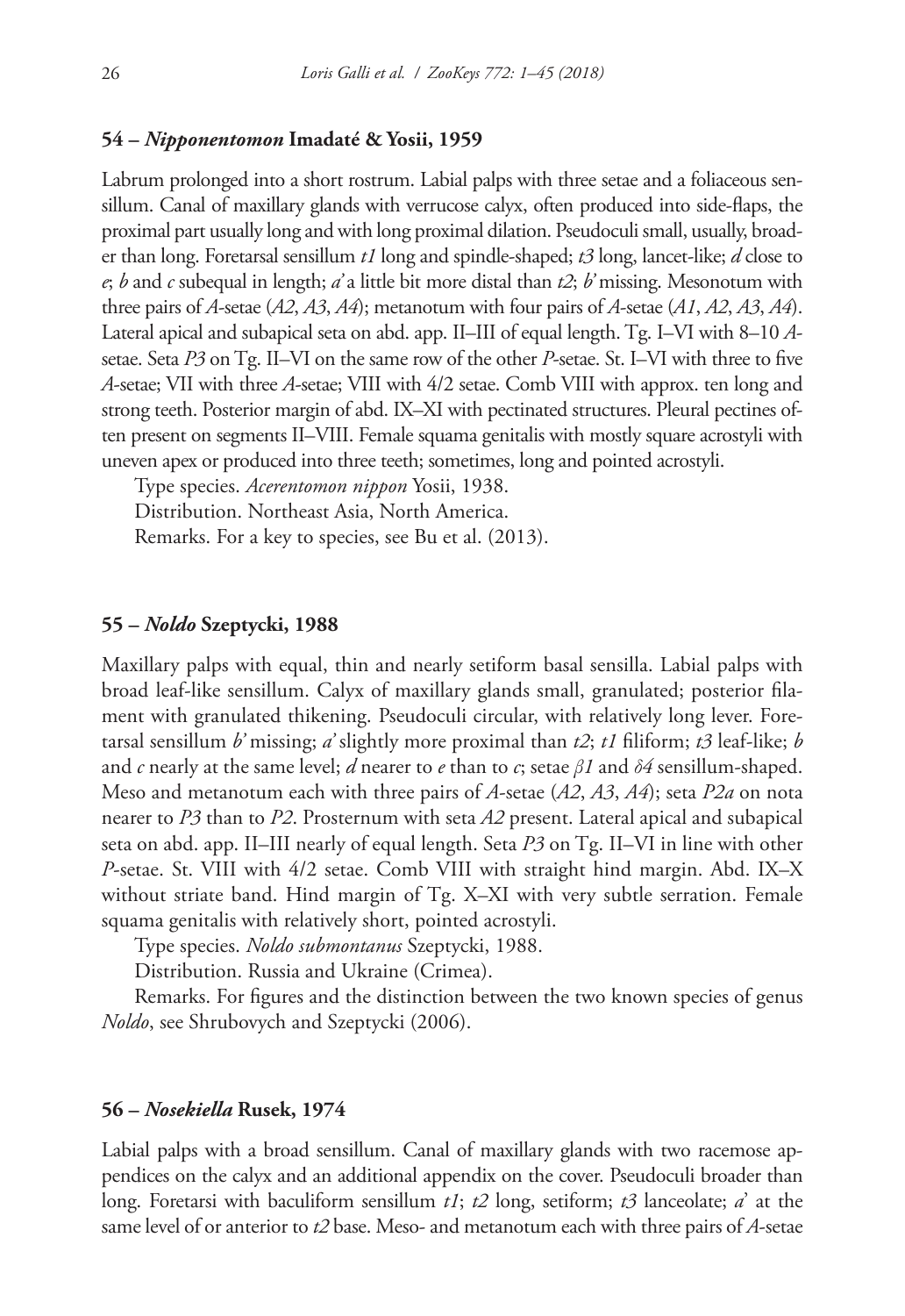(*A2*, *A3*, *A4*). Lateral apical and subapical seta on abd. app. II–III nearly of equal length. Seta *P1a* present on Tg. I–VI. Tg. II–VI with 10 *A*-setae; Tg. VIII with four or six *A*-setae. Prosternum with or without seta *M2*. St. III with five *P*-setae; St. I–VII with three *A*-setae; St. VIII with 4/0 or 4/2 setae. Pleural pectines visible. Hind margin of segments IX–XI smooth. Female squama genitalis short, with blunt, bilobed acrostyli.

Type species. *Acerentulus danicus* Condé, 1947.

Distribution. Palearctic (after Shrubovych et al., 2014).

Remarks. For a recent revision of genus *Nosekiella*, see Shrubovych et al. (2014a).

#### **57 –** *Paracerella* **Imadaté, 1980**

Maxillary and labial palps with tuft of setae and two and one sensilla, respectively. Maxillary glands with distinct calyx with racemose appendices on its surface. Foretarsal sensillum *t1* filiform; sensillum *d* placed at approx. halfway between *c* and *e* or a little closer to *e*; *a'* fairly distal to *t1*, at approx. the same level of *t2*. Meso- and metanotum each with three pairs of *A*-setae (*A2*, *A3*, *A4*). Subapical seta on abd. app. II–III slightly longer than lateral apical. Seta *P3* on Tg. II–VI in line with other *P*-setae. St. I–VII with three *A*-setae. St. VIII with 4/0 or 4/2 setae. Comb on abd. VIII with irregular teeth.

Type species. *Acerella shirataki* Imadaté, 1964.

Distribution. China (after Bu et al., 2016), Japan and North America.

Remarks. Figures and a key to species are provided in Shrubovych and Smykla (2012).

## **58 –** *Verrucoentomon* **Rusek, 1974**

Labial palps with a four-branched terminal tuft and a sensillum. Maxillary glands with racemose surface of calyx and without wide racemose appendices. Foretarsal sensillum *t1* filiform; *t3* leaf-like; *d* near *e*; *a'* at the level or distal to the base of *t2*; seta *β1* setiform; *δ4* short and blunt. Meso- and metanotum each with three pairs of *A*-setae (*A2*, *A3*, *A4*). Lateral apical and subapical seta on abd. app. II–III nearly of equal length. Five pairs of *A*-setae on Tg. II–VI; seta *P3* in line with other *P*-setae. St. VIII with 4/0 or 4/2 setae. Comb on abd. VIII with distinct teeth.

Type species. *Acerella kawakatsui* Imadaté, 1964.

Distribution. Central and East Asia, Central Europe, North America.

Remarks. Figures and a key to species are provided in Shrubovych and Bernard (2012). For a recent review of the North American species, see Shrubovych et al. (2015).

## **59 –** *Nanshanentulus* **Bu & Yin, 2007**

Maxillary palps with two sensilla, parallel-sided and equal in length. Labial palps with tuft of setae and a broad sensillum. Calyx of maxillary glands with two lateral racemose appendices and with posterior filament slightly split into two leaves.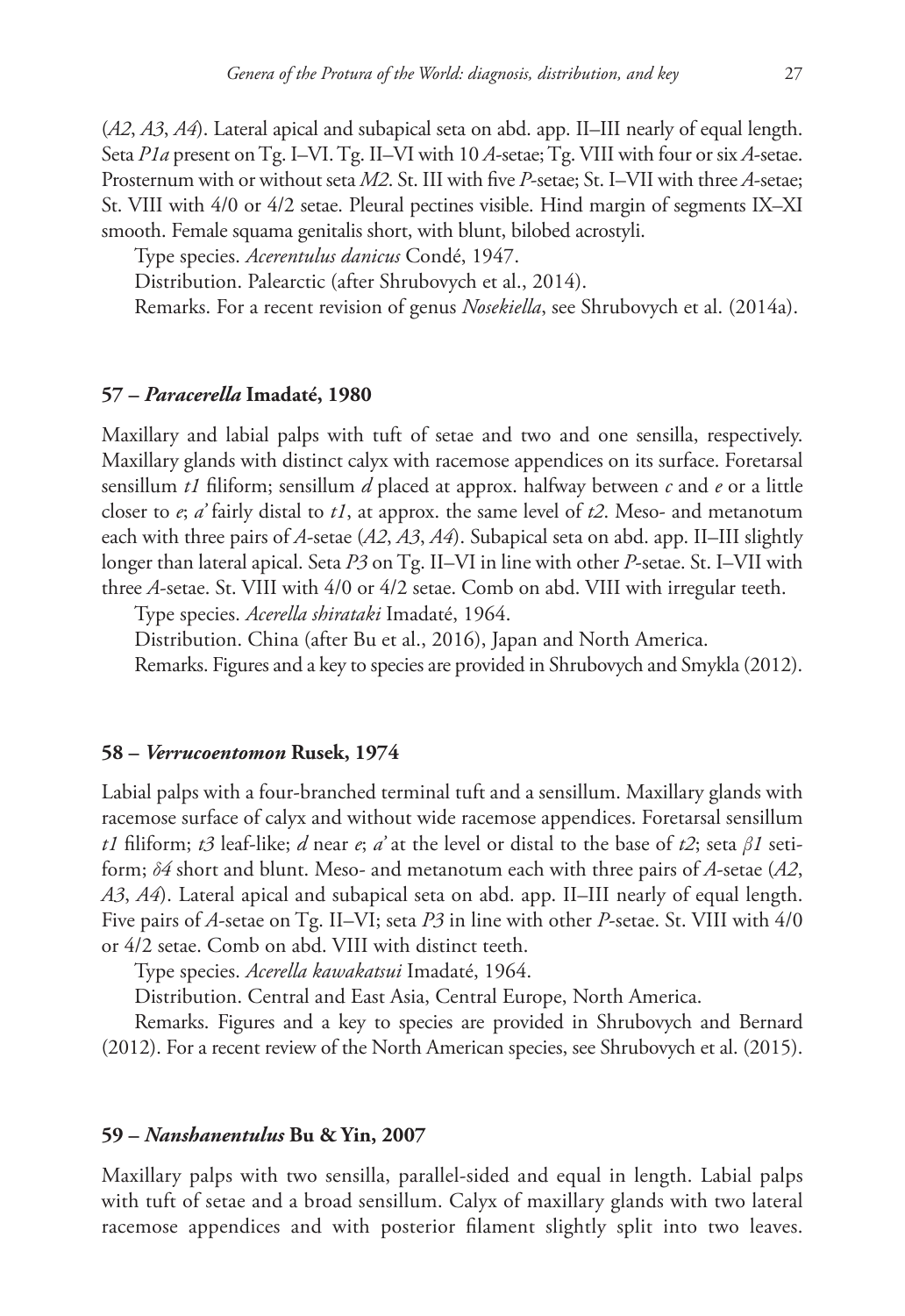Pseudoculi ovate. Foretarsi with no sensillum *b'*; *t1* claviform; *t3* small and lanceolate; *c* slightly lower than level of *b*; *d* nearer to *e* than to *c*; *c* and *e* short and broad; *a'* at the level of *t1*; setae *β1* and *δ4* of normal shape. Claw with single inner flap. Mesoand metanotum with three pairs of *A*-setae (*A2*, *A3*, *A4*); seta *P2a* on nota near to *P3* than to *P2*. Prosternum with no seta *A2*. Subapical seta on abd. app. II–III slightly longer than lateral apical. Seta *P1a* on Tg. I–VI absent; seta *P3* on Tg. II–VI in posterior position. St. VIII with 4/0 setae. Striate band on Tg. IX and X absent. Comb on abd. VIII with straight hind margin. Female squama genitalis robust and with short blunt acrostyli.

Type species. *Nanshanentulus urumchiensis* Bu & Yin, 2007. Distribution. China. Remarks. For figures, see Bu and Yin (2007).

#### **60 –** *Vesiculentomon* **Rusek, 1974**

Maxillary palps with two equally long spike-like sensilla; labial palps with broad sensillum. Extraordinarily large vesicle on the maxillary glands, weakly granulated along its proximal part. Pseudoculi circular. Foretarsal sensillum *t1* baculiform; *t2* setiform; *t3* leaf-like. Mesonotum with three pairs of *A*-setae (*A2*, *A3*, *A4*); metanotum with four pairs of *A*-setae (*A1*, *A2*, *A3*, *A4*). Lateral apical and subapical seta on abd. app. II–III nearly of equal length. Comb on abd. VIII with 14 very small teeth. Hind margins of Tg. IX–XI and St. IX–X laterally finely serrated. Female squama genitalis short, with apically bilobed acrostyli.

Type species. *Vesiculentomon marshalli* Rusek, 1974.

Distribution. North America.

Remarks. Genus was recently revised by Shrubovych et al. (2014a,b).

#### **61 –** *Nosekientomon* **Shrubovych, Rusek & Bernard, 2014**

Maxillary palps with two sensilliform sensilla; labial palps with broad sensillum. Maxillary glands with two racemose appendices and a smooth globular vesicle on the calyx. Foretarsal sensillum *t1* claviform; position of *d* midway between sensilla *c* and *e*; position of foretarsal sensillum *a'* slightly distal to level of *t2*. Meso- and metanotum each with three pairs of *A*-setae (*A2*, *A3*, *A4*). Subapical seta on abd. app. II–III slightly longer than lateral apical one. Seta *P3* on Tg. II–VI in line with other *P*-setae. St. I–VII with three *A*-setae; St. VIII with 4/2 setae. Comb on abd. VIII with 10–11 short teeth. Hind margins of abd. IX–XII smooth. Female squama genitalis short, with blunt bilobed acrostyli.

Type species. *Vesiculentomon ruseki* Nosek, 1977. Distribution. North America. Remarks. For figures, see Shrubovych et al. (2014b).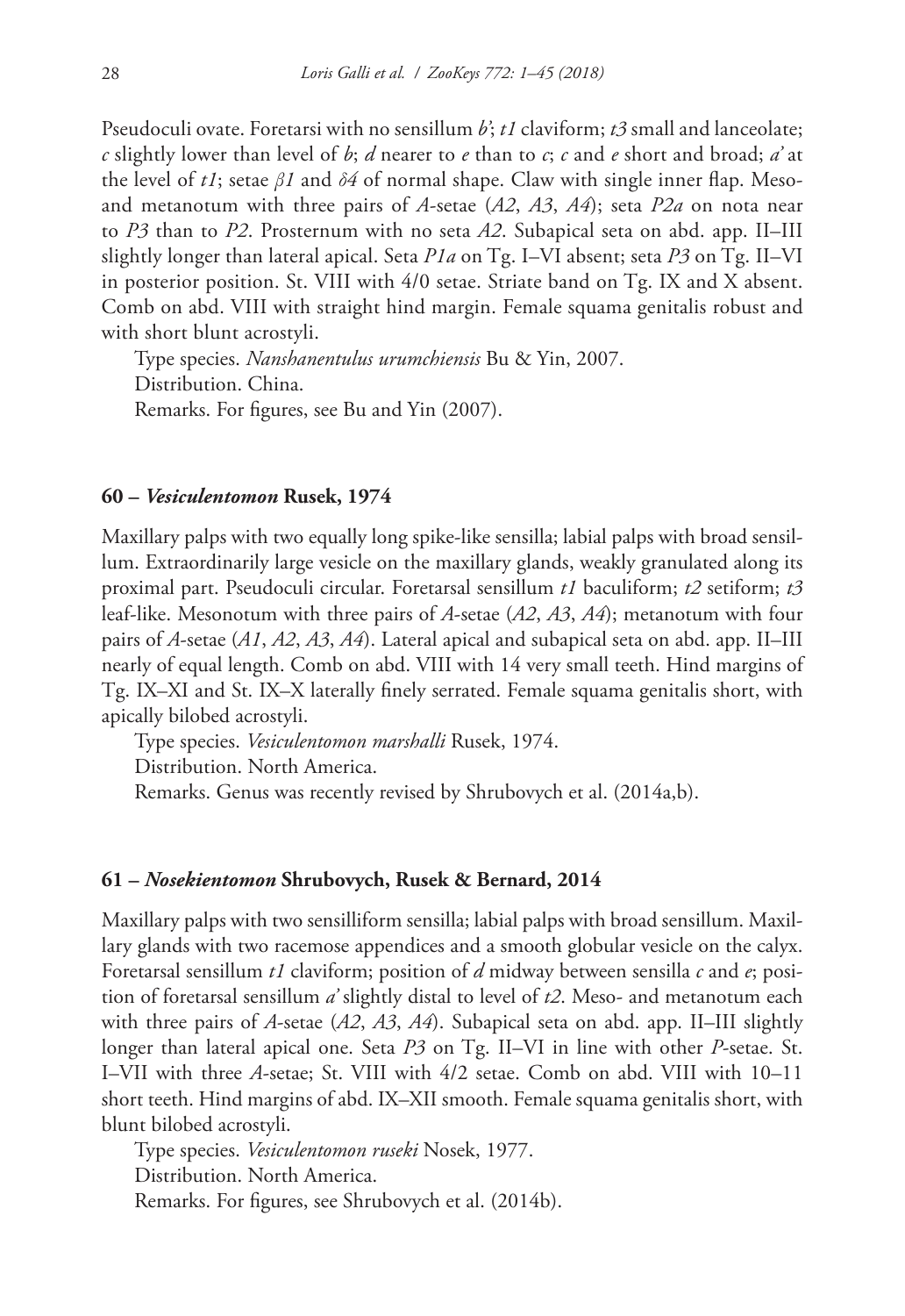#### **62 –** *Yavanna* **Szeptycki, 1988**

Maxillary palps with thin, nearly setiform basal sensilla. Labial palps with broad basal sensillum. Pseudoculi circular, with short lever. Calyx of maxillary glands simple, large, with small granulation. Foretarsi with claviform sensillum *t1*; *t3* leaf-like; *b* and *c* nearly at the same level; *d* nearer to *e* than to *c*; *a*' more distal than *t2*; *b'* absent; seta *β1* of normal shape, *δ4* sensillum-shaped. Meso- and metanotum each with three pairs of *A*-setae (*A2*, *A3*, *A4*); seta *P2a* on nota nearer to *P3* than to *P2*. Prosternum with or without seta *M2*. Subapical seta on abd. app. II–III slightly longer than lateral apical. Seta *P1a* present on Tg. I–VII or on Tg. VII only. Tg. II–VI with 10 anterior setae and seta *P3* in line with other *P*-setae; Tg. VIII with six *A*-setae (*A2, A4, A5*). St. I–VII with three *A*-setae; St. III with five or six *P*-setae; St. VII with or without seta *Pc*; St. VIII with 4/2 setae. Hind margin of comb on abd. VIII slightly convex. St. IX–X with distinct striate band. Hind margin of Tg. X–XI smooth. Female squama genitalis short, with blunt, bilobed, or three-lobed acrostyli.

Type species. *Yavanna altaica* Szeptycki, 1988.

Distribution. Central Asia, China.

Remarks. Figures and a key to species are given by Shrubovych et al. (2012).

#### **Subfamily Acerellinae Yin, 1983**

Labial palps with terminal tuft of setae, two setae and an oval or foliaceous sensillum. Canal of maxillary glands with lateral verrucose appendices on calyx. Meso- and metanotum each with three pairs of *A*-setae (*A2*, *A3*, *A4*). Abd. app. II–III each with two setae (lateral apical and subapical) subequal in length.

## **63 –** *Acerella* **Berlese, 1909**

Maxillary palps with two sensilla spindle-shaped or very slender willow leaf-shaped. Pseudoculi broader than long, longitudinally divided, with distinct fork-shaped posterior prolongation. Foretarsal sensillum *t1* long, filiform; *t3* lanceolate, but not pointed; *d* usually closer to *e* than to *c*; *f* extremely long; *b*, *g* and *a'* broad; *b'* missing. Seta *P3* on Tg. II–VI on the same row of the other *P*-setae. St. I–VII with three *A*-setae; St. VIII with 4/0 setae. Striate band on abd. VIII well developed. Comb VIII with distinct teeth. Female squama genitalis with rather long acrostyli.

Type species. *Acerentulus tiarneus* Berlese, 1908. Distribution. West Palearctic. Remarks. For figures, see Nosek (1973) and Shrubovych (2011).

#### **Order SINENTOMATA Yin, 1966**

Abdomen with pectinated structures. Median setae absent on meso- and metanotum. Abd. app. I always two-segmented with terminal vesicle and four setae. Female squama genitalis with long acrostyli.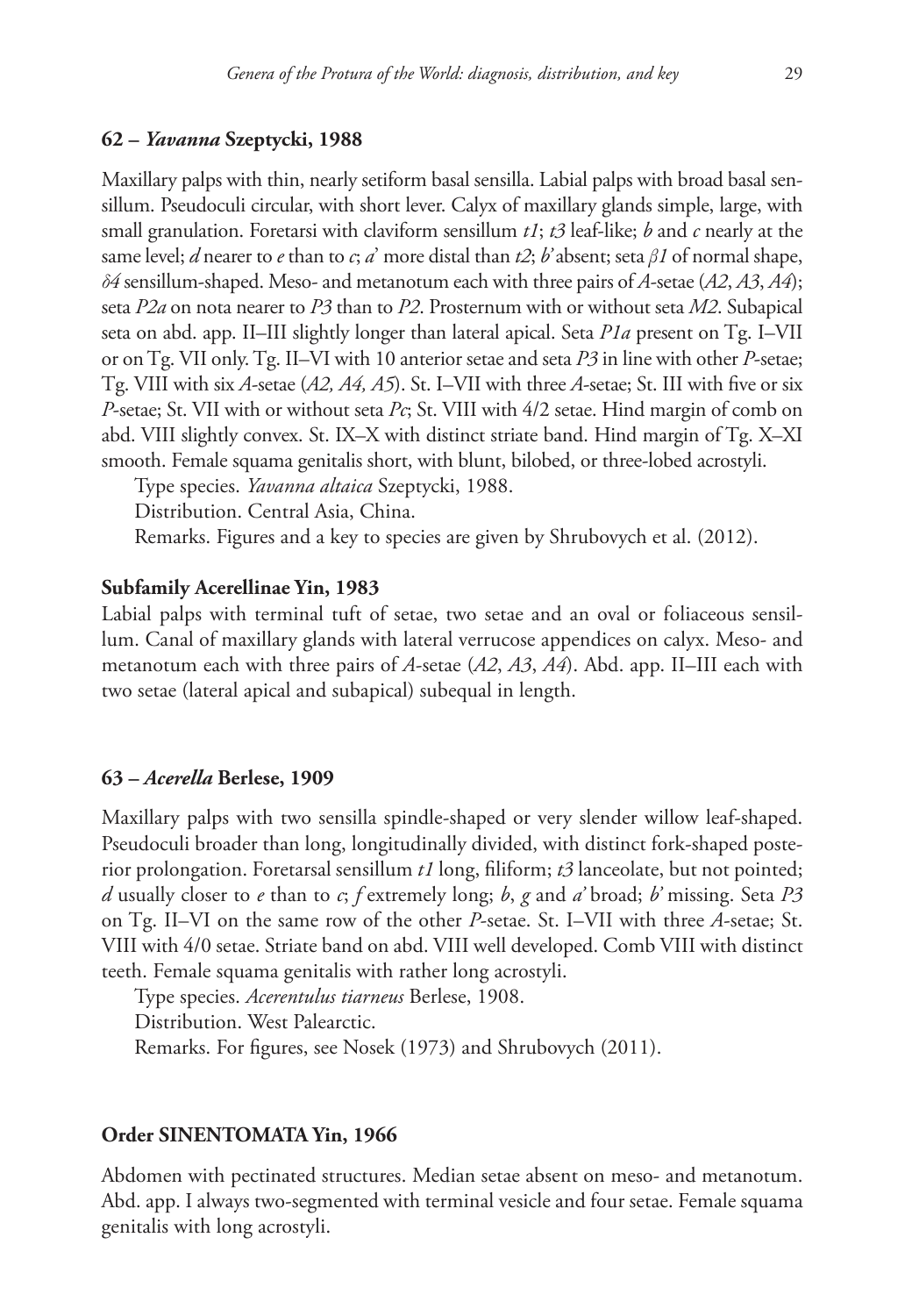#### **Family Fujientomidae Tuxen & Yin, 1982**

Pale body. Spiracles absent. Foretarsi with additional sensillum *x* on the external side. Abd. app. all two-segmented with four setae and terminal vesicle. Comb VIII with small teeth.

#### **64 –** *Fujientomon* **Imadaté, 1964**

Rostrum somewhat protruded. Maxillary palps with tuft of setae and two sensilla. Labial palps reduced with an apical thick seta and two basal setae. Canal of maxillary glands simple, ending with a long sac- or sausage-like dilation. Pseudoculi circular without lever. Foretarsal sensilla *b'* and *c'* absent; sensillum *t1* extremely broad; *t2* broad; *t3* long and slender; exterior sensilla *a* and *x* broad, foliaceous. Empodium long, a little shorter than claw. Seta *S* remarkably longer than claw. Metanotum with two or three pairs of *A*-setae (*A3* is very short, sensilliform, often absent). Tg. I–VII with seta *Ac*. St. VIII with 4/4 setae. Comb VIII with approx. 15 small teeth, and a few small teeth on its anterior margin. Female squama genitalis with rod-like acrostyli.

Type species. *Fujientomon primum* Imadaté, 1964. Distribution. China, Japan. Remarks. Redescription by Nakamura (2014) was followed.

## **Family Sinentomidae Yin, 1965**

Body reddish-brown. Tracheal system present. Pseudoculi large with 7–13 transverse striae. Foretarsi with additional sensillum *c"* on the internal side. Abd. app. II–III unisegmented, each with two setae, a long distal and a short proximal one. Basal part of the female squama genitalis bucket-like, with large and stout acrostyli.

#### **65 –** *Sinentomon* **Yin, 1965**

Integument highly sclerotized, pigmented in reddish-brown and covered with many scalelike portions with serrated, posterior margins. Labial palps with two setae and apical tuft. Canal of maxillary glands indistinct. Pseudoculi with transverse striation. Foretarsi with nine long and slender dorsal setae (*α1–9*), three dorsal filiform sensilla (*t1*, *t2* and *t3*), nine ventral setae (*β1–9*), five external setae (*γ1–5*), seven external sensilla (*a–g*), six internal setae (*δ1–6*) and four internal sensilla (*a'*, *b'*, *c'*, *c"*). Meso- and metanotum each with three pairs of *A*-setae (*A1*, *A2*, *A4*). Abd. VIII with smooth combs covering openings of abdominal glands. Female squama genitalis with median palps and long and pointed acrostyli.

Type species. *Sinentomon erythranum* Yin, 1965. Distribution. China, Japan, North Korea. Remarks. For figures, see Yin (1999).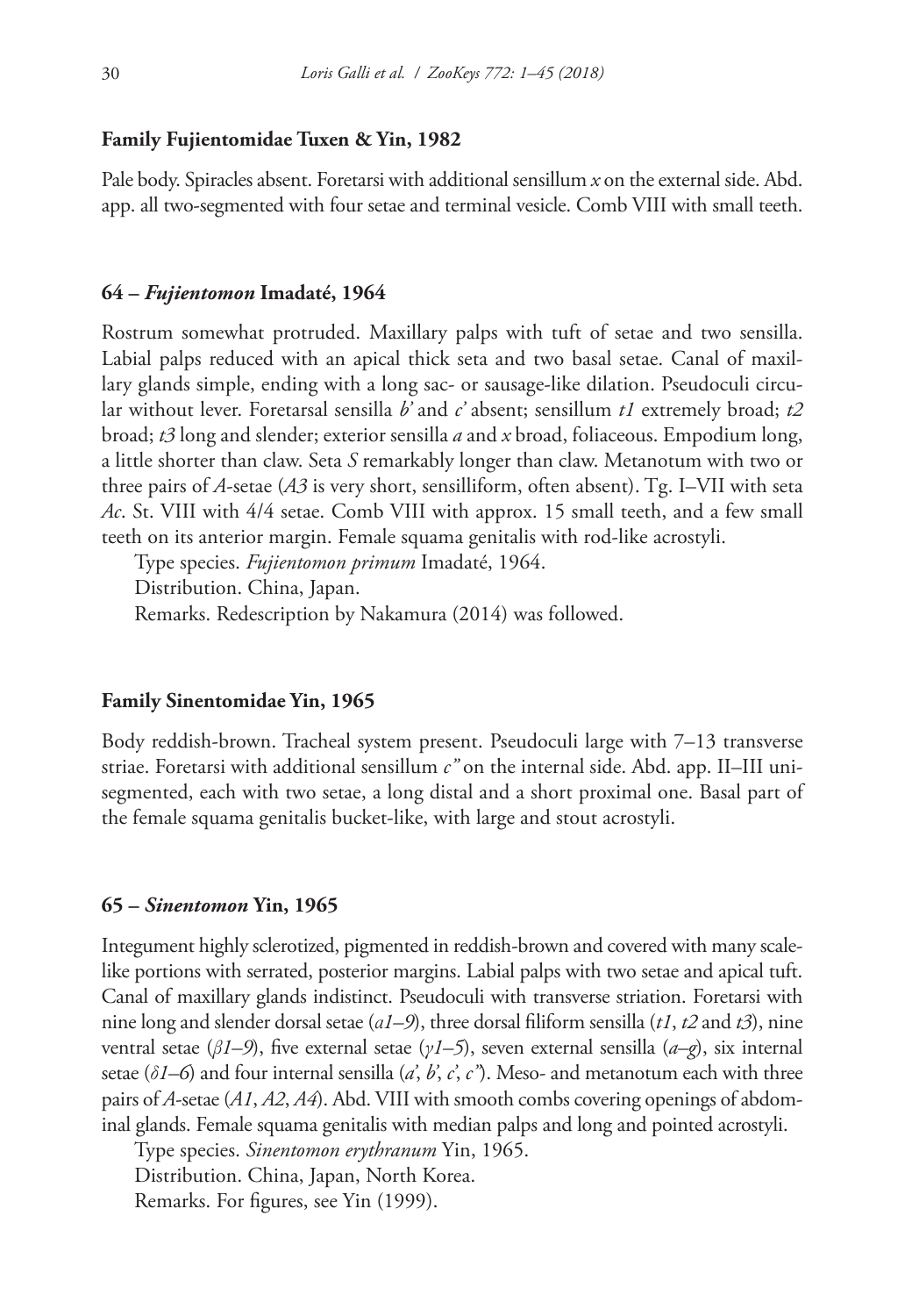## **Order EOSENTOMATA Yin, 1996**

Tracheal system normally present on meso- and metanotum. Foretarsus with additional setae and sensilla (e.g. *x*, *y*, *z*, *f2*, *b'2*). Abdomen without pectinated structures. Three pairs of two-segmented abd. app., each with terminal vesicle and five setae. Female squama genitalis with processus sternalis and without acrostyles.

#### **Family Eosentomidae Berlese, 1909**

Eosentomata with spiracles on meso- and metanotum. Pseudoculi small.

#### **Subfamily Isoentominae Yin, 1983**

Foretarsal sensilla *e* (if present) and *g* short or long, spiniform or setiform (spatulate only in genus *Zhongguohentomon*).

#### **66 –** *Isoentomon* **Tuxen, 1975**

Foretarsal sensilla *g* and *e* (when present) spiniform or short and setiform (never spatulate); sensillum *b1'* present. Seta *P1a* on Tg. I–VI longer than seta *P1*. Female squama genitalis with "dissolved", in most cases extremely short processus sternalis.

Type species. *Eosentomon atlanticum* Condé, 1947.

Distribution. Warmer areas of the whole world.

Remarks. For figures and a key to species, see Tuxen (1975).

#### **67 –** *Osientomon* **Nakamura, 2010**

Foretarsal sensillum *e* absent; *g* short and setiform; *b1'* absent. On meso- and metanotum two pairs of *A*-setae; *P2a* closer to *P2* than to *P3*. St. XII with 12 setae (a pair of small sensilliform *A*-setae). On female squama genitalis, processus sternalis S-shaped with caput duck's head-like.

Type species. *Osientomon japonicum* Nakamura, 2010. Distribution. Japan. Remarks. For figures and a key to species, see Nakamura (2010).

#### **68 –** *Madagascarentomon* **Nosek, 1978**

Maxillary palps with two distinct sensilla. Labial palps with tuft of setae and a sensillum. All foretarsal sensilla, except *t1*, setiform; sensilla *e* and *g* long. Empodium very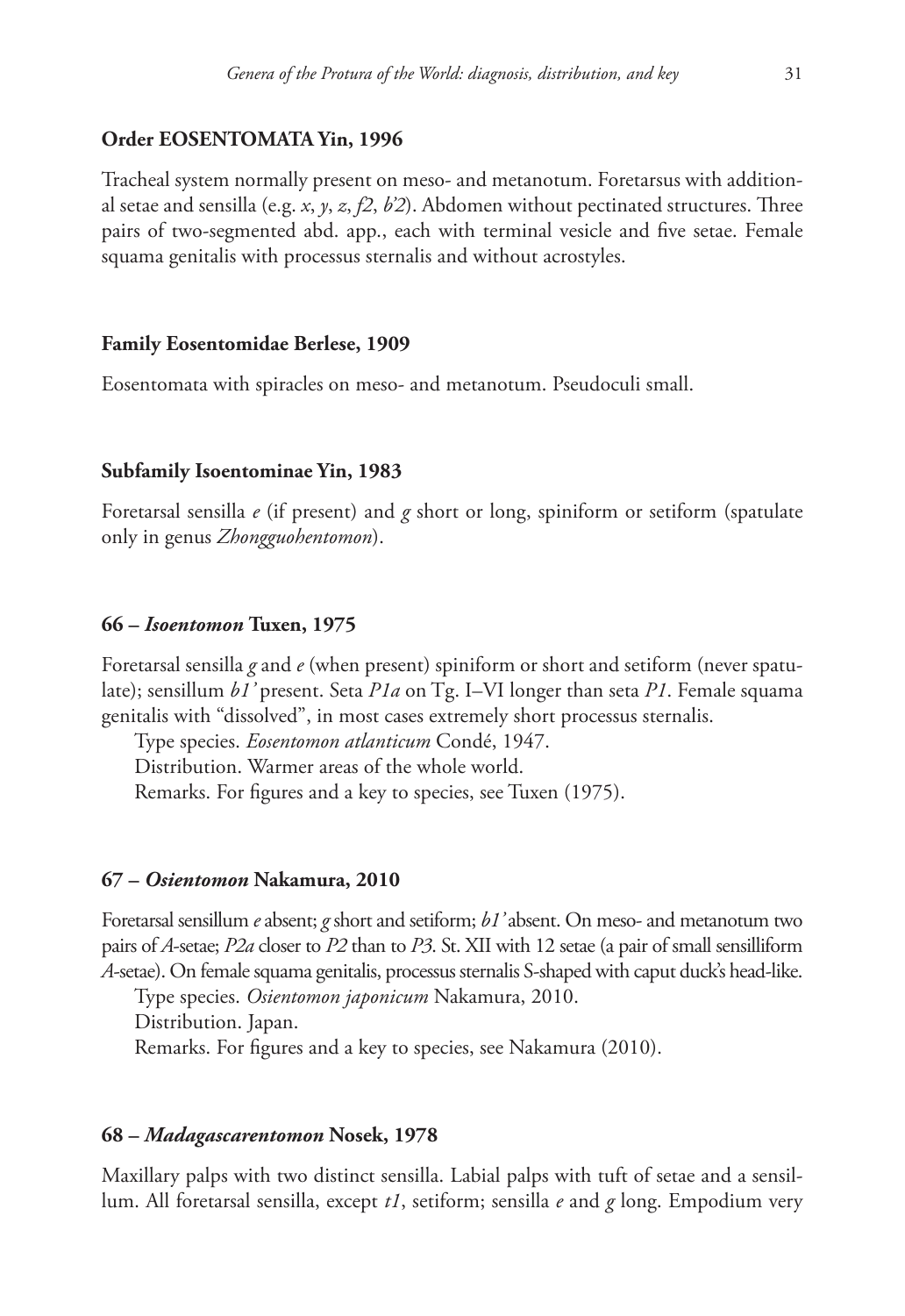long. Female squama genitalis with caput processus resembling a snake's head; stylus more than twice as long as broad; filum long.

Type species. *Madagascarentomon condei* Nosek, 1976. Distribution. Madagascar. Remarks. For figures and a key to species, see Nosek (1978b).

## **69 –** *Zhongguohentomon* **Yin, 1979**

Integument highly sclerotized, earth-yellow coloured. Labial palps with tuft of setae, two distinct setae and a sausage-like sensillum. Central seta present on antero-dorsal surface of the head (similar to that of *Sinentomon*). Pseudoculi with a large triangular prolongation on the anterior margin. Foretarsal sensillum *t1* clavate; *t3* stout; *e* and *g* short, slightly spatulate; *b1'* and *b2'* present; *c'* fairly long. Abd. VIII with a pair of rudimentary combs on abdominal glands. Pectinated patches on St. XI–XII. Female squama genitalis characterized by a simple stylus with a nipple-shaped processus on its posterior end and the incurvated processus filum.

Type species. *Zhongguohentomon magnum* Yin, 1979. Distribution. China. Remarks. For figures and a key to species, see Yin (1999).

#### **Subfamily Eosentominae Berlese, 1909**

Spiracles present. Foretarsal sensilla *e* and *g* both present and spatulate or clavate.

#### **70 –** *Eosentomon* **Berlese, 1908**

Canal of maxillary glands without dilation. Pseudoculi lens-like. Foretarsi with accessory setae *α3'*, *β8*, *β9*, *δ3'* and *δ4'* and extra sensilla *f2*, *b2'*, *x*, *y*, *z* and, rarely, *c2'*; sensilla *e* and *g* spatulate. Empodium long. Meso- and metanotum each with two pairs of *A*-setae (*A2*, *A4*). Female squama genitalis often with duck's head-shaped caput of processus sternalis.

Type species. *Eosentomon transitorium* Berlese, 1909.

Distribution. Cosmopolitan.

Remarks. For figures and keys to Asian species, see Imadate (1965), Yin (1999) and Nakamura (2010). For North American species, see Allen (2007). For a key to European species, see Shrubovych and Bernard (2018).

## **71 –** *Styletoentomon* **Copeland, 1978**

Labrum longer than mandibles and very narrow, forming a rostrum. Mandibles very long, extremely slender and sharp pointed (stylet-shaped). Canal of maxillary glands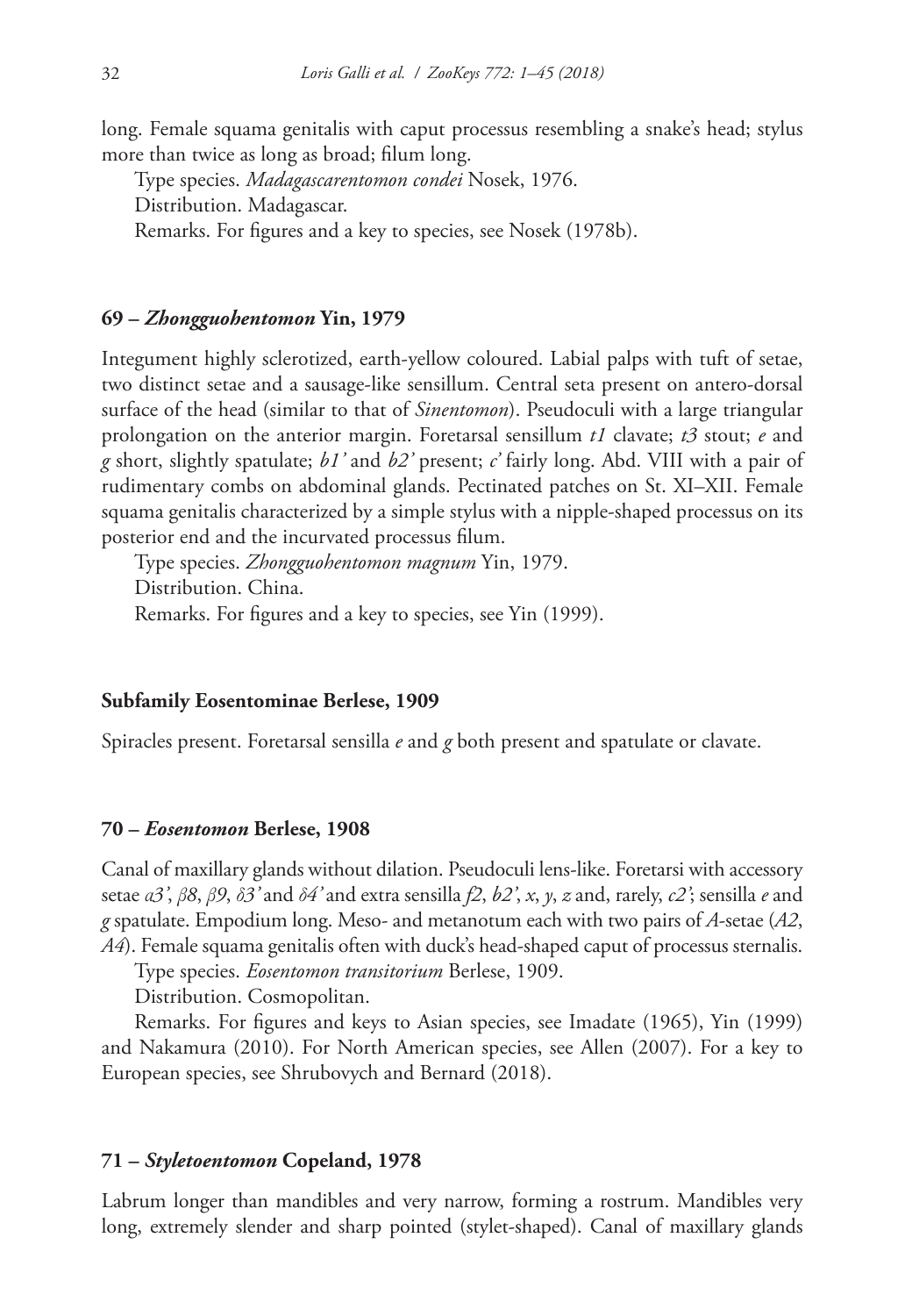reaching prothorax. Foretarsal sensilla *e* and *g* clavate. Female squama genitalis with sharp-pointed processus sternalis and evenly bent giving a stoop-shouldered appearance.

Type species. *Eosentomon rostratum* Ewing, 1940.

Distribution. North America.

Remarks. For figures and diagnosis, see Copeland (1978).

## **Subfamily Anisentominae Yin, 1983**

Spiracles present (often quite small). Foretarsal sensillum *e* absent; *g* always spatulate. Tg. II–VI with 10 or eight *A*-setae; eight or six *A*-setae on Tg. VII; St. VIII always with seven *P*-setae (2/7 or 0/7). Tg. X or XI of some species bearing a pair of peculiar setae or spines (*Anisentomon*).

#### **72 –** *Anisentomon* **Yin, 1977**

Spiracles very small. Labial palps with tuft of setae. Foretarsal sensillum *g* stout and spatulate. Tg. II–VII with eight *A*-setae. Tg. VIII with 6/9 setae (*Pc* present). Tg. X or XI with a pair of large spines. St. VIII with 2/7 setae (*Pc* present). Comb with smooth margin on laterotergite VIII. Female squama genitalis of *Eosentomon* type.

Type species. *Eosentomon chinensis* Yin, 1965. Distribution. China.

Remarks. Xiong et al. (2008) report a key to species of genus *Anisentomon*.

#### **73 –** *Neanisentomon* **Zhang & Yin, 1984**

Foretarsal sensillum *t2* willow leaf-shaped; *f1* spindle-like; *b2'* and *c'* often absent; *g*  stout and spatulate. Tg. VIII with 6/8 setae (*Pc* absent). St. VIII with 2/7 setae (*Pc* present). Female squama genitalis similar to that of *Eosentomon*.

Type species. *Neanisentomon guicum* Zhang & Yin, 1984. Distribution. China. Remarks. For figures and a key to species, see Bu & Yin (2011).

# **74 –** *Paranisentomon* **Zhang & Yin, 1984**

Foretarsal sensilla *f1* and *t2* setiform. Tg. VIII with 6/9 setae (*Pc* present). St. VIII with a single row of seven *P*-setae (0/7). Processus sternalis often S-shaped on female squama genitalis.

Type species. *Eosentomon tuxeni* Imadaté & Yosii, 1959. Distribution. China and Japan. Remarks. For figures and a key to species, see Yin (1999).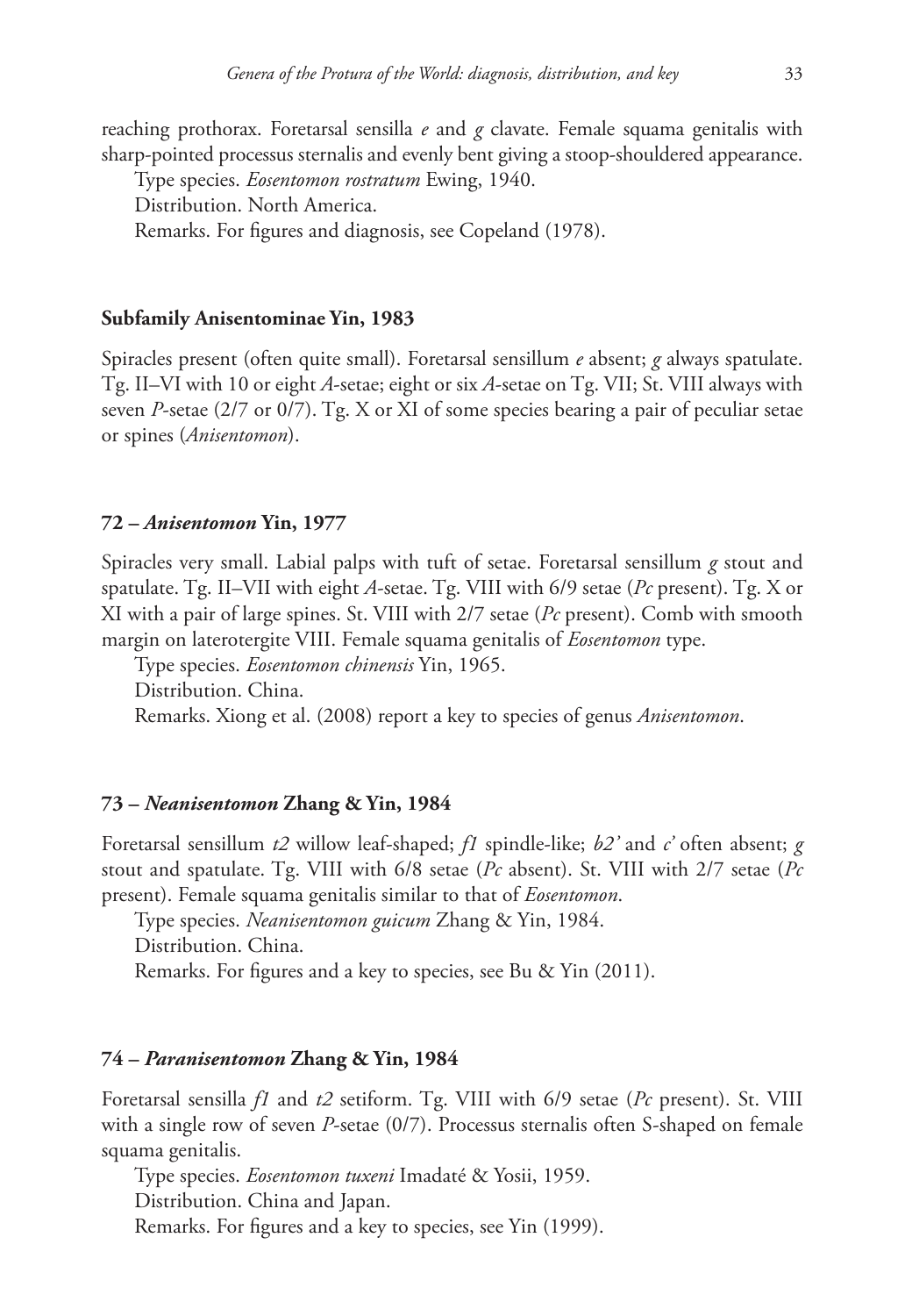#### **75 –** *Pseudanisentomon* **Zhang & Yin, 1984**

Foretarsal sensillum *g* long spatulate; *t2* willow leaf-shaped or setiform; *f1* spindleshaped. Tg. VIII with 6/9 setae (*Pc* present). St. VIII with 0/7 or 2/7 setae. Processus sternalis often S-shaped on female squama genitalis.

Type species. *Anisentomon songkiangensis* Yin, 1977. Distribution. China and Japan. Remarks. For figures and a key to species, see Yin (1999).

# **Family Antelientomidae Yin, 1983**

Eosentomata without open spiracles on meso- and metanotum. Sensilla on foretarsus similar to those of genus *Eosentomon*.

#### **76 –** *Antelientomon* **Yin, 1974**

Tg. VIII with 6/9 setae. St. VIII with *Pc* seta (2/7 or 2/9). Female squama genitalis similar to that of *Eosentomon*.

Type species. *Antelientomon prodromi* Yin, 1974. Distribution. China. Remarks. For figures and a key to species, see Yin (1999).

## **Key to genera**

This key directly identifies genera, without intermediate steps to families and subfamilies (indicated in the diagnosis part) for greater convenience and to keep it valid regardless of the system followed. Parts concerning the Acerentominae and Nipponentominae genera are taken from Shrubovych and Rusek (2010) and Shrubovych et al. (2014b), respectively. The previous key for Acerentomidae genera by Tuxen (1984) was also used as a reference. For Protentomidae and Hesperentomidae genera, we referred to the key to subfamilies and genera by Tuxen and Yin (1982). Numbers in brackets after the names of genera indicate their position in the diagnostic section of this paper.

| $\mathbf{1}$             |                                                                                                                                                                                                                                  |
|--------------------------|----------------------------------------------------------------------------------------------------------------------------------------------------------------------------------------------------------------------------------|
| $\overline{\phantom{0}}$ |                                                                                                                                                                                                                                  |
| 2                        | Pectinated structures on the abdomen present; pseudoculi transversally stri-<br>ated; abdominal appendages I two-segmented, with terminal vesicle and four<br>setae, abdominal appendages II and III unisegmented with two setae |
|                          |                                                                                                                                                                                                                                  |
|                          | Abdominal pectinated structures absent; not striated pseudoculi; abdominal                                                                                                                                                       |
|                          |                                                                                                                                                                                                                                  |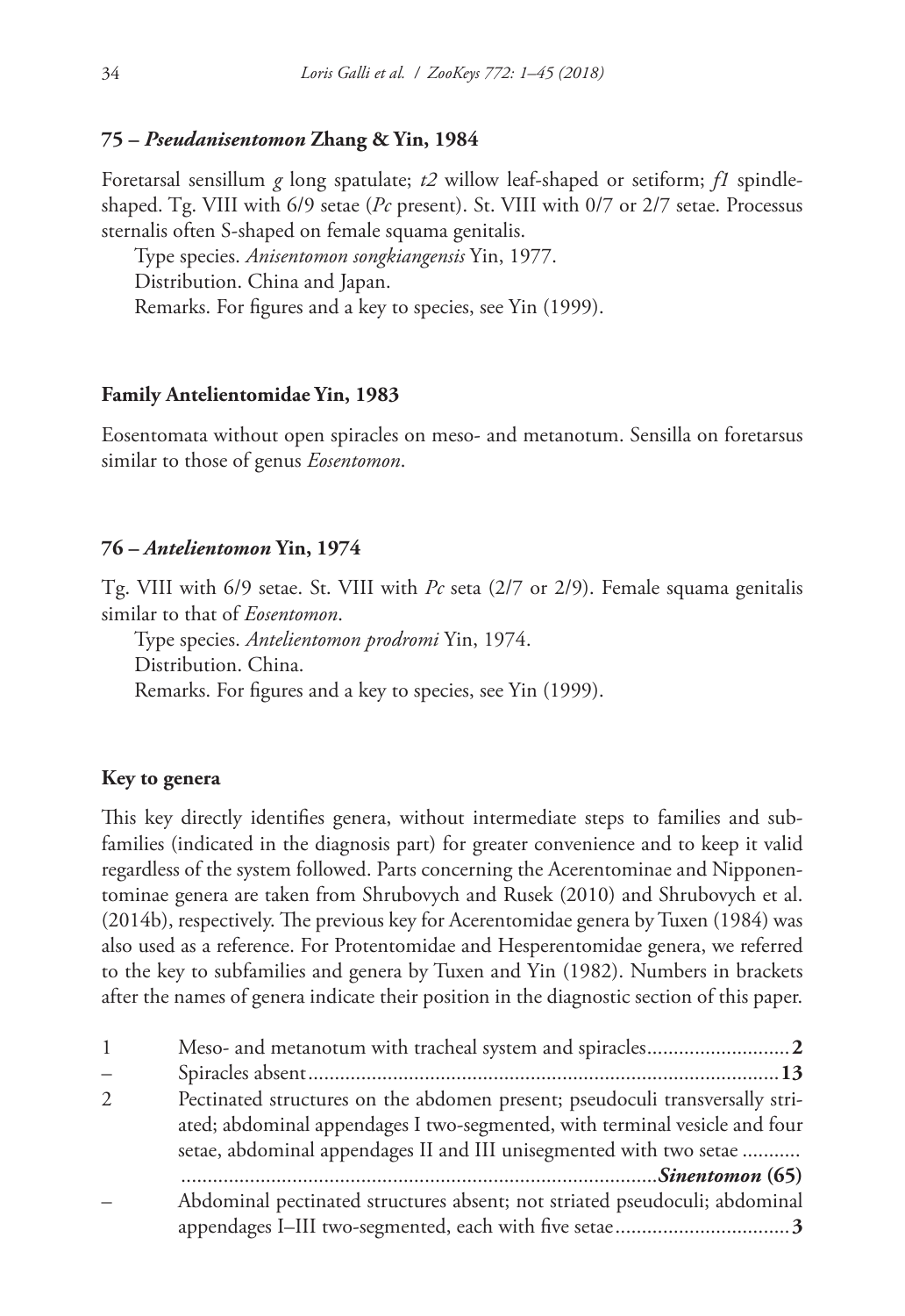| 3  |                                                                                        |
|----|----------------------------------------------------------------------------------------|
|    |                                                                                        |
| 4  |                                                                                        |
|    |                                                                                        |
| 5  |                                                                                        |
|    |                                                                                        |
| 6  | Tergite VIII with 6/8 setae (Pc absent) Neanisentomon (73)                             |
|    |                                                                                        |
| 7  |                                                                                        |
|    | Foretarsal sensillum <i>f1</i> spindle-shaped <i>Pseudanisentomon</i> (75)             |
| 8  |                                                                                        |
|    |                                                                                        |
| 9  |                                                                                        |
|    |                                                                                        |
| 10 | Labrum long and narrow (rostrum); stylet-shaped mandibles                              |
|    |                                                                                        |
|    |                                                                                        |
| 11 | Pseudoculi with a large triangular prolongation on the anterior margin                 |
|    |                                                                                        |
|    |                                                                                        |
| 12 | Seta Pla on tergites I-VI longer than P1 <b>Isoentomon</b> (66 – part)                 |
|    | Seta P1a on tergites I-VI shorter than P1  Madagascarentomon (68)                      |
| 13 | Three pairs of two-segmented abdominal appendages 14                                   |
|    |                                                                                        |
| 14 | Abdominal appendages with five setae; abdominal pectinated structures ab-              |
|    |                                                                                        |
|    |                                                                                        |
| 15 |                                                                                        |
|    |                                                                                        |
| 16 | Canal of maxillary glands with heart-shaped calyx with verrucose appendices            |
|    | and a proximal dilation; pseudoculi with a large triangular prolongation in            |
|    |                                                                                        |
|    | Canal of maxillary glands simple, ending with a long sac- or sausage-like dila-        |
|    | tion; pseudoculi circular without prolongation <i>Fujientomon</i> (64)                 |
| 17 |                                                                                        |
|    |                                                                                        |
| 18 | Foretarsi with an additional sensillum $c$ "; pseudoculi "open" posteriorly            |
|    |                                                                                        |
|    | Foretarsi without additional sensillum $c$ "; pseudoculi never "open" posteri-         |
|    |                                                                                        |
| 19 | Foretarsal sensilla b' and c' missing, t1 always present (setiform); abdominal         |
|    |                                                                                        |
|    | Foretarsal sensilla $tI$ and $c$ often missing, all the other sensilla always present; |
|    |                                                                                        |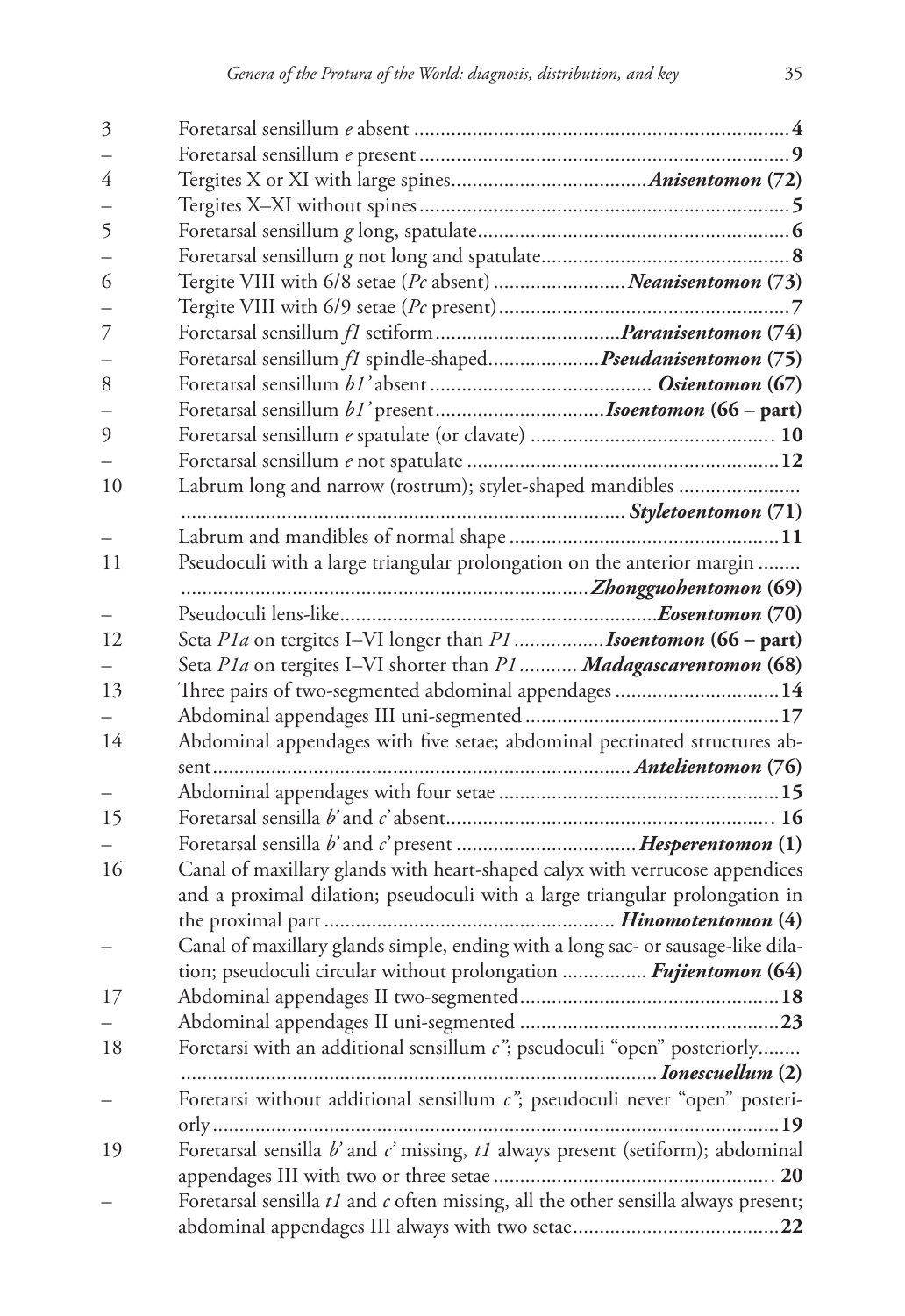| 20 | Pseudoculi with a short lever; sternites IV-V without Pc seta                       |
|----|-------------------------------------------------------------------------------------|
|    |                                                                                     |
|    | Pseudoculi circular without lever; sternites IV-V with Pc seta21                    |
| 21 | Abdominal appendages III with two setae Paracondeellum (7)                          |
|    | Abdominal appendages III with three setae Condeellum (5)                            |
| 22 | Metanotum with only one pair of A-setae $(A2)$ ; $t1$ usually and c always present; |
|    | distinct teeth on comb on abdominal segment VIII  Proturentomon (9)                 |
|    | Metanotum with two pairs of A-setae $(A2, A4)$ ; t1 always and c sometimes          |
|    | missing; teeth on comb on abdominal segment VIII indistinct or missing              |
|    |                                                                                     |
| 23 |                                                                                     |
|    | Sternite VIII never with 2/4 setae (normally with 4/0 or 4/2 setae)24               |
| 24 | Calyx of maxillary glands granulated or racemose and/or with racemose/gran-         |
|    | ulated appendices, abdominal appendages II-III each with two setae 25               |
|    | Calyx of maxillary glands not as above (when weakly verrucose, abdominal            |
|    |                                                                                     |
| 25 |                                                                                     |
|    |                                                                                     |
| 26 | Labial palps reduced, with one broad sensillum and three setae                      |
|    |                                                                                     |
|    | Labial palps not reduced with a terminal tuft of setae and one lateral sensil-      |
|    |                                                                                     |
| 27 |                                                                                     |
|    |                                                                                     |
| 28 |                                                                                     |
|    |                                                                                     |
| 29 | Pronotum with three pairs of setae; maxillary glands with large vesicle bearing     |
|    |                                                                                     |
|    | Pronotum with two pairs of setae; maxillary glands without papillae30               |
| 30 | Calyx of maxillary glands with small granulated appendices; foretarsal sensil-      |
|    |                                                                                     |
|    | Calyx of maxillary glands not as the one of Nienna; foretarsal sensillum t3         |
|    |                                                                                     |
| 31 |                                                                                     |
|    |                                                                                     |
| 32 | Bases of sensilla d and a' level with base of sensillum t2 on foretarsi             |
|    | Paracerella (57)<br>.                                                               |
|    | One or both of the bases of sensilla d and d'not at the same level of sensillum     |
|    | .33                                                                                 |
| 33 | Bases of sensilla d and a' proximal to the base of t2 on foretarsi Acerella (63)    |
|    | One or both of the bases of sensilla d and a' distal to base of sensillum t2 on     |
|    |                                                                                     |
|    |                                                                                     |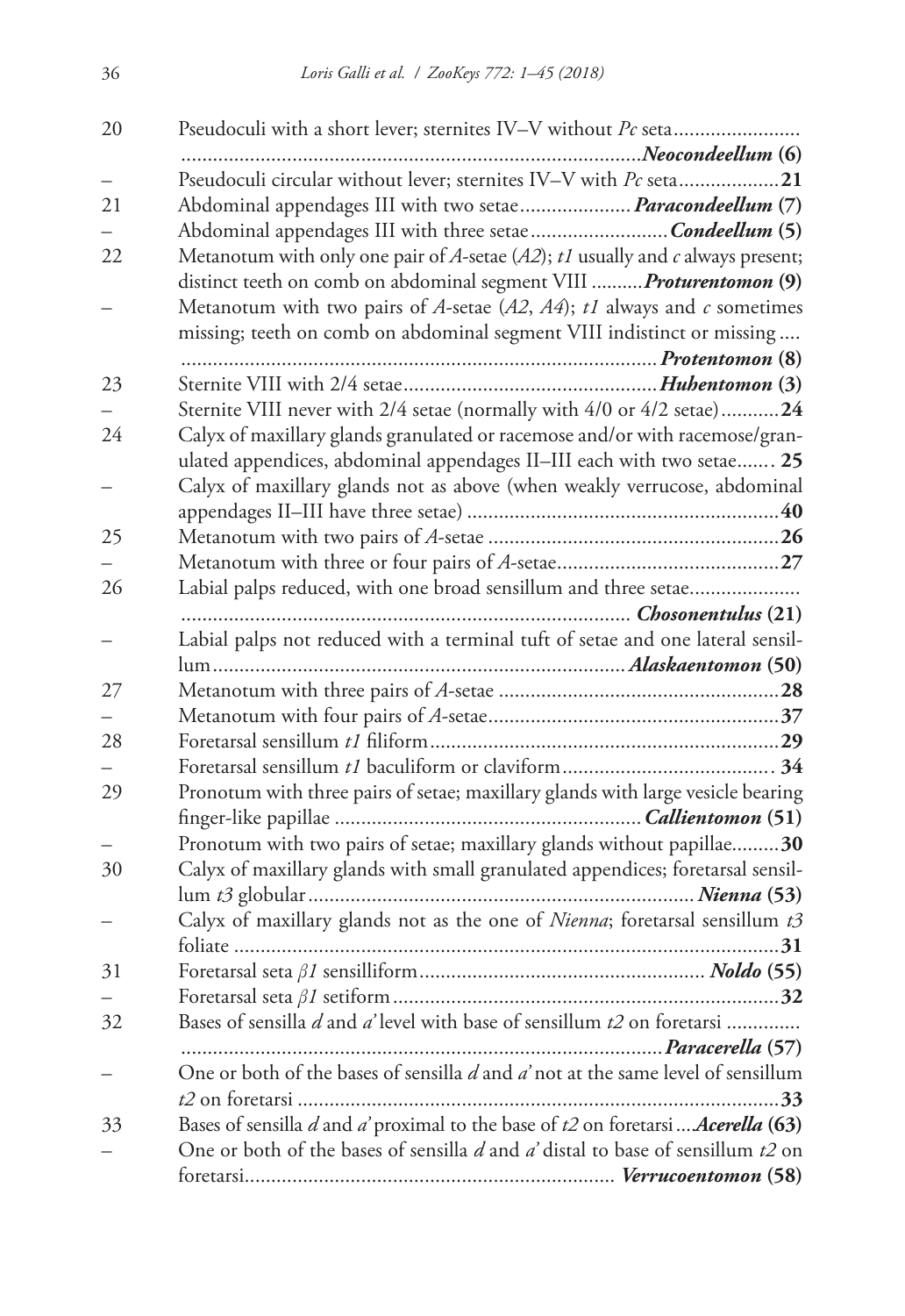| 34 |                                                                                                                                                                           |
|----|---------------------------------------------------------------------------------------------------------------------------------------------------------------------------|
|    |                                                                                                                                                                           |
| 35 | Maxillary glands with smooth globular vesicle near calyx; foretarsal sensillum<br>$d$ central between sensilla $c$ and $e$ ; seta $I$ on sternites VIII and X short, one- |
|    |                                                                                                                                                                           |
|    | Maxillary glands without vesicle near calyx; foretarsal sensillum d close to e;<br>seta 1 on sternite VIII longer than half the length of seta 236                        |
| 36 |                                                                                                                                                                           |
|    | Foretarsal sensillum $a'$ nearly at the same level of $t1$ (proximal to $t2$ )                                                                                            |
|    |                                                                                                                                                                           |
| 37 | Foretarsal sensillum t1 baculiform; maxillary glands with large vesicle near                                                                                              |
|    |                                                                                                                                                                           |
|    | Foretarsal sensillum t1 filiform (setiform or spindle-shaped); maxillary glands                                                                                           |
|    |                                                                                                                                                                           |
| 38 |                                                                                                                                                                           |
|    |                                                                                                                                                                           |
| 39 | Lateral apical and subapical setae on abdominal appendages II-III of equal                                                                                                |
|    | length (in one case only the subapical seta present); comb VIII with the pos-                                                                                             |
|    | terior margin rounded and protruding backward  Filientomon (40)                                                                                                           |
|    | Lateral apical seta on abdominal appendages II-III more than half the length                                                                                              |
|    | of the subapical; posterior margin of comb VIII not protruding backward                                                                                                   |
|    |                                                                                                                                                                           |
| 40 | Abdominal appendages II-III each with one seta (rarely also a delicate me-                                                                                                |
|    |                                                                                                                                                                           |
|    | Abdominal appendages II-III each with two or three setae  45                                                                                                              |
| 41 |                                                                                                                                                                           |
|    |                                                                                                                                                                           |
| 42 |                                                                                                                                                                           |
|    |                                                                                                                                                                           |
| 43 | Canal of maxillary glands with heart-shaped calyx and three lobes on the                                                                                                  |
|    | distal part near calyx, proximally deeply bipartite <i>Madagascaridia</i> (25)                                                                                            |
|    |                                                                                                                                                                           |
| 44 | Canal of maxillary glands with heart-shaped calyx, the short proximal part with                                                                                           |
|    | a distinct lateral protuberance and terminating with a "head of femur"-shaped                                                                                             |
|    | dilation; foretarsal sensillum a' sword-shaped Bolivaridia (18)                                                                                                           |
|    | Canal of maxillary glands simple with heart-shaped calyx, more or less bipartite                                                                                          |
|    | in the proximal part; foretarsal sensillum a' shaped as an old Roman vase                                                                                                 |
| 45 |                                                                                                                                                                           |
|    |                                                                                                                                                                           |
| 46 |                                                                                                                                                                           |
|    |                                                                                                                                                                           |
|    |                                                                                                                                                                           |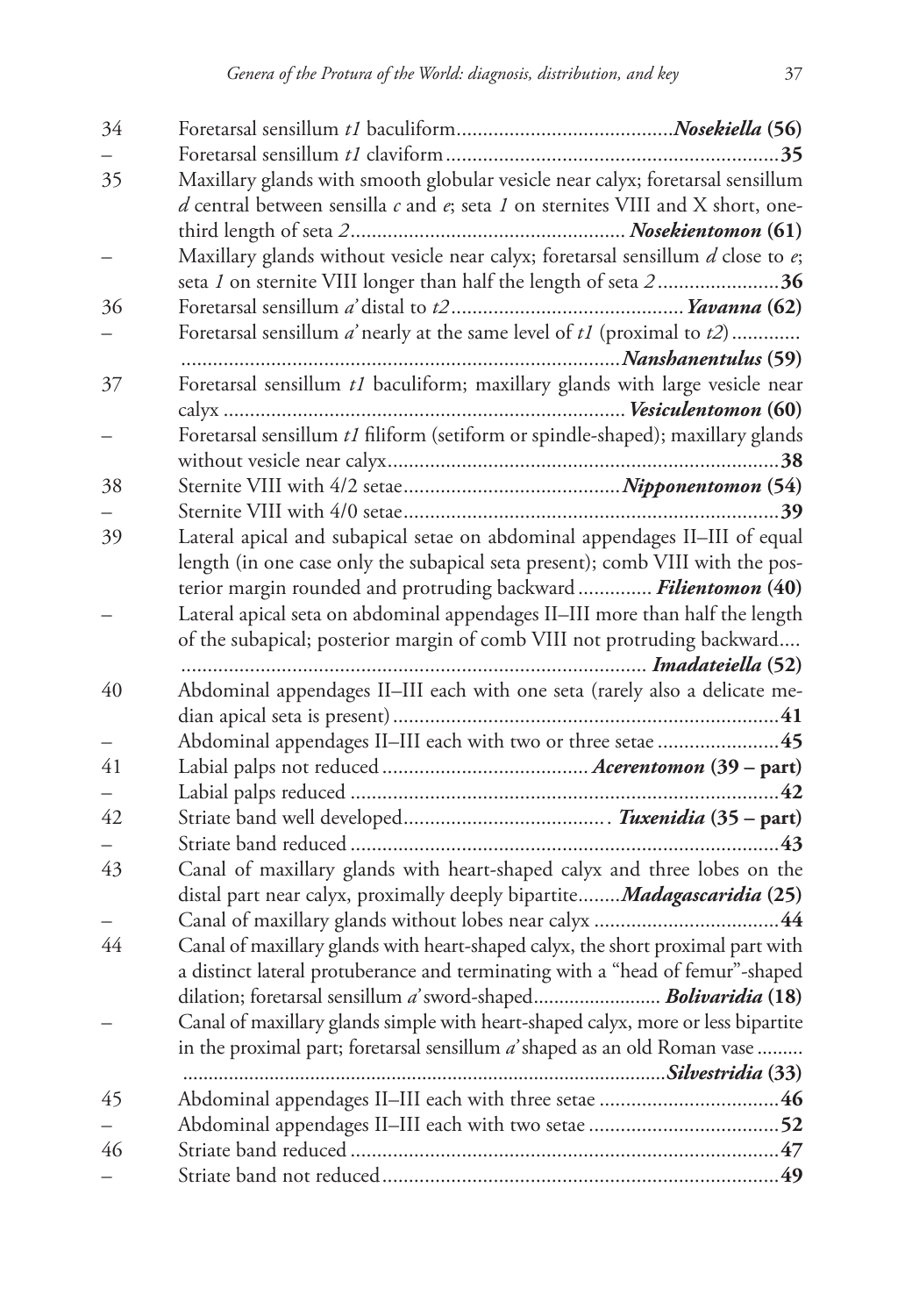| 47 |                                                                                              |
|----|----------------------------------------------------------------------------------------------|
|    |                                                                                              |
| 48 | Foretarsal sensillum t3 relatively long, cylindrical Brasilidia (20)                         |
|    | Foretarsal sensillum t3 willow leaf-shaped Fjellbergella (41)                                |
| 49 | Foretarsal sensillum $t3$ very long (largely passing base of seta $a7$ ), cylindrical        |
|    |                                                                                              |
|    |                                                                                              |
| 50 | Foretarsal sensillum t3 lancet-like or finger-like and tapering on apex; canal               |
|    | of maxillary glands with proximal part ending with a row of small globules                   |
|    | which increase in size and end with two globules placed beside each other                    |
|    |                                                                                              |
|    | Foretarsal sensillum t3 not lancet-like or finger-like; proximal end of canal of             |
|    |                                                                                              |
| 51 | Foretarsal sensillum t3 cylindrical and rounded on apex or small knob-like;                  |
|    |                                                                                              |
|    | Foretarsal sensillum t3 willow leaf-shaped; sternite VIII with 4/2 setae                     |
|    |                                                                                              |
| 52 | Canal of maxillary glands with two or three beady widenings                                  |
|    |                                                                                              |
|    |                                                                                              |
| 53 | Labial palps not reduced, with branched tuft of setae54                                      |
|    | Labial palps reduced, without tuft of setae (or just a one-branched terminal                 |
|    |                                                                                              |
| 54 | Mesonotum with three pairs of A-setae and metanotum with four pairs of                       |
|    | A-setae; sternites with five or more A-setae; seta $P_3$ on tergites II-VI in line           |
|    |                                                                                              |
|    | Mesonotum and metanotum with two pairs of A-setae; sternites with three                      |
|    | A-setae; seta P3 on tergites II-VI slightly anterior to P-setae row; striate band            |
|    |                                                                                              |
| 55 | Foretarsal sensillum t1 baculiform Yamatentomon (47)                                         |
|    |                                                                                              |
| 56 |                                                                                              |
|    | Foretarsal sensillum <i>a'</i> distal to $t2$ and close to <i>c' Acerentomon</i> (39 – part) |
| 57 |                                                                                              |
|    | .60                                                                                          |
| 58 | Foretarsal sensillum t1 filiform; b' missingHuashanentulus (42)                              |
|    |                                                                                              |
| 59 | Foretarsal sensillum t3 long parallel-sided; b' present Maderentulus (26)                    |
|    | Foretarsal sensillum t3 short lanceolate; b'missing  Sugaentulus (44)                        |
| 60 | Foretarsal sensillum t1 claviform; a close to t2 Tuxenentulus (45)                           |
|    | Foretarsal sensillum t1 filiform; a' close to t1 Wenyingia (46)                              |
| 61 |                                                                                              |
|    |                                                                                              |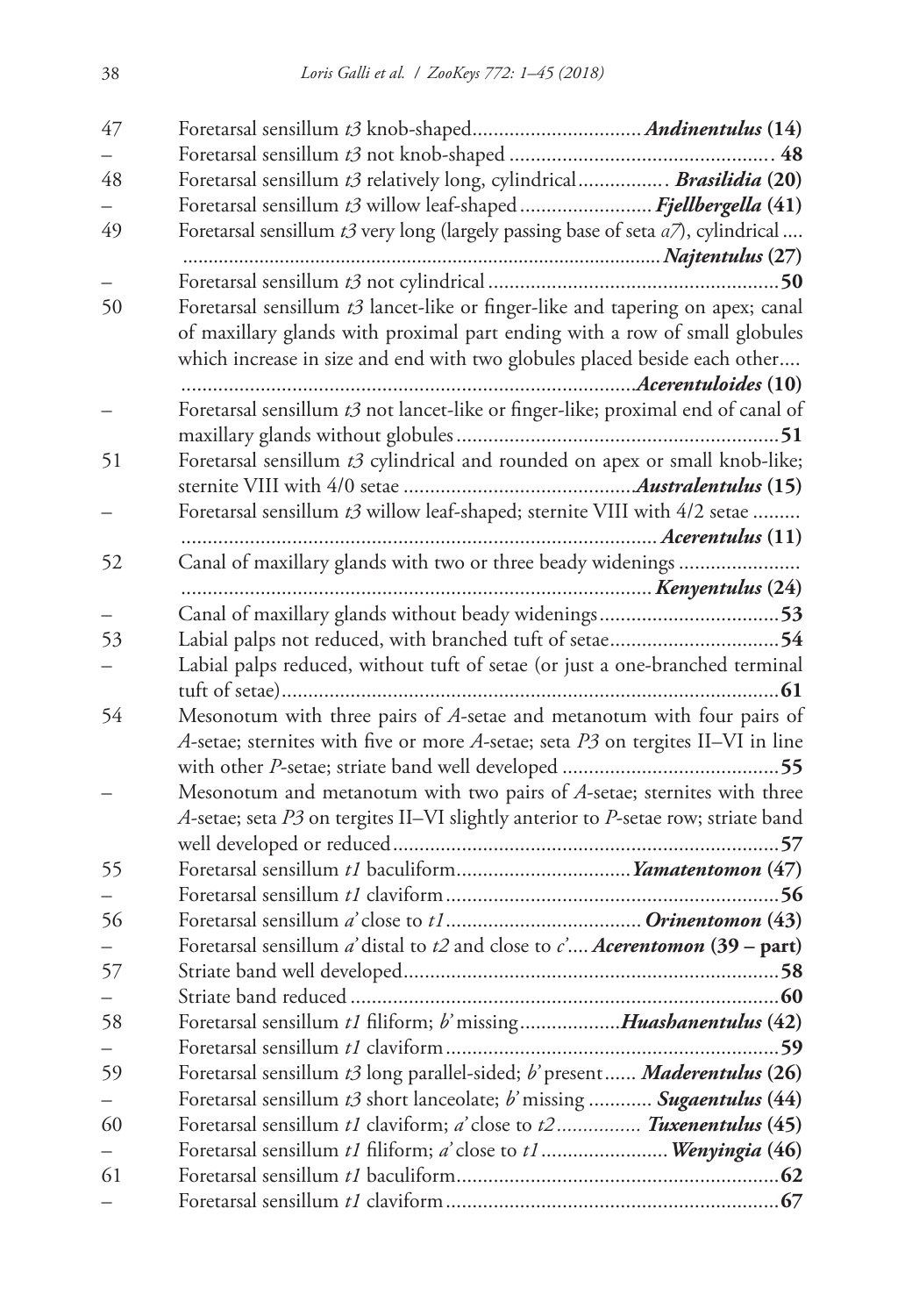| 62 | Foretarsal sensillum t3 long, nearly cylindrical  Tuxenidia (35 - part)                    |
|----|--------------------------------------------------------------------------------------------|
|    |                                                                                            |
| 63 | Head in profile has a prominent "front" Yinentulus (37)                                    |
|    |                                                                                            |
| 64 | Maxillary palps with one setiform and one torch light-shaped sensillum; fore-              |
|    | tarsal sensillum b'always present  Neobaculentulus (28)                                    |
|    | Maxillary palps with both sensilliform or setiform sensilla; foretarsal sensil-            |
|    |                                                                                            |
| 65 | Canal of maxillary glands with excrescences Notentulus (29)                                |
|    |                                                                                            |
| 66 |                                                                                            |
|    |                                                                                            |
| 67 |                                                                                            |
|    | Striate band well developed or partly reduced (with visible parallel striae) 73            |
| 68 |                                                                                            |
|    |                                                                                            |
| 69 | Abdominal appendages II-III each with a long subapical and a very short me-                |
|    | dian apical seta (< $1/3rd$ the length of subapical one). <b>Berberentulus (17 – part)</b> |
|    | Abdominal appendages II-III each with a lateral apical seta more than 1/3rd                |
|    |                                                                                            |
| 70 | Labial palps reduced, with three setae and no sensilla Liaoxientulus (49)                  |
|    |                                                                                            |
|    |                                                                                            |
|    |                                                                                            |
| 71 | Foretarsal sensillum t3 very long awl-shaped Amazonentulus (12)                            |
|    | Foretarsal sensillum $t3$ not long and shaped as a willow leaf, or a small jar or          |
|    |                                                                                            |
| 72 | Proximal part of the canal of maxillary glands tripartite; abdominal appendages            |
|    | II-III each with the median apical seta half the length of the subapical one               |
|    |                                                                                            |
|    | Canal of maxillary glands simple, with heart-shaped calyx and "single" proxi-              |
|    | mal part; abdominal appendages II-III each with the median apical seta less                |
|    | than $1/3^{rd}$ the length of subapical one <i>Berberentulus</i> (17 – part)               |
| 73 | Striate band partly reduced (the striae may be seen more or less distinctly, but           |
|    | never as distinct) with hook-shaped design; lateral apical seta on abdominal               |
|    | appendages II–III more than half as long as the subapical; sternite VIII with              |
|    | 4/2 setae                                                                                  |
|    | Striate band well developed, without hook-shaped design (except in Proac-                  |
|    |                                                                                            |
| 74 | Abdominal appendages II-III each with lateral apical seta more than half as                |
|    | long as the subapical one; labial palps with four setae and a sensillum                    |
|    | <i>Proacerella</i> (32)                                                                    |
|    | Abdominal appendages II-III each with median apical seta less than half as long            |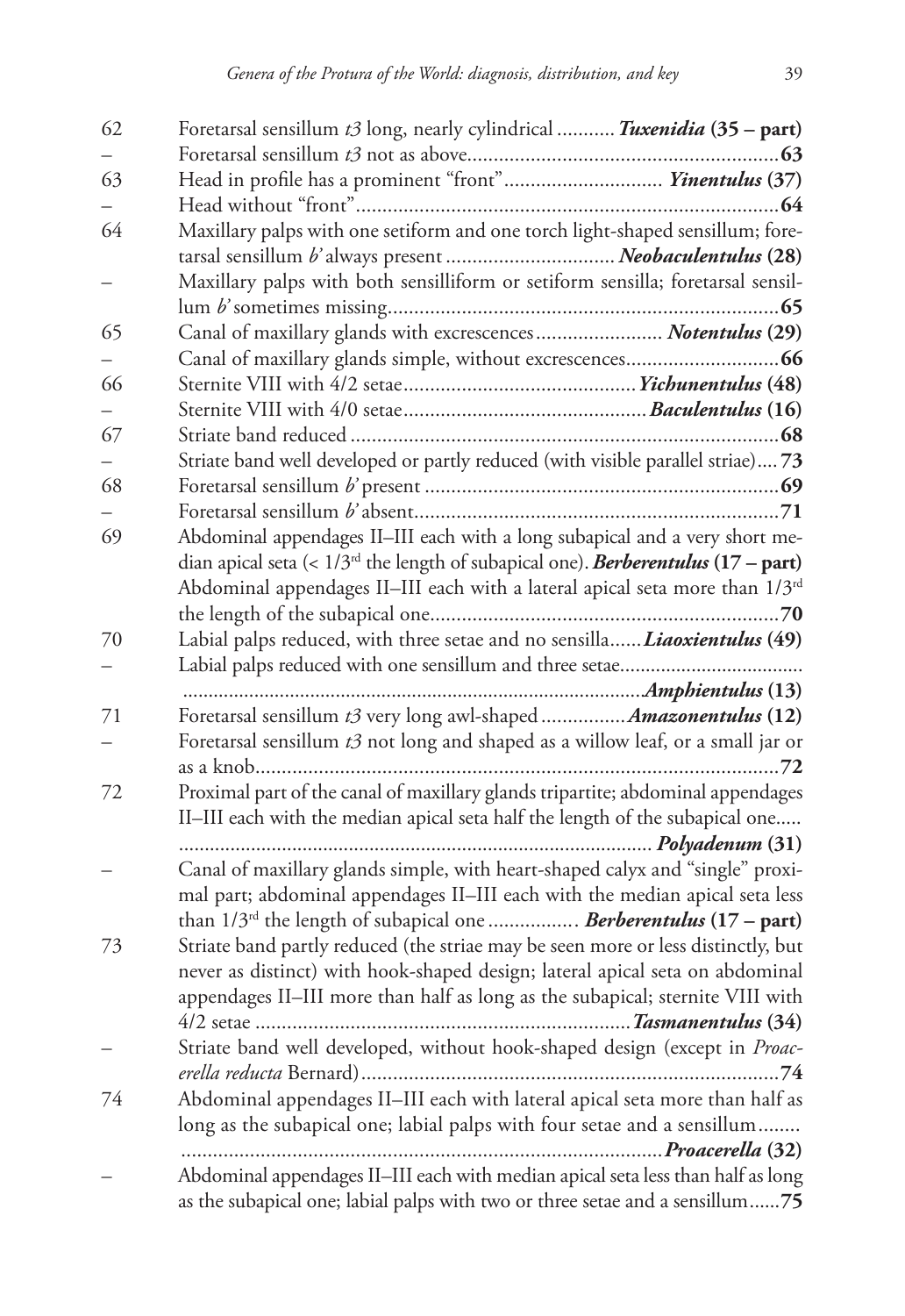| 75 | Labial palps with two setae and a sensillum; canal of maxillary glands with      |
|----|----------------------------------------------------------------------------------|
|    | smooth and simple kidney bean-shaped calyx, the end of proximal canal            |
|    |                                                                                  |
|    | Labial palps with three setae and a sensillum; calyx of maxillary glands not     |
|    |                                                                                  |
| 76 | Foretarsal sensillum t3 small and knob-like (except in G. sarmaticus Shrubovy-   |
|    |                                                                                  |
|    |                                                                                  |
| 77 | Foretarsal sensillum b very long reaching or passing the empodium 78             |
|    |                                                                                  |
| 78 |                                                                                  |
|    |                                                                                  |
| 79 | Canal of maxillary glands with heart-shaped calyx Brasilentulus (19)             |
|    | Canal of maxillary glands with long and slender calyx <i>Delamarentulus</i> (22) |

# **Acknowledgements**

We wish to thank Tony Molyneux (Gungahlin College, Canberra, Australia) for having checked and verified the English of our paper. This study was partly supported by the National Natural Sciences Foundation of China (no: 31772509) and the Natural Science Foundation of Shanghai (no: 17ZR1418700).

# **References**

- Aldaba J (1983) Descripción de una nueva especie de *Proacerella* (Protura: Acerentomidae). Actas I Congreso ibérico de Entomología 1: 13–19.
- Allen T (2007) Studies of the North American Protura 1: cataloque and atlas of the Protura of North America; description of new species, key to the species of *Eosentomon*. Proceedings of the Academy of Natural Sciences of Philadelphia 156: 97–116. [https://doi.](https://doi.org/10.1635/0097-3157(2007)156%5B97:SOTNAP%5D2.0.CO;2) [org/10.1635/0097-3157\(2007\)156\[97:SOTNAP\]2.0.CO;2](https://doi.org/10.1635/0097-3157(2007)156%5B97:SOTNAP%5D2.0.CO;2)
- Bai Y, Bu Y (2013) *Baculentulus xizangensis* sp. nov. from Tibet, China (Protura: Acerentomata, Berberentulidae) with a key to the group of *Baculentulus* spp. with foretarsal sensillum *b'*. Florida Entomologist 96(3): 825–831. <https://doi.org/10.1653/024.096.0316>

Berlese A (1908a) Nuovi Acerentomidi. Redia 5: 16–19.

Berlese A (1908b) Osservazioni intorno agli Acerentomidi. Nota preventiva. Redia 5: 110–122.

- Berlese A (1909) Monografia dei Myrientomata. Redia 6: 1–182. [Pls I–XVII]
- Bernard EC (1975) A new genus, six new species, and records of Protura from Michigan. The Great Lakes Entomologist 8: 157–181.
- Blesić B, Mitrovski-Bogdanović A (2012) Protura in Serbia. Kragujevac Journal of Science 34: 101–106.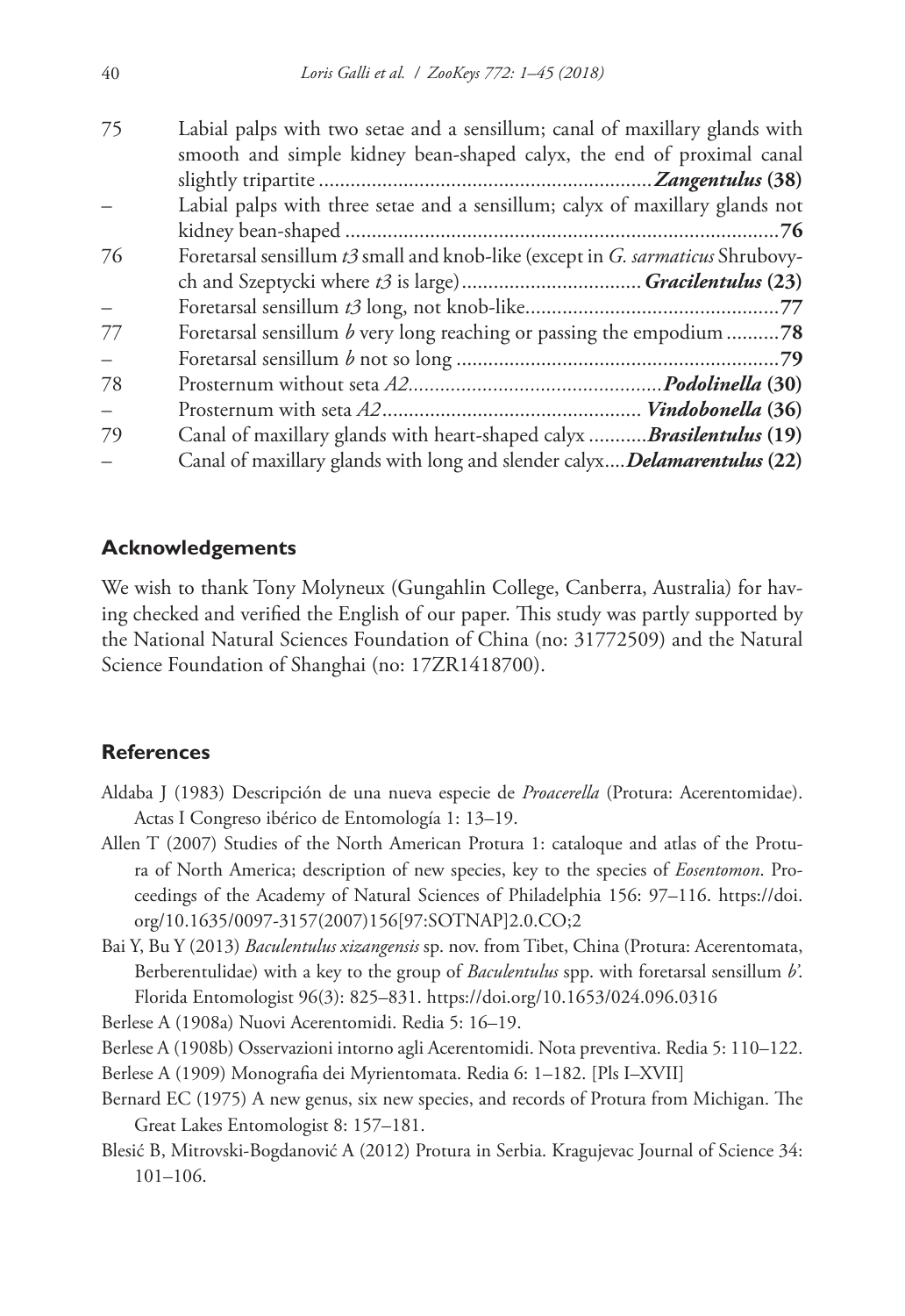- Bu Y, Ma Y, Luan YX (2016) *Paracerella* Imadaté in China: the description of a new species and the analysis of genetic differences between populations (Protura, Acerentomata, Nipponentomidae). ZooKeys 604: 1–11.<https://doi.org/10.3897/zookeys.604.8737>
- Bu Y, Palacios-Vargas JG (2012) Two new species of *Bolivaridia* (Protura: Berberentulidae) from Mexico. Zootaxa 3517: 53–62.<https://doi.org/10.1653/024.095.0404>
- Bu Y, Potapov MB, Yin WY (2014) Systematic and biogeographical study of Protura (Hexapoda) in Russian Far East: new data on high endemism of the group. ZooKeys 424: 19–57. <https://doi.org/10.3897/zookeys.424.7388>
- Bu Y, Wu DH (2012) Revision of Chinese *Yamatentomon* (Protura: Acerentomata: Acerentomidae), with description of one new species, redescription of *Yamatentomon yamato*, and key to World species. Florida Entomologist 95(4): 839–847.<https://doi.org/10.1653/024.095.0404>
- Bu Y, Wu DH, Shrubovych J, Yin WY (2013) New *Nipponentomon* spp. from northern Asia (Protura: Acerentomata, Nipponentomidae). Zootaxa 3636(4): 525–546. [https://doi.](https://doi.org/10.11646/zootaxa.3636.4.2) [org/10.11646/zootaxa.3636.4.2](https://doi.org/10.11646/zootaxa.3636.4.2)
- Bu Y, Xie RD (2006) *Neobaculentulus heterotarsus* sp. n. from Liaoning, China (Protura: Berberentulidae). Zootaxa 1188: 63–68.
- Bu Y, Xie RD (2007) A new species of Protura from Northeast, China (Protura: Acerentomidae). Acta Zootaxonomica Sinica 32(1): 56–60.
- Bu Y, Yin WY (2007) The Protura from Xinjang, Northwestern China. Zootaxa 1437: 29–46.
- Bu Y, Yin WY (2008) Occurrence of *Nosekiella* and *Nienna* (Protura, Nipponentomidae) in China. Annales de la Société Entomologique de France 44(2): 201–207 .
- Bu Y, Yin WY (2010) The Protura from Liupan Mountain, northwest China. Acta Zootaxonomica Sinica 35 (2): 278–286.
- Bu Y, Yin WY (2011) A new species of the genus *Neanisentomon* (Protura, Eosentomata, Eosentomidae) from Shaanxi, China. Acta Zootaxonomica Sinica 36 (1): 29–32.
- Copeland TP (1978) A new genus and two new species of Eosentomoidea (Protura, Eosentomidae). Proceedings of the entomological Society of Washington 80: 473–484.
- Ewing HE (1921) New genera and species of Protura. Proceedings of the Entomological Society of Washington 23(9): 193–202.
- Ewing HE (1936) Synonymy and Synopsis of the genera of the order Protura. Proceedings of the Biological Society of Washington 49: 159–166.
- Ewing HE (1940) The Protura of North America. Annals of the Entomological Society of America 33: 495–551. <https://doi.org/10.1093/aesa/33.3.495>
- François J (1994) Une nouvelle espèce de Proture de Madagascar: *Australentulus ravenalensis* (Protura, Acerentomidae). Bulletin de la Société entomologique de France 99(1): 69–72.
- Galli L, Capurro M, Costa F, Di Stadio G, Sarà A, Zinni M (2016) Redescription of two European species of Acerentomidae (Protura) belonging to the Italian fauna. Zootaxa 4154(3): 303–315.<https://doi.org/10.11646/zootaxa.4154.3.5>
- Imadaté G, Yosii R (1959) A Synopsis of the Japanese species of Protura. Contributions from the Biological Laboratory, Kyoto University 6(1): 1–43. [VIII Pls]
- Imadaté G (1964) Taxonomic arrangement of Japanese Protura (II). Bulletin of the National Museum of Nature and Science, Tokyo 7(3): 263–293.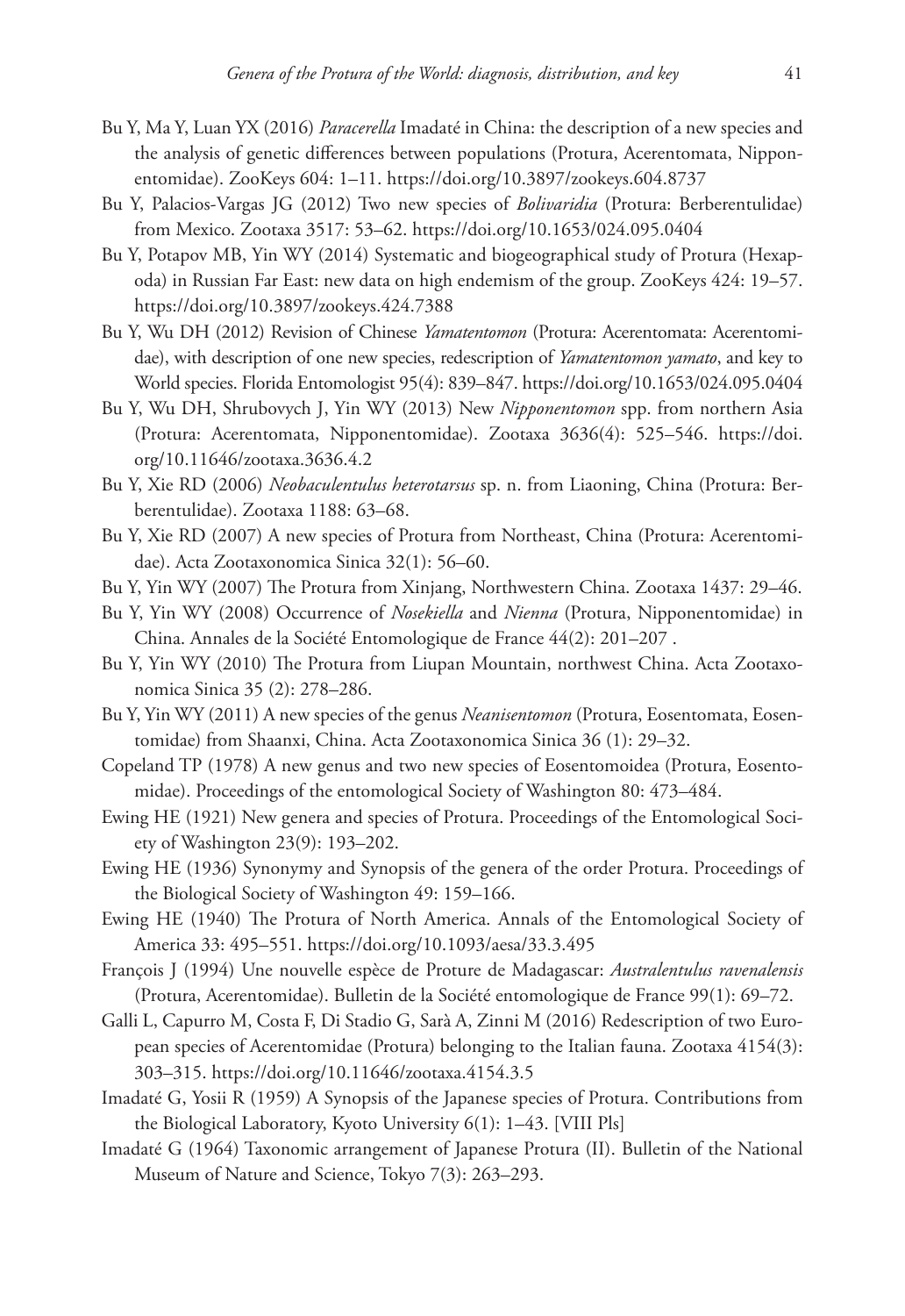- Imadaté G (1965) Proturans fauna of Southeast Asia. Nature and Life in Southeast Asia 4: 195–302.
- Imadaté G (1973) Contributions towards a revision of Japanese Protura. Revue d'Écologie et de Biologie du Sol 10: 603–628.
- Imadaté G (1974) Fauna Japonica. Protura (Insecta). Keigaku Publishing, 345 pp.
- Imadaté G (1986a) *Yinentulus*, a new genus of Acerentomidae (Protura) from Japan. Entomological Papers presented to Yoshihiko Kurosawa on the occasion of his retirement, Tokyo: 36–41.
- Imadaté G (1986b) Change of a preoccupied generic name in the Japanese Protura. Kontyû 54: 308.
- Imadaté G (1989) Occurrence of *Huhentomon* and *Hesperentomon* (Protura) in Japan. Bulletin of the biogeographical Society of Japan 44: 157–164.
- Imadaté G (1991) Acerentomid proturans from Sabah. Revue suisse de Zoologie 98: 207–227. <https://doi.org/10.5962/bhl.part.79785>
- Imadaté G, Szeptycki A (1976) The proturans from North Korea. Bulletin of the national Science Museum, Tokyo, Ser. A 2: 267–276.<https://doi.org/10.5962/bhl.part.91460>
- Nakamura O (1990) Two new species of the genus *Neocondeellum* (Protura, Protentomidae) from Japan. Japanese Journal of Entomology 58: 593–605.
- Nakamura O (2010) Taxonomic revision of the family Eosentomidae (Hexapoda: Protura) from Japan. Zootaxa 2701: 1–109.
- Nakamura O (2014) *Fujientomon primum*, a rare proturan species collected in a survey of "Flora and fauna of the Imperial Palace, Tokio II". Memories of the National Museum of Nature and Science, Tokio 50: 59–64.
- Nosek J (1973) The European Protura, their taxonomy, ecology and distribution with keys for determination. Muséum d'Histoire Naturelle, Genève, 345 pp.
- Nosek J (1976) A new species of Protura from Greece: *Protentomon hellenicum* sp. n. Revue suisse de Zoologie 83: 757–759.
- Nosek J (1978a) Key and diagnoses of Proturan genera of the world. Annotationes zoologicae et botanicae, Bratislava 122: 1–59.
- Nosek J (1978b) Madagascarian Protura I. Taxonomy. Bulletin du Muséum national d'Histoire naturelle, Paris (3 sér.) 41(512): 3–28.
- Nosek J (1980) A new genus and five species of Protura from Alaska. Entomologica scandinavica 11: 265–273.<https://doi.org/10.1163/187631280794824712>
- Rusek J (1974) Zur Taxonomie einiger Gattungen der Familie Acerentomidae (Insecta, Protura). Acta entomologica bohemoslovaca 71: 260–281.
- Rusek J (1975) Zur Taxonomie und Synökologie der Gattung *Proturentomon* Silvestri (Protura). Věstník československé Společnosti zoologické 39: 279–292.
- Rusek J, Shrubovych J, Szeptycki A (2012) Head porotaxy and chaetotaxy of order Acerentomata (Protura). Zootaxa 3262: 54–61.
- Rusek J, Stumpp J (1989) *Ionescuellum ulmiacum* sp. n. from Central Europe (Protura, Hesperentomidae). Revue d'Écologie et de Biologie du Sol 26: 527–533.
- Silvestri F (1907) Descrizione di un nuovo genere d'insetti apterigoti, rappresentante di un novo ordine. Bollettino del Laboratorio di Zoologia generale e agraria della R. Scuola superiore d'Agricoltura. Portici 1: 296–311.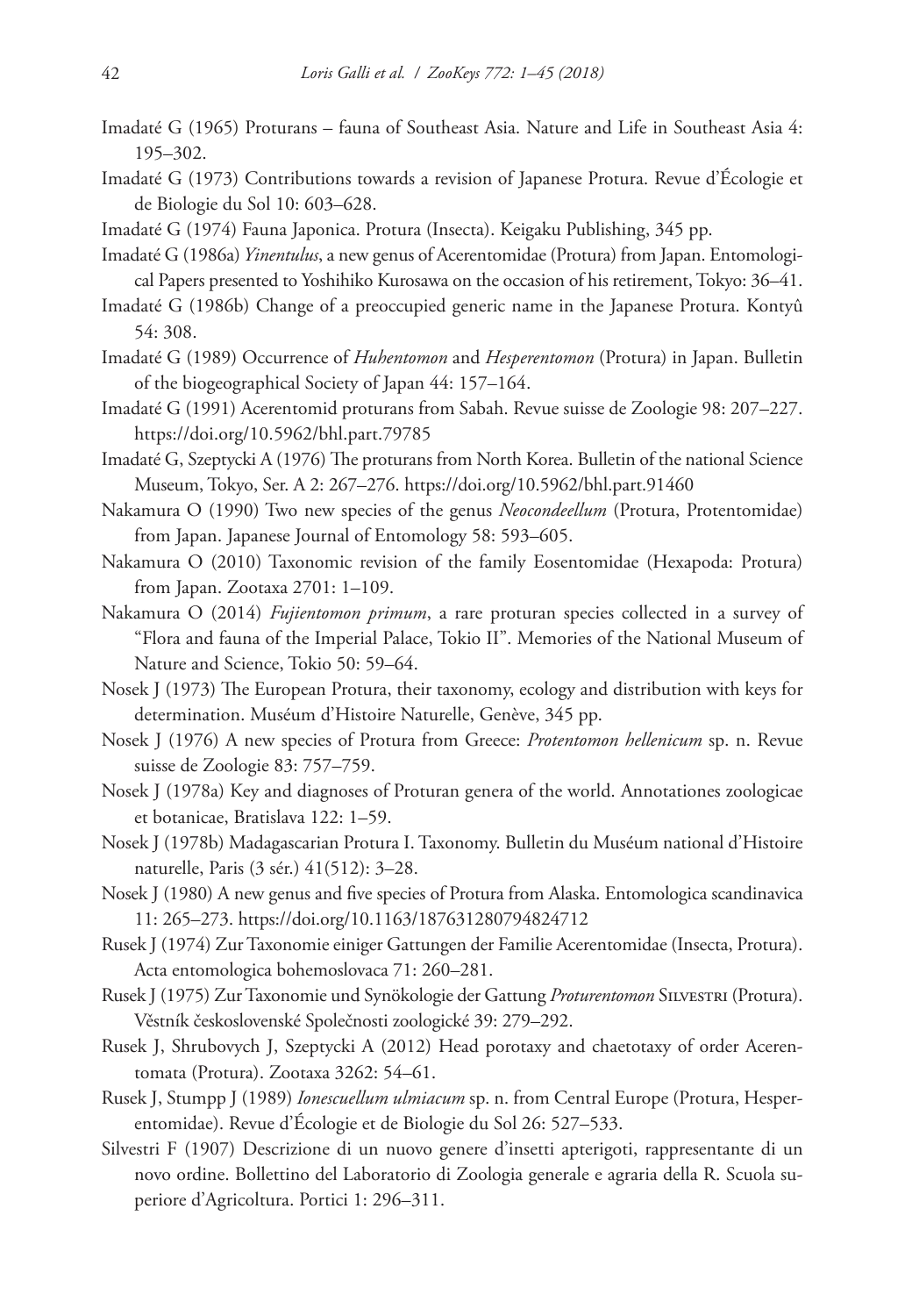- Silvestri F (1909) Descrizioni preliminari di vari Artropodi. Specialmente d'America. Rendiconti della Regia Accademia dei Lincei 18: 7–10.
- Shrubovych J (2010) Redescription of *Hesperentomon tianshanicum* Martynova, 1970 (Protura: Acerentomata, Hesperentomidae) and key to *Hesperentomon* species. Zootaxa 2720: 28–34.
- Shrubovych J (2011) Redescription of *Verrucoentomon montanum* new status (=*Acerella montana* Martynova) (Protura: Acerentomidae, Nipponentominae). Zootaxa 2743: 63–67.
- Shrubovych J (2014) Identification and character analysis of the Acerentomidae (Protura) of the northeastern Palearctic (Protura: Acerentomidae). Zootaxa 3755(2): 136–164. [http://](http://dx.doi.org/10.11646/zootaxa.3755.2.2) [dx.doi.org/10.11646/zootaxa.3755.2.2](http://dx.doi.org/10.11646/zootaxa.3755.2.2)
- Shrubovych J, Bartel D, Szucsich NU, Resh MG, Pass G (2016) Morphological and genetic analysis of the *Acerentomon doderoi* group (Protura: Acerentomidae) with description of *A. cristiani* sp. nov. Plos One 11(4): e0148033. [https://doi.org/10.1371/journal.](https://doi.org/10.1371/journal.pone.0148033) [pone.0148033](https://doi.org/10.1371/journal.pone.0148033)
- Shrubovych J, Bernard E (2012) Two new species of *Verrucoentomon* Rusek (Protura: Acerentomidae, Nipponentominae) and a key to species. Annals of the Entomological Society of America 105(5): 628–637.<https://doi.org/10.1603/AN11175>
- Shrubovych J, Bernard E (2013) Review of *Tuxenentulus* and *Fjellbergella* species (Protura: Acerentomidae, Acerentominae). Annals of the Entomological Society of America 106(6): 673–683.<http://dx.doi.org/10.1603/AN12116>
- Shrubovych J, Bernard E (2018) A key for the determination of European species of *Eosentomon* Berlese, 1909 (Protura, Eosentomata, Eosentomidae). ZooKeys 742: 1–12. [http://](http://dx.doi.org/10.3897/zookeys.742.22664) [dx.doi.org/10.3897/zookeys.742.22664](http://dx.doi.org/10.3897/zookeys.742.22664)
- Shrubovych J, Rusek J (2010) *Sugaentulus andrzeji* sp. nov. from Siberia, Russia (Protura: Acerentomidae: Acerentominae) and key to Acerentominae genera. Zootaxa 2720: 59–68.
- Shrubovych J, Rusek J, Bernard EC (2012a) Redefinition and four new species of *Yavanna*  Szeptycki and comparison with *Nosekiella* Rusek (Protura: Acerentomidae: Nipponentominae). Annals of the Entomological Society of America 105(1): 3–19. [http://dx.doi.](http://dx.doi.org/10.1603/AN11119) [org/10.1603/AN11119](http://dx.doi.org/10.1603/AN11119)
- Shrubovych J, Rusek J, Bernard EC (2014a) Revision of *Nosekiella* (Protura: Acerentomidae: Nipponentominae). Annals of the Entomological Society of America 107(4): 721–727. <http://www.bioone.org/doi/full/10.1603/AN13160>
- Shrubovych J, Rusek J, Bernard EC (2014b) Revision of *Vesiculentomon*, *Nosekientomon* n.g. (Protura: Acerentomidae, Nipponentominae), and a key to genera of Nipponentominae. Annals of the Entomological Society of America 107(1): 74–80. [http://www.bioone.org/](http://www.bioone.org/doi/full/10.1603/AN12135) [doi/full/10.1603/AN12135](http://www.bioone.org/doi/full/10.1603/AN12135)
- Shrubovych J, Rusek J, Smykla J, Bernard EC (2014c) Review of *Alaskaentomon* (Protura: Acerentomidae, Nipponentominae). Annals of the Entomological Society of America 107(4): 728–733.<http://www.bioone.org/doi/full/10.1603/AN13161>
- Shrubovych J, Rusek J, Smykla J, Bernard EC (2015) Review of North American *Verrucoentomon* species (Protura: Acerentomidae, Nipponentominae), with a key to species of the related genus *Imadateiella* Rusek. Florida Entomologist 98(1): 215–222. [https://doi.](https://doi.org/10.1653/024.098.0137) [org/10.1653/024.098.0137](https://doi.org/10.1653/024.098.0137)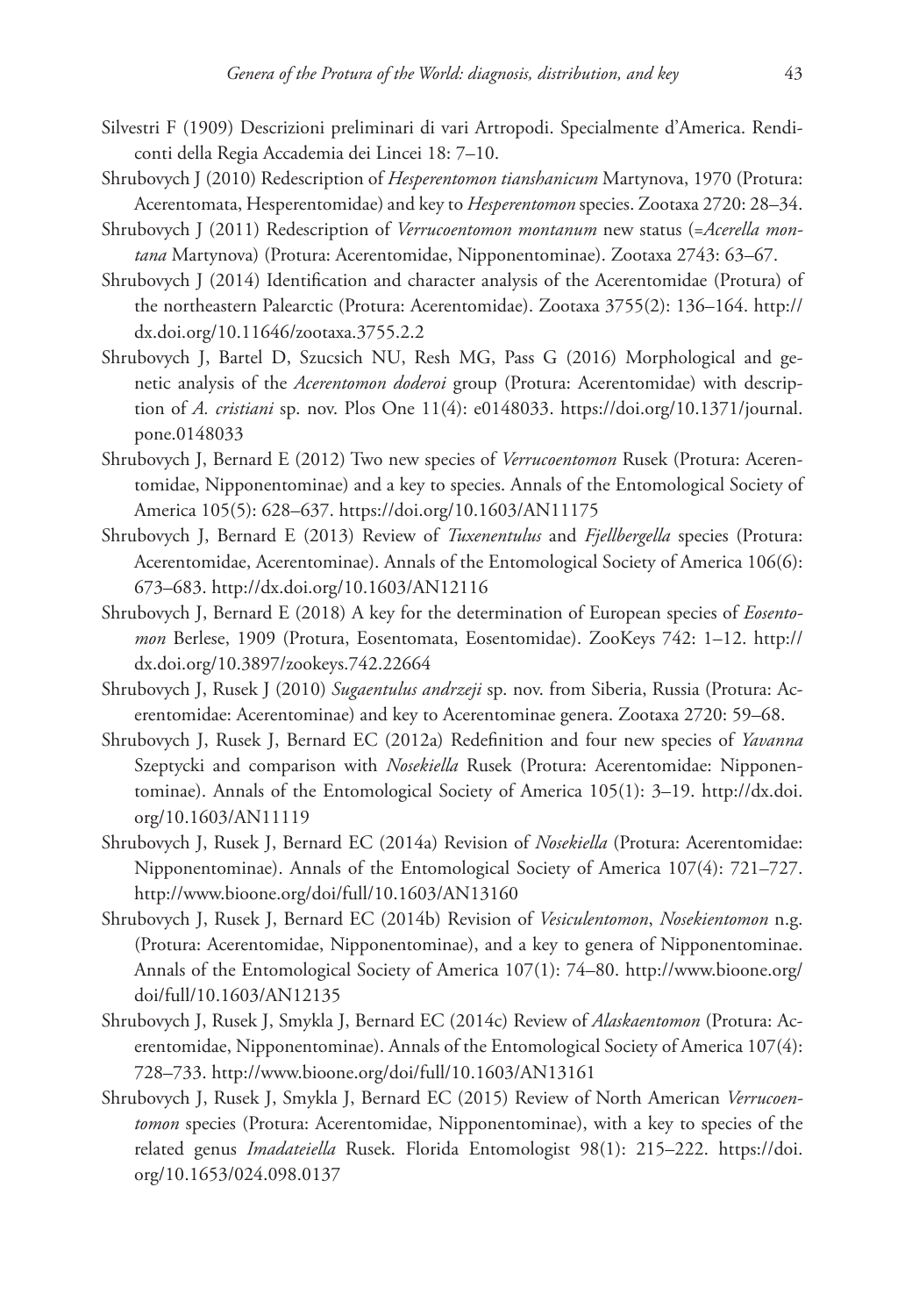- Shrubovych J, Schneider C, D'Haese CA (2012b) Description of a new species of *Acerentulus* Berlese 1908 (Protura: Acerentomata: Acerentomidae) with its barcode sequence and a key to the *confinis* group. Annales de la Société Entomologique de France 48(1–2): 1–7. <https://doi.org/10.1080/00379271.2012.10697746>
- Shrubovych J, Schneider C, D'Haese C (2014d) Two new species of *Acerentulus* Berlese, 1908 (Protura: Acerentomata: Acerentomidae) with its barcode sequence and a key to the *cunhai* group. Annales de la Société Entomologique de France 50(2): 129–140. [https://doi.org/1](https://doi.org/10.1080/00379271.2014.934036) [0.1080/00379271.2014.934036](https://doi.org/10.1080/00379271.2014.934036)
- Shrubovych J, Schneider C, D'Haese C (2014e) Revision of genus *Andinentulus* (Protura Acerentomidae: Berberentulinae), with a key to South and Central American Acerentomidae species. Annals of the Entomological Society of America 107(3): 567–574. [https://doi.](https://doi.org/10.1603/AN13151) [org/10.1603/AN13151](https://doi.org/10.1603/AN13151)
- Shrubovych J, Smykla J (2012) Review of *Paracerella* Imadaté (Protura: Acerentomidae, Nipponentominae) with identification key and description of a new species. Zootaxa 3509: 69–76.<https://doi.org/10.11646/zootaxa.3509.1.4>
- Shrubovych J, Starý J, D'Haese C (2017) Molecular phylogeny of Acerentomidae (Protura), with description of *Acerentuloides bernardi* sp. nov. from North America. Florida Entomologist 100(2): 433–443. <https://doi.org/10.1653/024.100.0205>
- Shrubovych J, Szeptycki A (2006) *Noldo kaprusii* n. sp., a new species from Crimea (Protura: Nipponentomidae). Genus 17(2):151–158.
- Szeptycki A (1988) New genera and species of Protura from the Altai Mts. Acta Zoologica Cracoviensia 31B(7): 297–362.
- Szeptycki A (1993) *Gracilentulus* species of "*gracilis*" group (Protura, Berberentomidae). Acta Zoologica Cracoviensia 35: 381–411.
- Szeptycki A (1995a) The Porotaxy in Protura a preliminary report. Polskie Pismo Entomologiczne 64 (1-4): 63–67.
- Szeptycki A (1995b) *Podolinella podolica* gen. nov. et sp. nov. from the Western Ukraine. Genus 6: 151–161.
- Szeptycki A (1997) The present knowledge of Protura. Fragmenta Faunistica 40(28): 307–311. <https://doi.org/10.3161/00159301FF1997.40.28.307>
- Szeptycki A (2007) Catalogue of the World Protura. Acta Zoologica Cracoviensia 50B(1): 1–210.
- Szeptycki A, Bedano JC (2003) *Brasilidia auleta* sp. n., a new species from Argentina (Protura: Acerentomidae s.l.). Zootaxa 336: 1–10. <https://doi.org/10.11646/zootaxa.336.1.1>
- Szeptycki A, Broza M (2004) *Tuxenidia hermonensis* (Protura: Acerentomidae), a new species from Israel, and notes on the systematics of *Tuxenidia*. Israel Journal of Entomology 34: 19–27.
- Szeptycki A, Christian E (2001) *Vindobonella leopoldina* gen. n., sp. n. from Austria (Protura: Acerentomidae s. l.). European Journal of Entomology 98: 249–255. [https://doi.](https://doi.org/10.14411/eje.2001.041) [org/10.14411/eje.2001.041](https://doi.org/10.14411/eje.2001.041)
- Szeptycki A, Weiner W (1997) *Najtentulus silvestris* gen. n., sp. n. (Protura: Acerentomidae) from the Western Europe. Annales de la Société entomologique de France 33: 19–27.
- Tuxen SL (1964) The Protura. A revision of the species of the world. With keys for determination. Hermann, Paris, 360 pp.